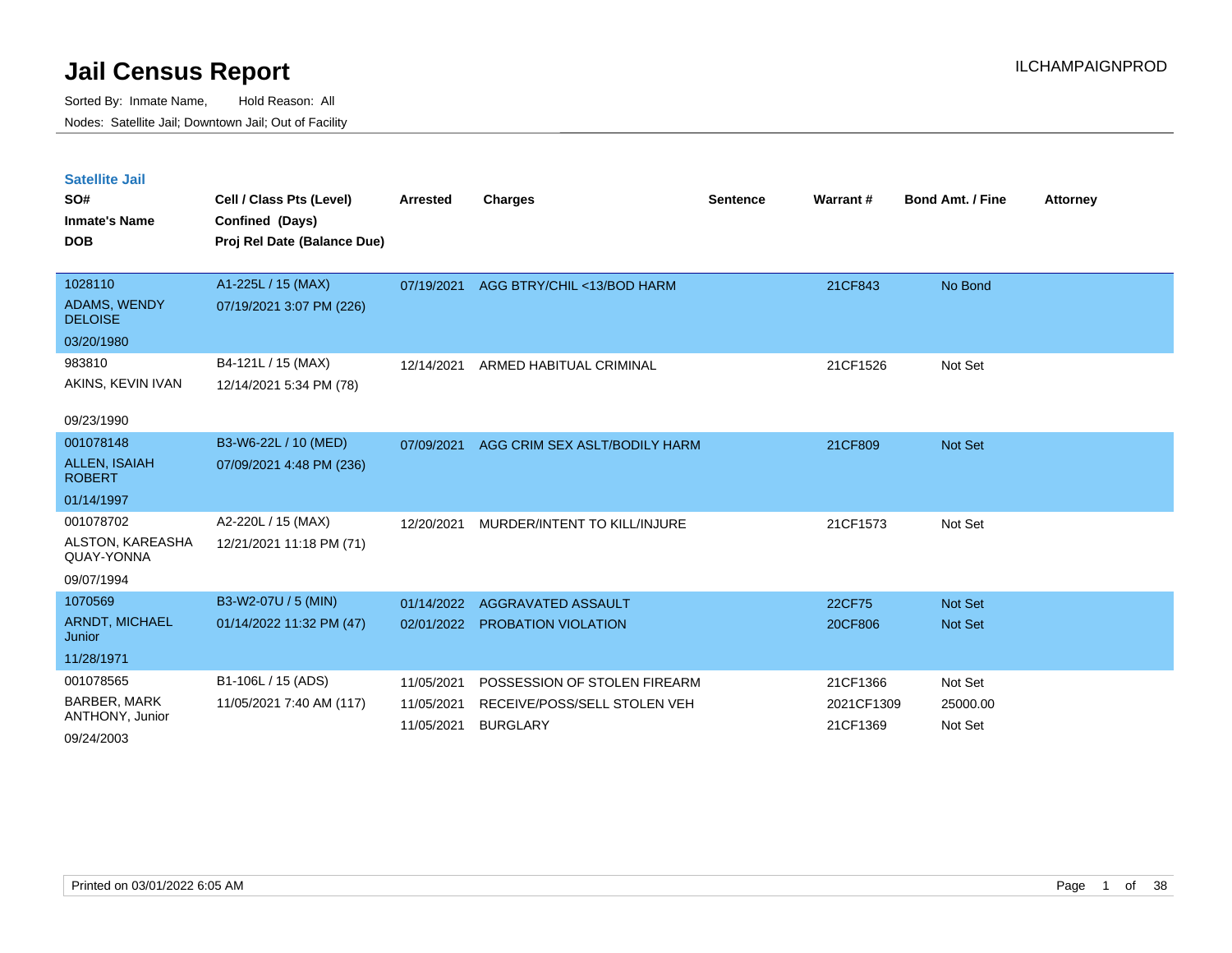| SO#<br><b>Inmate's Name</b>               | Cell / Class Pts (Level)<br>Confined (Days) | Arrested                 | <b>Charges</b>                                        | <b>Sentence</b> | <b>Warrant#</b>      | <b>Bond Amt. / Fine</b> | <b>Attorney</b> |
|-------------------------------------------|---------------------------------------------|--------------------------|-------------------------------------------------------|-----------------|----------------------|-------------------------|-----------------|
| <b>DOB</b>                                | Proj Rel Date (Balance Due)                 |                          |                                                       |                 |                      |                         |                 |
| 518851                                    | B1-105U / 10 (MED)                          |                          |                                                       |                 |                      |                         |                 |
| <b>BARKER, ALEXANDER</b>                  | 01/11/2022 2:37 PM (50)                     | 01/11/2022               | DRIVING ON REVOKED LICENSE                            |                 | 2020TR16539          | 1500.00                 |                 |
| <b>MASSIE</b>                             |                                             |                          | 01/11/2022 OBSTRUCTING IDENTIFICATION                 |                 | 2020CM222            | 1500.00                 |                 |
| 09/24/1986                                |                                             |                          | 01/11/2022 FELON POSS/USE WEAPON/FIREARM              |                 | 20CF361              | 15000.00                |                 |
|                                           |                                             | 01/11/2022               | POSS AMT CON SUB EXCEPT(A)/(D)                        |                 | 2020CF863            | 15000.00                |                 |
|                                           |                                             | 01/11/2022               | <b>BAD CHK/OBTAIN CON PROP/&gt;150</b>                |                 | 20CF192              | 15000.00                |                 |
|                                           |                                             |                          | 01/11/2022 BAD CHK/OBTAIN CON PROP/>150               |                 | 19CF1686             | 15000.00                |                 |
|                                           |                                             |                          | 01/11/2022 METH DELIVERY/15<100 GRAMS                 | 20y (DOC)       | 20CF1383             | No Bond                 |                 |
| 001078891                                 | BOOKH-7                                     | 02/28/2022               | <b>DOMESTIC BATTERY</b>                               |                 | 22CMAWOW             | Not Set                 |                 |
| BARR, JOHN D                              | 02/28/2022 6:38 PM (2)                      |                          | 02/28/2022 WARRANT OUT OF COUNTY                      |                 | 21-725               | 5000.00                 |                 |
| 01/25/1995                                |                                             |                          |                                                       |                 |                      |                         |                 |
| 1073281                                   | A1-227L / 5 (MIN)                           | 11/15/2021               | DOM BTRY/CONTACT/1-2 PRECONV                          |                 | 2021CF206            | 5000.00                 |                 |
| <b>BASLER, MONET</b><br><b>MARISA</b>     | 11/15/2021 11:08 PM (107)                   |                          |                                                       |                 |                      |                         |                 |
| 08/17/1994                                |                                             |                          |                                                       |                 |                      |                         |                 |
| 969121                                    | A4-206L / 15 (MAX)                          | 11/25/2021               | <b>CRIM TRESPASS TO RESIDENCE</b>                     |                 | 21CF1444             | Not Set                 |                 |
| <b>BECKLEY, ANTHONY</b><br><b>PATRICK</b> | 11/25/2021 7:16 PM (97)                     |                          |                                                       |                 |                      |                         |                 |
| 06/30/1989                                |                                             |                          |                                                       |                 |                      |                         |                 |
| 33993                                     | A3-114L / 10 (MED)                          | 06/14/2021               | AGGRAVATED DOMESTIC BATTERY                           |                 | 21CF688              | Not Set                 |                 |
| <b>BOOKER, STEPHON</b><br><b>MONTELL</b>  | 06/14/2021 7:42 PM (261)                    | 06/14/2021<br>06/14/2021 | POSSESSING A CONTROLLED SUBSTAND<br>PAROLE REVOCATION |                 | 21CF657<br>CH2103612 | Not Set<br>No Bond      |                 |
| 06/11/1971                                |                                             |                          |                                                       |                 |                      |                         |                 |
| 517915                                    | B3-W1-01U / 5 (MIN)                         | 08/03/2021               | <b>BURGLARY</b>                                       |                 | 21CF289              | 20000.00                |                 |
| <b>BOXLEY, CHARLES</b>                    | 08/03/2021 2:18 PM (211)                    | 08/03/2021               | <b>BURGLARY</b>                                       |                 | 21CF679              | 20000.00                |                 |
| <b>OMAR</b>                               |                                             | 08/03/2021               | FORGERY/ISSUE/DELIVER DOCUMENT                        |                 |                      | No Bond                 |                 |
| 01/10/1985                                |                                             |                          |                                                       |                 |                      |                         |                 |
| 923208                                    | B3-W3-12L / 10 (MED)                        | 01/22/2022               | <b>CRIM TRES TO RES/PERS PRESENT</b>                  |                 | 22CF92               | <b>Not Set</b>          |                 |
| <b>BREADY, ANDREW</b><br><b>NICHOLAS</b>  | 01/22/2022 7:43 PM (39)                     |                          |                                                       |                 |                      |                         |                 |
| 06/08/1988                                |                                             |                          |                                                       |                 |                      |                         |                 |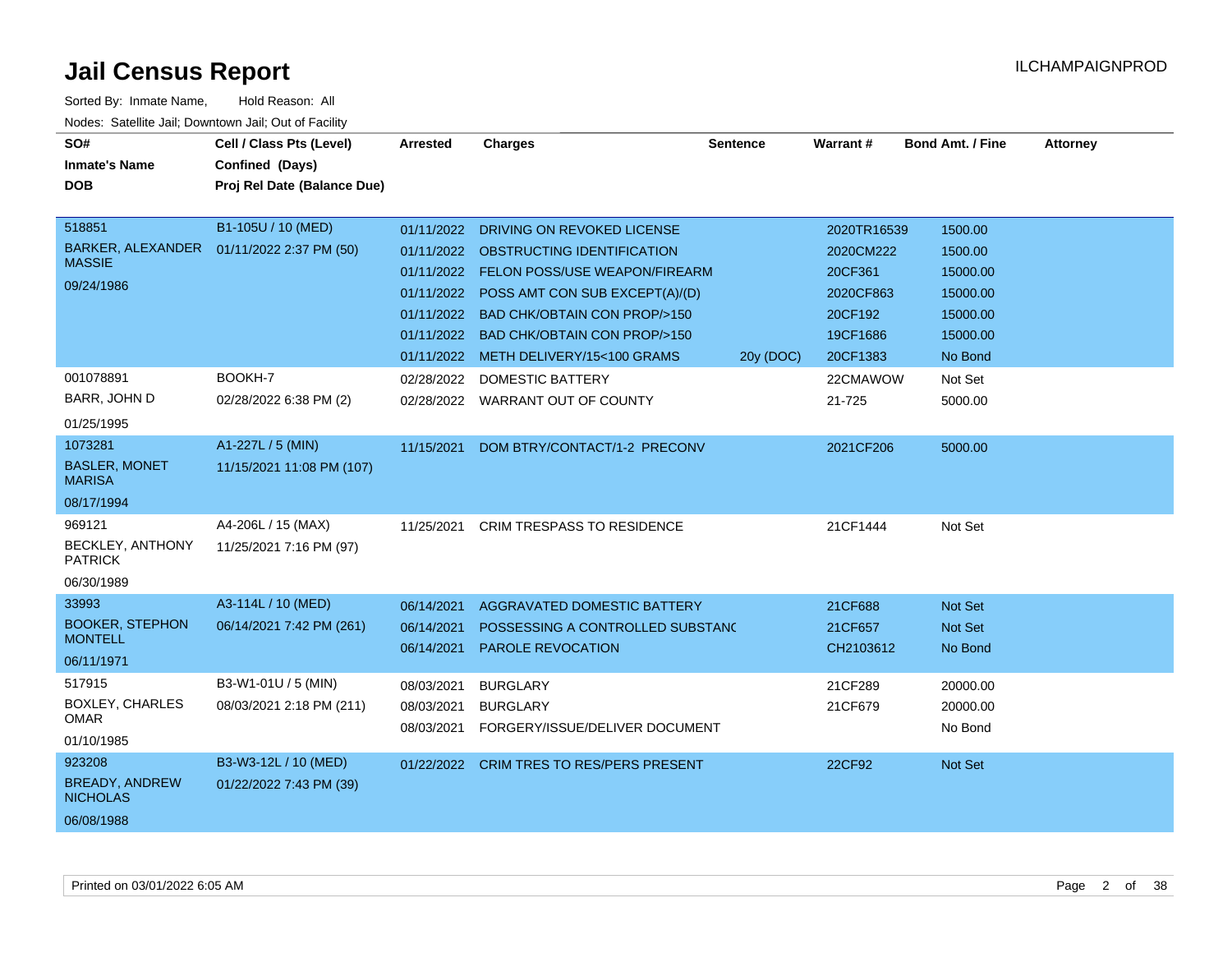| SO#<br><b>Inmate's Name</b><br><b>DOB</b>        | Cell / Class Pts (Level)<br>Confined (Days)<br>Proj Rel Date (Balance Due) | <b>Arrested</b>   | <b>Charges</b>                           | <b>Sentence</b> | Warrant#    | <b>Bond Amt. / Fine</b> | <b>Attorney</b> |
|--------------------------------------------------|----------------------------------------------------------------------------|-------------------|------------------------------------------|-----------------|-------------|-------------------------|-----------------|
| 001078880                                        | A3-211U / 15 (MAX)                                                         |                   | 02/25/2022 ARMED VIOLENCE/CATEGORY I     |                 | 22CF237     | <b>Not Set</b>          |                 |
| <b>BROACH, CAREU</b>                             | 02/25/2022 3:58 PM (5)                                                     | 02/25/2022        | AGG DISCHARGE FIREARM/BLDG/SCH           |                 | 22600096201 | No Bond                 |                 |
|                                                  |                                                                            |                   | 02/25/2022 PAROLE REVOCATION             |                 | HN-2200660  | No Bond                 |                 |
| 02/27/2003                                       |                                                                            |                   |                                          |                 |             |                         |                 |
| 61675<br><b>BROWN, ANTONIO</b><br><b>BURNETT</b> | B1-202L / 10 (MED)<br>02/10/2022 3:28 PM (20)                              | 02/10/2022        | AGG DISCHARGE FIREARM/OCC BLDG           |                 | 20CF374     | 100000.00               |                 |
| 03/04/1983                                       |                                                                            |                   |                                          |                 |             |                         |                 |
| 1018137                                          | A2-222U / 5 (ADS)                                                          | 02/23/2022        | POSSESSING A CONTROLLED SUBSTANC         |                 | 20 CF 1009  | No Bond                 |                 |
| <b>BROWN, ASHLEY</b><br><b>SHAUNTRELL</b>        | 02/23/2022 3:25 PM (7)                                                     |                   |                                          |                 |             |                         |                 |
| 09/08/1993                                       | 3/24/2022 (0.00)                                                           |                   |                                          |                 |             |                         |                 |
| 001078008<br>BROWN, CODY<br><b>RUSSELL</b>       | A4-201L / 15 (ADS)<br>02/15/2022 9:17 AM (15)                              |                   | 02/15/2022 AGG BATTERY/DISCHARGE FIREARM |                 | 21CF1090    | 500000.00               |                 |
| 02/15/2004                                       |                                                                            |                   |                                          |                 |             |                         |                 |
| 51247                                            | B1-202U / 10 (MED)                                                         | 04/15/2021        | FELON POSS/USE WEAPON/FIREARM            |                 | 21CF411     | Not Set                 |                 |
| <b>BROWN, DANTE</b><br><b>MAURICE</b>            | 04/15/2021 6:24 PM (321)                                                   |                   |                                          |                 |             |                         |                 |
| 04/19/1979                                       |                                                                            |                   |                                          |                 |             |                         |                 |
| 990921                                           | B4-122L / 15 (MAX)                                                         | 01/20/2022        | MFG/DEL 1<15 GR COCAINE/ANLG             |                 | 19CF369     | 25000.00                |                 |
| <b>BROWN, QUINTIN</b><br><b>MARSHAUN</b>         | 01/20/2022 7:19 PM (41)                                                    |                   | 01/20/2022 ARMED HABITUAL CRIMINAL       |                 | 21CF935     | 750000.00               |                 |
| 09/26/1991                                       |                                                                            |                   |                                          |                 |             |                         |                 |
| 29957                                            | B4-222L / 15 (MAX)                                                         | 11/13/2021        | FELON POSS/USE WEAPON/FIREARM            |                 | 21CF1390    | Not Set                 |                 |
| <b>BROWN, RODNEY</b><br><b>LOUIS</b>             | 11/13/2021 8:57 PM (109)                                                   | 11/13/2021        | AGG CRIM SX AB/>5 YR OLDER VIC           |                 | 2019CF0718  | 250000.00               |                 |
| 01/07/1968                                       |                                                                            |                   |                                          |                 |             |                         |                 |
| 981645                                           | B4-224L / 15 (MAX)                                                         | 01/27/2022 MURDER |                                          |                 | 22CF114     | 1000000.00              |                 |
| BRUMFIELD,<br>JONATHAN EZEKEIL                   | 01/27/2022 8:15 PM (34)                                                    |                   |                                          |                 |             |                         |                 |
| 08/03/1989                                       |                                                                            |                   |                                          |                 |             |                         |                 |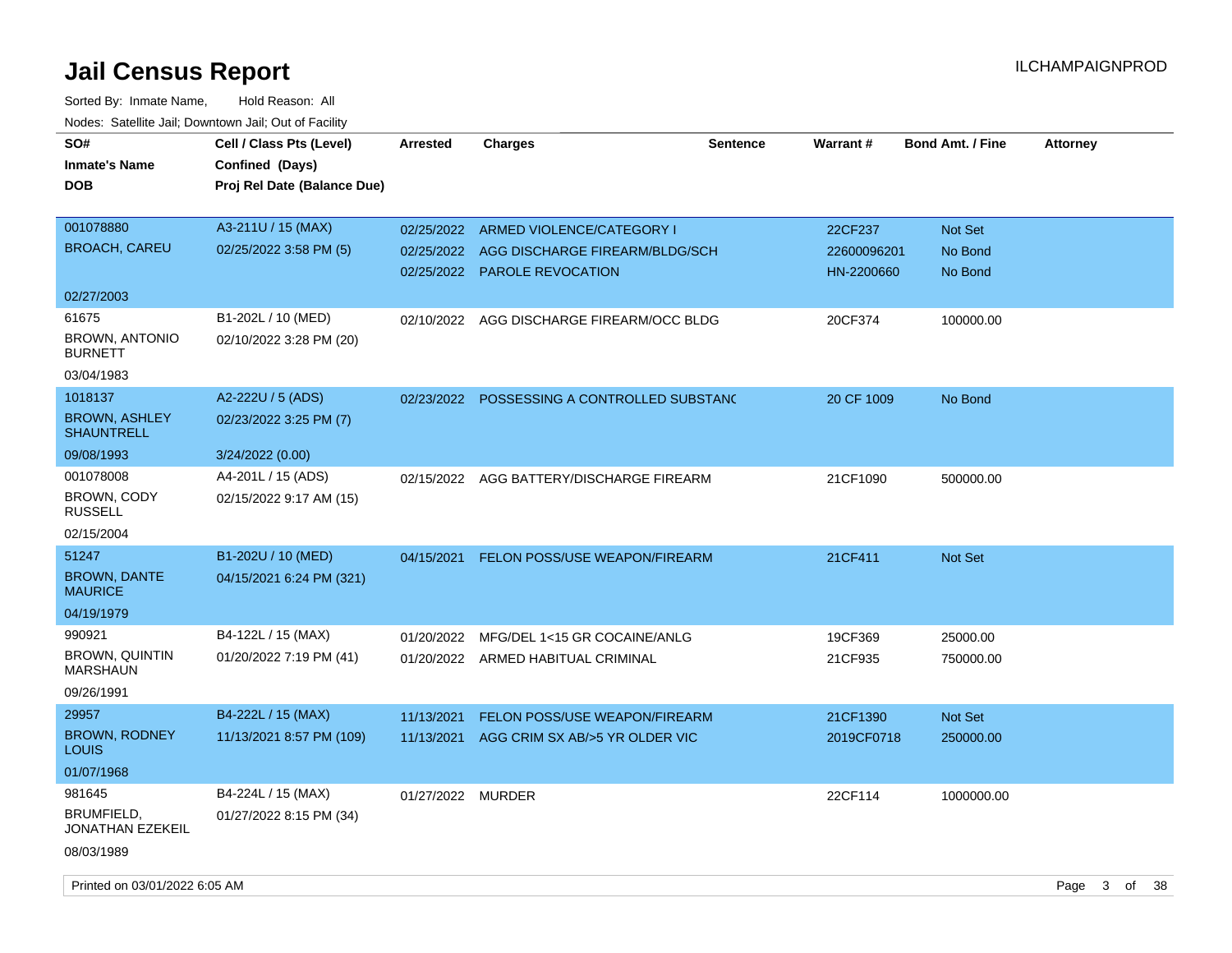| Nodes. Satellite Jali, Downtown Jali, Out of Facility<br>SO# | Cell / Class Pts (Level)                    | <b>Arrested</b> | <b>Charges</b>                         | <b>Sentence</b> | Warrant#     | <b>Bond Amt. / Fine</b> |                 |
|--------------------------------------------------------------|---------------------------------------------|-----------------|----------------------------------------|-----------------|--------------|-------------------------|-----------------|
|                                                              |                                             |                 |                                        |                 |              |                         | <b>Attorney</b> |
| Inmate's Name                                                | Confined (Days)                             |                 |                                        |                 |              |                         |                 |
| DOB                                                          | Proj Rel Date (Balance Due)                 |                 |                                        |                 |              |                         |                 |
| 001078739                                                    | A2-122L / 5 (ADS)                           |                 | 01/05/2022 CRIMINAL TRESPASS BUILDING  |                 | 2020CM392    | 1000.00                 |                 |
| BRYANT, JUDITH ANN                                           | 01/05/2022 6:36 PM (56)                     |                 |                                        |                 |              |                         |                 |
|                                                              |                                             |                 |                                        |                 |              |                         |                 |
| 10/22/1957                                                   |                                             |                 |                                        |                 |              |                         |                 |
| 001078166                                                    | A2-222L / 15 (ADS)                          | 02/21/2022      | <b>RESIDENTIAL BURGLARY</b>            |                 | 22CF204      | Not Set                 |                 |
| <b>BURDEN, DESIRAY</b>                                       | 02/21/2022 2:13 AM (9)                      |                 |                                        |                 |              |                         |                 |
| LASHAY                                                       |                                             |                 |                                        |                 |              |                         |                 |
| 12/30/2002                                                   |                                             |                 |                                        |                 |              |                         |                 |
| 1047579                                                      | A2-223U / 10 (MED)                          | 02/24/2022      | ARMED ROBBERY/NO FIREARM               |                 | 22CF232      | <b>Not Set</b>          |                 |
| <b>BUTLER, TAMYRA</b><br><b>COSHAWN</b>                      | 02/24/2022 5:40 AM (6)                      |                 |                                        |                 |              |                         |                 |
| 07/06/1988                                                   |                                             |                 |                                        |                 |              |                         |                 |
| 001077954                                                    |                                             |                 |                                        |                 |              |                         |                 |
|                                                              | B3-W7-28L / 10 (MED)                        | 12/21/2021      | <b>RESIDENTIAL BURGLARY</b>            |                 | 21CF1570     | Not Set                 |                 |
|                                                              | CALKINS, STEVEN RAY 12/21/2021 6:35 AM (71) |                 |                                        |                 |              |                         |                 |
| 01/01/1992                                                   |                                             |                 |                                        |                 |              |                         |                 |
| 39474                                                        | B1-101U / 10 (ADS)                          | 07/06/2021      | MFG/DEL 15<100 GR HEROIN/ANLG          |                 | 21CF792      | <b>Not Set</b>          |                 |
| <b>CAMPBELL, AARON</b>                                       | 07/06/2021 11:56 PM (239)                   |                 |                                        |                 |              |                         |                 |
| JACOB                                                        |                                             |                 |                                        |                 |              |                         |                 |
| 07/18/1974                                                   |                                             |                 |                                        |                 |              |                         |                 |
| 1060436                                                      | B1-106U / 10 (MED)                          | 01/06/2022      | AGGRAVATED UNLAWFUL RESTRAINT          |                 | 22CF29       | Not Set                 |                 |
| CARTER, DERESHEO                                             | 01/06/2022 8:43 PM (55)                     |                 | 01/06/2022 FELON ESCAPE/PEACE OFFICER  |                 | 22CF28       | Not Set                 |                 |
| DEWAYNE                                                      |                                             |                 |                                        |                 |              |                         |                 |
| 09/10/1991                                                   |                                             |                 |                                        |                 |              |                         |                 |
| 001077353                                                    | B1-104U / 15 (MAX)                          | 02/12/2022      | FELON POSS/USE WEAPON/FIREARM          |                 | 22CF173      | No Bond                 |                 |
| <b>CARTER, JAMES</b><br>IVORY                                | 02/13/2022 1:19 AM (17)                     |                 | 02/12/2022 ALCOHOL SALES - MINOR 19-20 |                 | 2020OV127    | 1000.00                 |                 |
| 08/12/2000                                                   |                                             |                 |                                        |                 |              |                         |                 |
| 958898                                                       | A3-116L / 15 (ADS)                          | 02/08/2022      | AGGRAVATED DOMESTIC BATTERY            |                 | 2021 CF 1409 | Not Set                 |                 |
| <b>CHAMBERS, GARY</b><br>DANTE                               | 02/08/2022 2:27 PM (22)                     |                 |                                        |                 |              |                         |                 |
| 05/24/1973                                                   | 3/2/2022 (0.00)                             |                 |                                        |                 |              |                         |                 |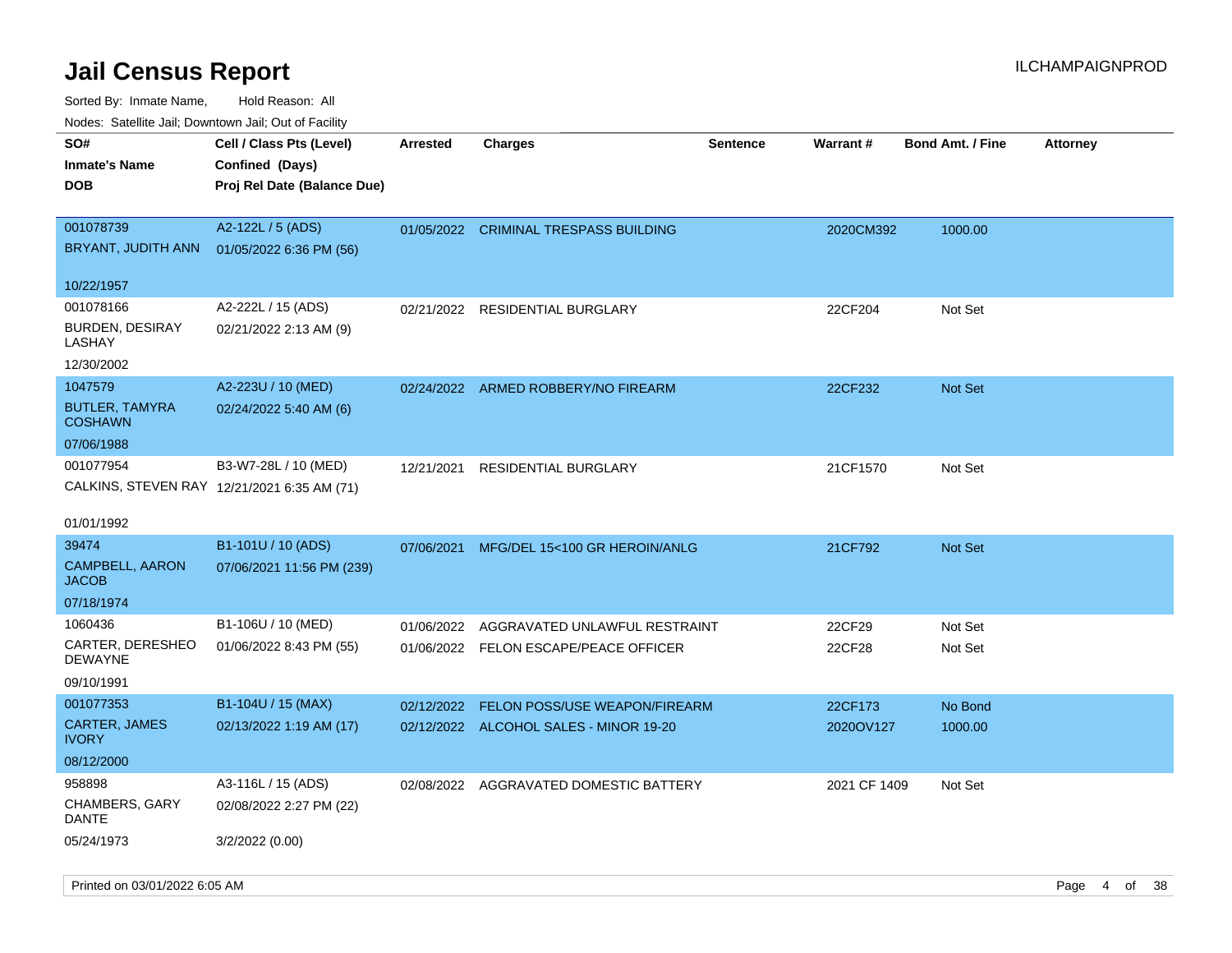| rouco. Calcinic Jan, Downtown Jan, Out of Facility |                                              |                 |                                          |                 |                 |                         |                 |
|----------------------------------------------------|----------------------------------------------|-----------------|------------------------------------------|-----------------|-----------------|-------------------------|-----------------|
| SO#                                                | Cell / Class Pts (Level)                     | <b>Arrested</b> | <b>Charges</b>                           | <b>Sentence</b> | <b>Warrant#</b> | <b>Bond Amt. / Fine</b> | <b>Attorney</b> |
| <b>Inmate's Name</b>                               | Confined (Days)                              |                 |                                          |                 |                 |                         |                 |
| DOB                                                | Proj Rel Date (Balance Due)                  |                 |                                          |                 |                 |                         |                 |
|                                                    |                                              |                 |                                          |                 |                 |                         |                 |
| 001078895                                          | BOOKF-2                                      |                 | 03/01/2022 AGGRAVATED BATTERY            |                 | 2022CFAWOW      | <b>Not Set</b>          |                 |
| <b>CHAMBERS, TERYN</b><br>ELISE                    | 03/01/2022 3:22 AM (1)                       |                 |                                          |                 |                 |                         |                 |
| 01/15/2000                                         |                                              |                 |                                          |                 |                 |                         |                 |
| 1029088                                            | B1-201U / 10 (MED)                           | 12/21/2021      | FELON POSS/USE FIREARM PRIOR             |                 | 21CF1338        | 250000.00               |                 |
| CHAPPLE, MALIK<br>BIANCO                           | 12/22/2021 10:02 AM (70)                     |                 |                                          |                 |                 |                         |                 |
| 10/25/1994                                         |                                              |                 |                                          |                 |                 |                         |                 |
| 001078812                                          | B1-206U / 15 (MAX)                           | 02/01/2022      | ARMED ROBBERY/ARMED W/FIREARM            |                 | 22CF145         | Not Set                 |                 |
| <b>COBB, SINTRAE</b><br><b>SANCHEZ</b>             | 02/01/2022 8:33 PM (29)                      |                 |                                          |                 |                 |                         |                 |
| 07/05/2002                                         |                                              |                 |                                          |                 |                 |                         |                 |
| 001077485                                          | A1-227U / 15 (MAX)                           | 12/21/2021      | MURDER/INTENT TO KILL/INJURE             |                 | 2021CF1282      | 1000000.00              |                 |
| COLBERT, ARIEANA<br><b>FELICIA</b>                 | 12/21/2021 2:08 PM (71)                      |                 |                                          |                 |                 |                         |                 |
| 12/13/2000                                         |                                              |                 |                                          |                 |                 |                         |                 |
| 34805                                              | B4-227U / 15 (MAX)                           | 10/01/2021      | <b>DOMESTIC BATTERY</b>                  |                 | 21CF1183        | <b>Not Set</b>          |                 |
|                                                    | CONERLY, KIN JOSEPH 10/01/2021 1:53 AM (152) | 10/01/2021      | ARMED HABITUAL CRIMINAL                  |                 | 21CF1184        | <b>Not Set</b>          |                 |
|                                                    |                                              | 10/06/2021      | POSS STOLEN VEHICLE > \$25,000           |                 | 19CF1786        | <b>Not Set</b>          |                 |
| 11/16/1971                                         |                                              |                 |                                          |                 |                 |                         |                 |
| 1074319                                            | B1-104L / 15 (MAX)                           | 10/12/2021      | AGGRAVATED CRUELTY TO ANIMALS            |                 | 21CF1238        | Not Set                 |                 |
| CRAIG, DAVUCCI<br>DAVION                           | 10/12/2021 11:36 AM (141)                    | 10/14/2021      | <b>MURDER</b>                            |                 | 21CF1239        | Not Set                 |                 |
| 08/02/2001                                         |                                              |                 |                                          |                 |                 |                         |                 |
| 001078832                                          | B1-201L / 10 (MED)                           |                 | 02/10/2022 FELON POSS/USE WEAPON/FIREARM | 3y (DOC)        | 21CF350         | No Bond                 |                 |
| <b>CRAWFORD,</b><br>LAMARKUS LAVELL                | 02/10/2022 2:32 PM (20)                      |                 |                                          |                 |                 |                         |                 |
| 07/04/1989                                         |                                              |                 |                                          |                 |                 |                         |                 |
| 001077549                                          | B2-T3-10L / 10 (SPH)                         | 12/22/2020      | PRED CRIM SEX ASLT/VICTIM <13            |                 | 2020CF1469      | Not Set                 |                 |
| CRISTOBAL-MATEO,<br>CRISTOBAL                      | 12/22/2020 1:17 PM (435)                     |                 |                                          |                 |                 |                         |                 |
| 12/02/1988                                         |                                              |                 |                                          |                 |                 |                         |                 |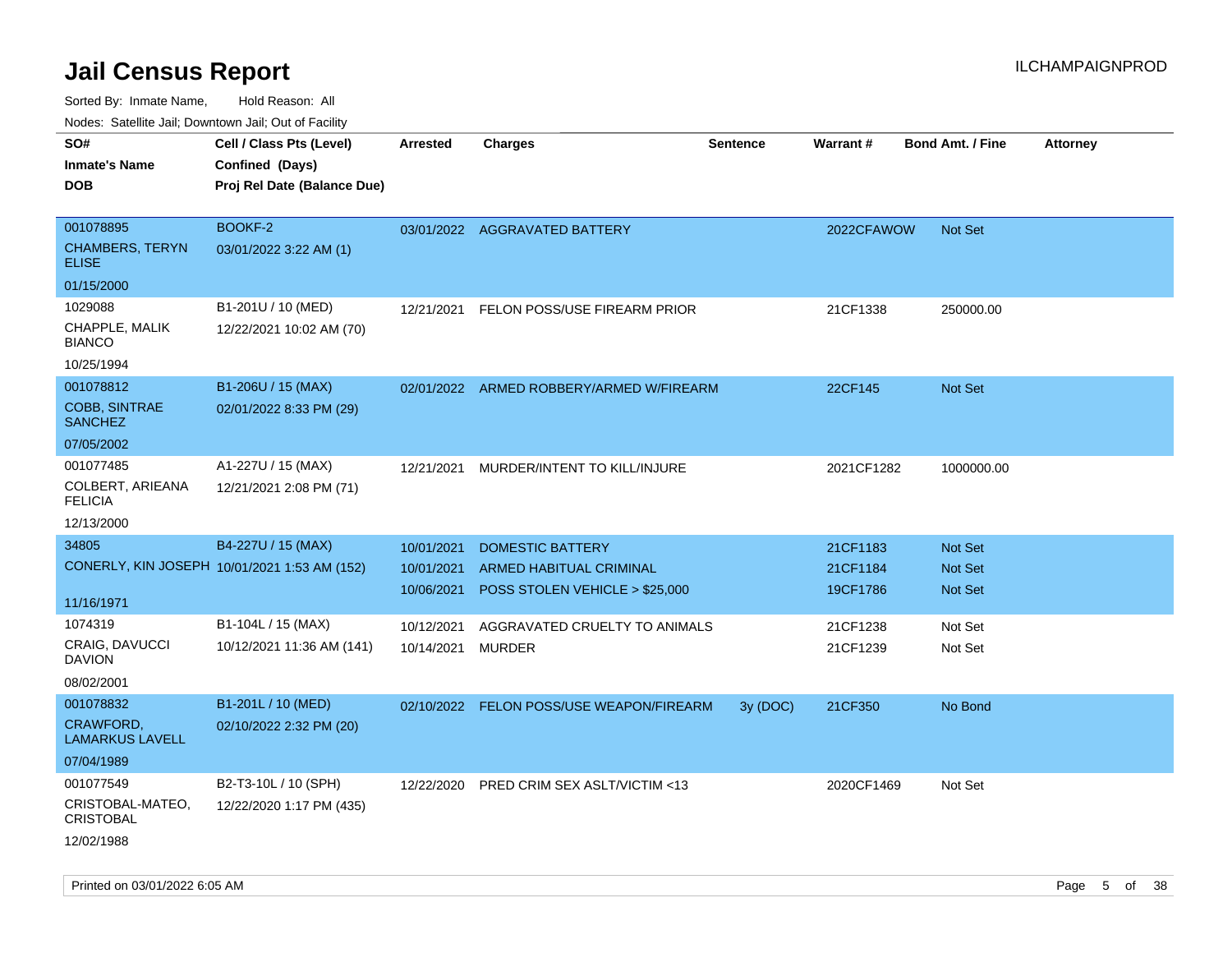Sorted By: Inmate Name, Hold Reason: All Nodes: Satellite Jail; Downtown Jail; Out of Facility

| SO#<br><b>Inmate's Name</b><br><b>DOB</b>       | Cell / Class Pts (Level)<br>Confined (Days)<br>Proj Rel Date (Balance Due) | <b>Arrested</b> | <b>Charges</b>                        | <b>Sentence</b> | <b>Warrant#</b> | <b>Bond Amt. / Fine</b> | <b>Attorney</b> |
|-------------------------------------------------|----------------------------------------------------------------------------|-----------------|---------------------------------------|-----------------|-----------------|-------------------------|-----------------|
| 25022<br><b>CRUMP, ROBERT</b><br><b>ANTHONY</b> | B3-W2-05U / 10 (ADS)<br>02/17/2022 11:48 AM (13)                           |                 | 02/17/2022 AGG DUI/2/PASS<16          |                 | 2021CF560       | No Bond                 |                 |
| 02/06/1966                                      | 3/3/2022 (0.00)                                                            |                 |                                       |                 |                 |                         |                 |
| 988538                                          | B3-W7-27U / 10 (MED)                                                       | 12/21/2021      | AGGRAVATED DOMESTIC BATTERY           |                 | 21CF1564        | Not Set                 |                 |
| DAVIDSON, HARLEY<br><b>KYLE SCOTT</b>           | 12/21/2021 5:45 AM (71)                                                    |                 |                                       |                 |                 |                         |                 |
| 08/05/1990                                      | 4/18/2022 (0.00)                                                           |                 |                                       |                 |                 |                         |                 |
| 1023587                                         | A4-105U / 15 (MAX)                                                         | 09/24/2021      | MFG/DEL CANNABIS/2.5-10 GRAMS         |                 | 21CF1155        | Not Set                 |                 |
| <b>DAVIS, MARTIN</b><br><b>DENNIS</b>           | 09/24/2021 9:38 PM (159)                                                   |                 | 09/24/2021 ARMED HABITUAL CRIMINAL    |                 | 2021-CF681      | 500000.00               |                 |
| 12/02/1994                                      |                                                                            |                 |                                       |                 |                 |                         |                 |
| 001078538                                       | A4-107L / 10 (MED)                                                         | 10/26/2021      | <b>CRIM SEX ASSAULT/FORCE</b>         |                 | 21CF1301        | Not Set                 |                 |
| DAWKINS, LEN                                    | 10/26/2021 8:18 PM (127)                                                   |                 |                                       |                 |                 |                         |                 |
| 03/23/1987                                      |                                                                            |                 |                                       |                 |                 |                         |                 |
| 56972                                           | B3-W8-32L / 10 (MED)                                                       | 08/30/2021      | POSS STOLEN VEHICLE > \$25,000        |                 | 21CF1044        | <b>Not Set</b>          |                 |
| DAY, DANIEL JOSEPH                              | 08/30/2021 3:07 PM (184)                                                   | 09/04/2021      | <b>BURGLARY</b>                       |                 | 21CF1054        | Not Set                 |                 |
| 10/16/1982                                      |                                                                            |                 |                                       |                 |                 |                         |                 |
| 64070                                           | A3-112L / 10 (ADS)                                                         | 02/18/2022      | <b>BURGLARY</b>                       |                 | 21CF1176        | 20000.00                |                 |
| DECKER, ANTHONY V                               | 02/18/2022 6:52 PM (12)                                                    |                 | 02/18/2022 POSSESSION OF METH<5 GRAMS |                 | 21CF1205        | 15000.00                |                 |
| 11/27/1982                                      |                                                                            |                 |                                       |                 |                 |                         |                 |
| 64463                                           | B4-224U / 15 (MAX)                                                         |                 | 02/11/2022 AGG DUI/3/BAC 0.16+        | 14m (DOC)       | 21CF676         | No Bond                 |                 |
| DOOLEY, CALVIN<br><b>DARWOOD</b>                | 02/11/2022 11:24 AM (19)                                                   |                 | 02/11/2022 AGG DUI/3/BAC 0.16+        | 18m (DOC)       | 20CF1326        | No Bond                 |                 |
| 05/13/1982                                      |                                                                            |                 |                                       |                 |                 |                         |                 |
| 25659                                           | B4-125L / 15 (MAX)                                                         | 06/15/2021      | RESIDENTIAL BURGLARY                  |                 | 2020CF1218      | 50000.00                |                 |
| DORRIS, LORENZO                                 | 06/15/2021 6:17 AM (260)                                                   | 06/15/2021      | <b>BURGLARY</b>                       |                 | 21CF689         | Not Set                 |                 |

07/19/1966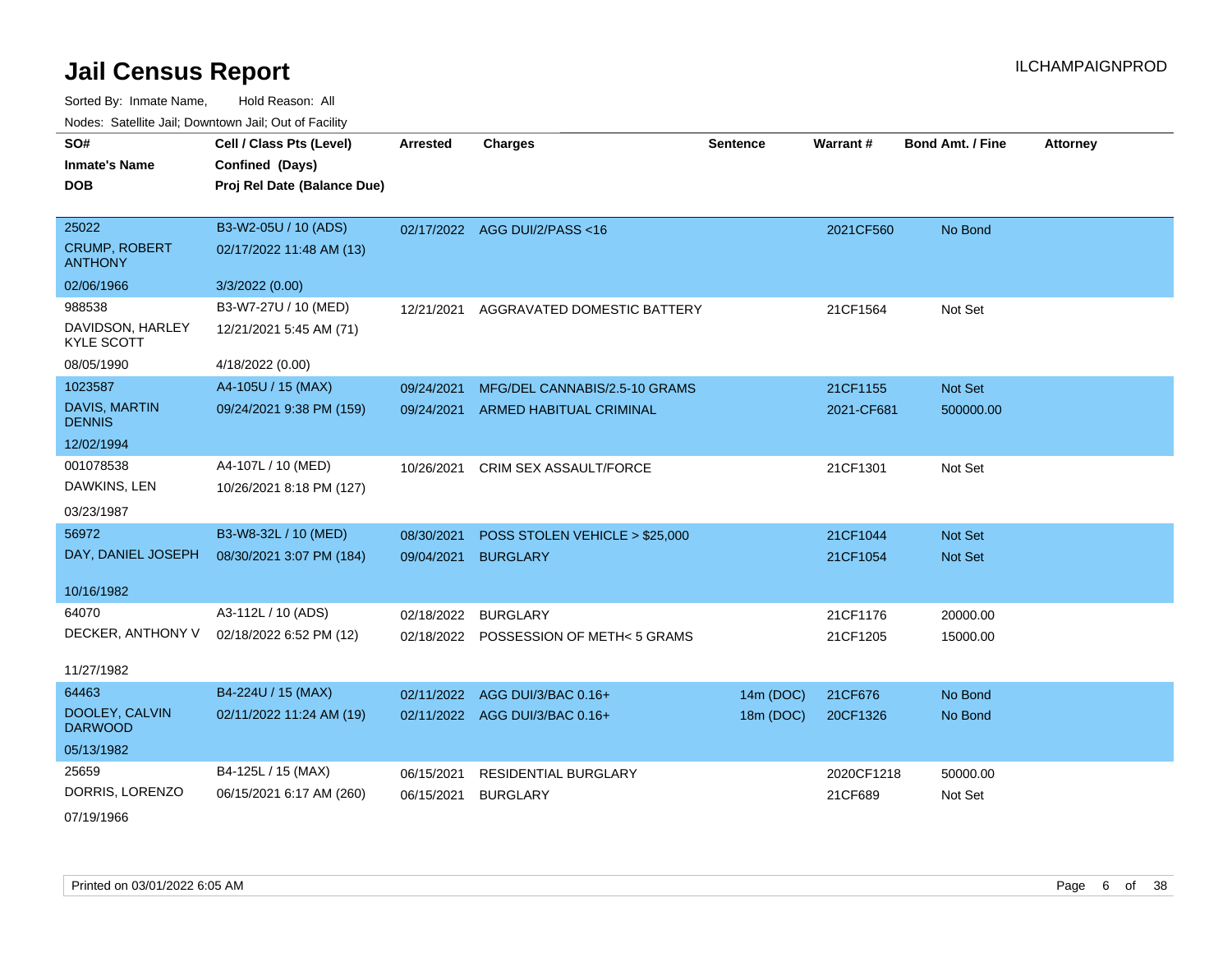Sorted By: Inmate Name, Hold Reason: All Nodes: Satellite Jail; Downtown Jail; Out of Facility

| SO#                                          |                                              | <b>Arrested</b> |                                          | <b>Sentence</b> | Warrant#    | <b>Bond Amt. / Fine</b> |                 |
|----------------------------------------------|----------------------------------------------|-----------------|------------------------------------------|-----------------|-------------|-------------------------|-----------------|
|                                              | Cell / Class Pts (Level)                     |                 | <b>Charges</b>                           |                 |             |                         | <b>Attorney</b> |
| <b>Inmate's Name</b>                         | Confined (Days)                              |                 |                                          |                 |             |                         |                 |
| <b>DOB</b>                                   | Proj Rel Date (Balance Due)                  |                 |                                          |                 |             |                         |                 |
|                                              |                                              |                 |                                          |                 |             |                         |                 |
| 1024895                                      | B1-107U / 10 (MED)                           | 12/15/2021      | MFG/DEL 100<400 GR COCA/ANLG             |                 | 21CF1535    | Not Set                 |                 |
| <b>EDWARDS, GEORGE</b><br><b>CORTEZ</b>      | 12/15/2021 12:26 PM (77)                     | 12/15/2021      | <b>AGGRAVATED BATTERY</b>                |                 | 21CF1536    | Not Set                 |                 |
| 06/19/1994                                   |                                              |                 |                                          |                 |             |                         |                 |
| 1074720                                      | B2-T4-13U / 15 (SPH)                         |                 | 01/19/2022 PRED CRIM SEX ASLT/VICTIM <13 |                 | 21CF1414    | 500000.00               |                 |
| ELVIR-REYES, JORGE<br><b>LEONARDO</b>        | 01/19/2022 1:43 PM (42)                      |                 |                                          |                 |             |                         |                 |
| 06/03/1988                                   |                                              |                 |                                          |                 |             |                         |                 |
| 32162                                        | A3-212L / 5 (MIN)                            | 02/26/2022      | DOMESTIC BATTERY/OTHER PRIOR             |                 | 22CF235     | No Bond                 |                 |
| <b>EMERY, HIRON</b><br><b>EDWARD, Senior</b> | 02/26/2022 1:30 AM (4)                       |                 |                                          |                 |             |                         |                 |
| 10/31/1970                                   |                                              |                 |                                          |                 |             |                         |                 |
| 43977                                        | B2-T1-02L / 5 (SPH)                          | 12/20/2021      | AGG FLEEING POLICE/21 MPH OVER           |                 | 21CF1566    | Not Set                 |                 |
| <b>EMKES, DOUGLAS</b><br>ALAN                | 12/20/2021 9:59 AM (72)                      | 12/20/2021      | PAROLE REVOCATION                        |                 |             | No Bond                 |                 |
| 06/08/1959                                   |                                              |                 |                                          |                 |             |                         |                 |
| 987328                                       | A2-123L / 10 (MED)                           | 12/11/2021      | AGG ASLT PEACE OFF/FIRE/ER WRK           |                 | 21CF1515    | Not Set                 |                 |
| ERVIN, DEIDRA ANN<br><b>RUTH</b>             | 12/11/2021 8:48 PM (81)                      |                 |                                          |                 |             |                         |                 |
| 04/15/1991                                   |                                              |                 |                                          |                 |             |                         |                 |
| 1026175                                      | B4-127U / 10 (MED)                           | 02/06/2022      | FELON FAIL/RETURN FRM FURLOUGH           |                 | 21CF1554    | No Bond                 |                 |
| FALCONER, AVERY                              | 02/06/2022 4:49 AM (24)                      |                 | 02/06/2022 CITY OV ARREST                |                 | 2021-OV-65  | 1000.00                 |                 |
| FOX                                          |                                              |                 | 02/07/2022 MFG/DEL 1<15 GR COCAINE/ANLG  | 6y (DOC)        | 2019CF1617  | No Bond                 |                 |
| 04/07/1989                                   |                                              |                 |                                          |                 |             |                         |                 |
| 527081                                       | B3-W5-20L / 10 (MED)                         | 09/06/2021      | ARSON/REAL/PERSONAL PROP>\$150           |                 | 2021 CF 797 | 25000.00                |                 |
| <b>FERGUSON.</b><br><b>CHRISTOPHER</b>       | 09/06/2021 1:18 PM (177)                     |                 |                                          |                 |             |                         |                 |
| 12/21/1981                                   |                                              |                 |                                          |                 |             |                         |                 |
| 962759                                       | B2-T1-01U / 15 (SPH)                         | 07/16/2021      | <b>METH DELIVERY&lt;5 GRAMS</b>          |                 | 21CF833     | Not Set                 |                 |
|                                              | FINLEY, KEVIN DANTE 07/16/2021 9:44 PM (229) | 07/29/2021      | AGG CRIM SEX ASSAULT/FELONY              |                 | 21CF891     | No Bond                 |                 |

12/28/1988

Printed on 03/01/2022 6:05 AM **Page 7** of 38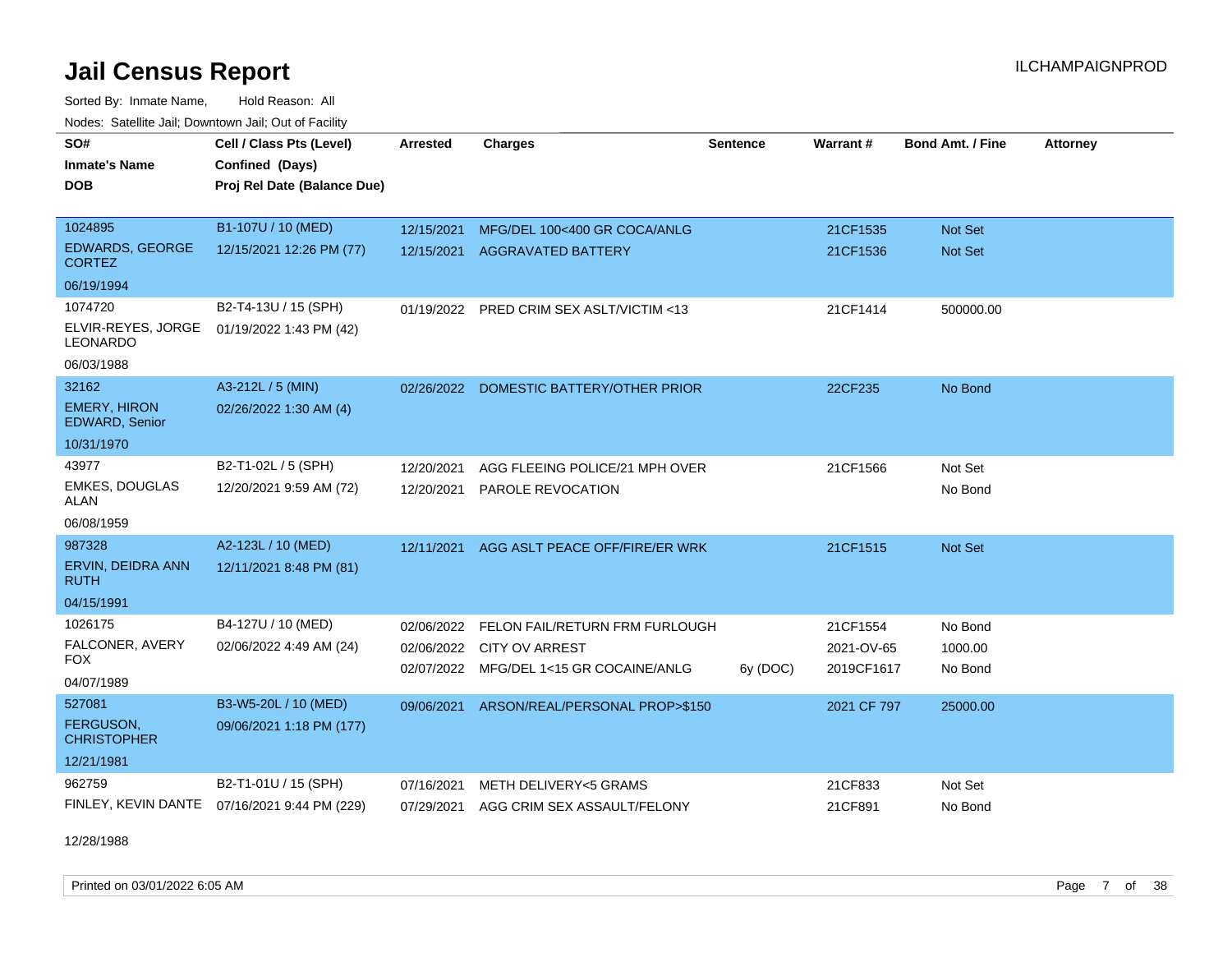| rouce. Calcinic Jan, Downtown Jan, Out or Facility |                                             |                   |                                          |                 |              |                         |                 |
|----------------------------------------------------|---------------------------------------------|-------------------|------------------------------------------|-----------------|--------------|-------------------------|-----------------|
| SO#                                                | Cell / Class Pts (Level)                    | <b>Arrested</b>   | <b>Charges</b>                           | <b>Sentence</b> | Warrant#     | <b>Bond Amt. / Fine</b> | <b>Attorney</b> |
| <b>Inmate's Name</b>                               | Confined (Days)                             |                   |                                          |                 |              |                         |                 |
| <b>DOB</b>                                         | Proj Rel Date (Balance Due)                 |                   |                                          |                 |              |                         |                 |
|                                                    |                                             |                   |                                          |                 |              |                         |                 |
| 1039744                                            | B4-122U / 15 (MAX)                          | 12/06/2021 MURDER |                                          |                 | 20CF959      | 1000000.00              |                 |
| FONVILLE, TREVOY<br><b>JERMAINE</b>                | 12/06/2021 10:52 AM (86)                    |                   |                                          |                 |              |                         |                 |
| 01/13/1996                                         |                                             |                   |                                          |                 |              |                         |                 |
| 001078863                                          | A3-216U / 15 (ADS)                          |                   | 02/19/2022 POSSESSION OF STOLEN FIREARM  |                 | 22CF203      | Not Set                 |                 |
| FOSTER, JOHN<br>CARELL                             | 02/19/2022 6:01 AM (11)                     |                   |                                          |                 |              |                         |                 |
| 03/13/1981                                         |                                             |                   |                                          |                 |              |                         |                 |
| 518395                                             | B2-T3-12L / 15 (SPH)                        | 07/07/2020        | <b>CRIMINAL SEXUAL ASSAULT</b>           |                 | 2020-CF735   | 250000.00               |                 |
|                                                    | FRANDLE, MARK RYAN 07/07/2020 3:42 PM (603) |                   |                                          |                 |              |                         |                 |
|                                                    |                                             |                   |                                          |                 |              |                         |                 |
| 09/10/1985                                         |                                             |                   |                                          |                 |              |                         |                 |
| 001077934                                          | A1-125L / 10 (MED)                          | 08/22/2021        | AGG DUI/ACCIDENT/DEATH                   |                 | 21CF1024     | Not Set                 |                 |
| FREED, LOGAN<br><b>SUZANNE</b>                     | 08/22/2021 11:45 PM (192)                   | 08/22/2021        | <b>DOMESTIC BATTERY</b>                  |                 | 21 CM 172    | 10000.00                |                 |
| 08/18/1996                                         |                                             |                   |                                          |                 |              |                         |                 |
| 001078290                                          | A1-125U / 10 (ADS)                          | 08/19/2021        | MACHINE GUN/AUTO WEAPON/VEH              |                 | 21CF1012     | Not Set                 |                 |
| FREEMAN, ANGEL<br><b>JANILA KAY</b>                | 08/19/2021 1:26 AM (195)                    |                   |                                          |                 |              |                         |                 |
| 12/25/1995                                         |                                             |                   |                                          |                 |              |                         |                 |
| 591514                                             | A3-215L / 10 (MED)                          |                   | 02/25/2022 AGG CRIM SEX ABUSE/VIC 13-17  |                 | 22CF230      | 100000.00               |                 |
| GAMBLE, SCOTT PAUL 02/25/2022 6:08 PM (5)          |                                             |                   |                                          |                 |              |                         |                 |
|                                                    |                                             |                   |                                          |                 |              |                         |                 |
| 09/06/1968                                         |                                             |                   |                                          |                 |              |                         |                 |
| 1068917                                            | <b>BOOKF-1 / 5 (MIN)</b>                    |                   | 08/11/2021 VIO ORDER/PRIOR VIO OF ORDER  |                 | 21CF965      | Not Set                 |                 |
| <b>GARCIA, JUAN</b><br><b>CARLOS</b>               | 08/11/2021 9:24 PM (203)                    |                   |                                          |                 |              |                         |                 |
| 10/21/1997                                         |                                             |                   |                                          |                 |              |                         |                 |
| 001078154                                          | B4-121U / 10 (MED)                          | 01/09/2022        | DRVG UNDER INFLU OF ALCOHOL              |                 | 2021 DT 182  | 5000.00                 |                 |
| <b>GENTRY, DAMON</b><br><b>LIONEL</b>              | 01/09/2022 4:41 PM (52)                     |                   | 01/09/2022 AGG DOMESTIC BATTERY/STRANGLE |                 | 2021 CF 1396 | 50000.00                |                 |
| 12/25/1971                                         |                                             |                   |                                          |                 |              |                         |                 |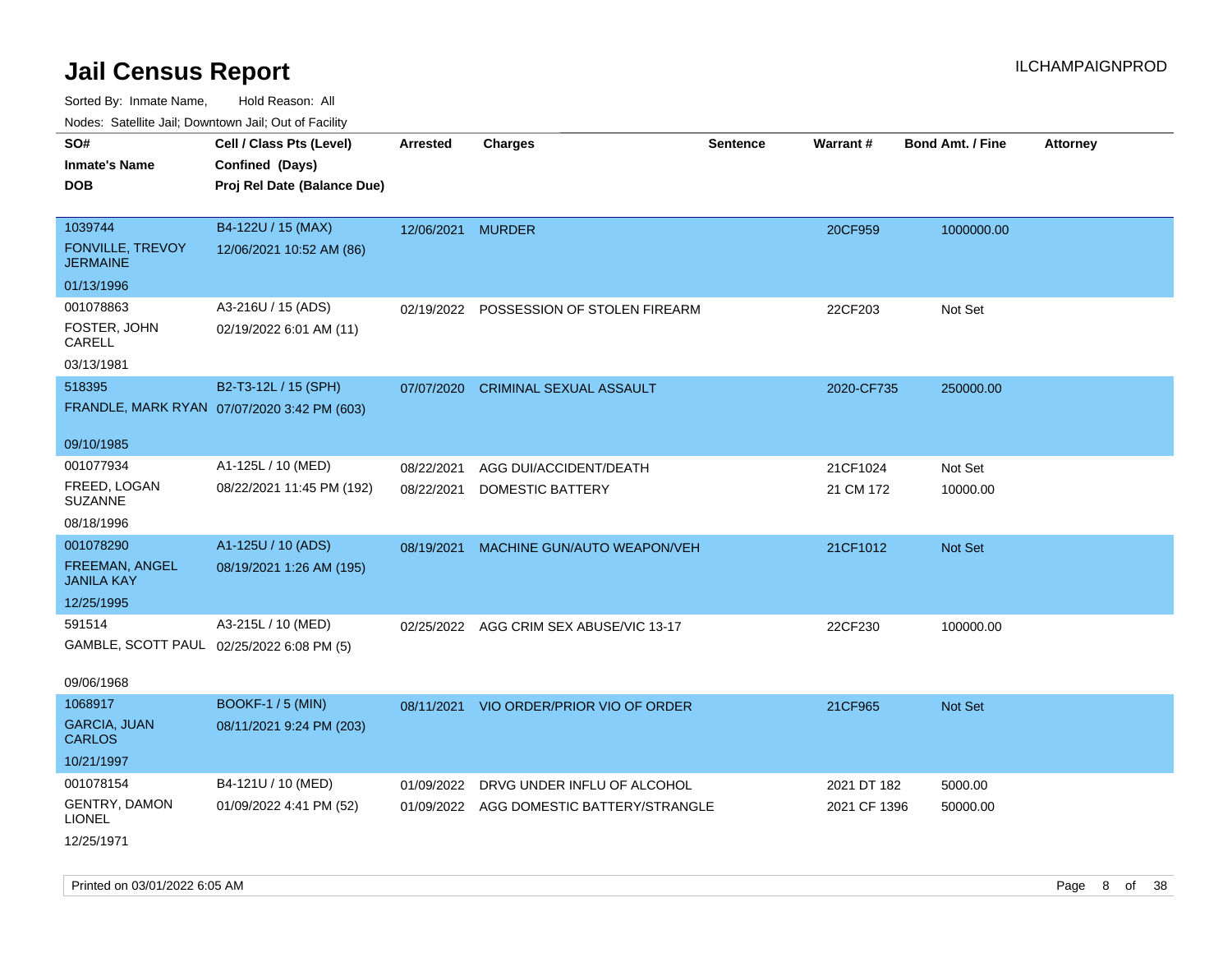| rougs. Calcing Jan, Downtown Jan, Out of Facility |                             |            |                                           |                 |                 |                         |                 |
|---------------------------------------------------|-----------------------------|------------|-------------------------------------------|-----------------|-----------------|-------------------------|-----------------|
| SO#                                               | Cell / Class Pts (Level)    | Arrested   | Charges                                   | <b>Sentence</b> | <b>Warrant#</b> | <b>Bond Amt. / Fine</b> | <b>Attorney</b> |
| <b>Inmate's Name</b>                              | Confined (Days)             |            |                                           |                 |                 |                         |                 |
| <b>DOB</b>                                        | Proj Rel Date (Balance Due) |            |                                           |                 |                 |                         |                 |
|                                                   |                             |            |                                           |                 |                 |                         |                 |
| 001078633                                         | B2-T4-15U / 25 (SPH)        | 12/01/2021 | <b>PRED CRIM SEX ASLT/VICTIM &lt;13</b>   |                 | 21CF1416        | 250000.00               |                 |
| GONZALEZ-GUILLEN,<br><b>EDWARD</b>                | 12/01/2021 12:08 PM (91)    |            |                                           |                 |                 |                         |                 |
| 08/25/2002                                        |                             |            |                                           |                 |                 |                         |                 |
| 001078607                                         | B4-221L / 15 (MAX)          | 11/22/2021 | FELON POSS/USE FIREARM/PAROLE             |                 | 21CF1437        | Not Set                 |                 |
| GRAY, WILLIAM<br>DA'VON                           | 11/22/2021 2:57 PM (100)    |            | 11/22/2021 ATTEMPT (FIRST DEGREE MURDER)  |                 | 21CF1435        | Not Set                 |                 |
| 04/18/1984                                        |                             |            |                                           |                 |                 |                         |                 |
| 1069726                                           | A3-113L / 5 (ADS)           | 02/21/2022 | POSS AMT CON SUB EXCEPT(A)/(D)            | 18m (DOC)       | 2021CF472       | No Bond                 |                 |
| <b>GREER, CONNOR JAY</b>                          | 02/21/2022 1:41 PM (9)      |            |                                           |                 |                 |                         |                 |
|                                                   |                             |            |                                           |                 |                 |                         |                 |
| 02/22/1994                                        |                             |            |                                           |                 |                 |                         |                 |
| 56342                                             | B1-206L / 10 (MED)          | 10/21/2021 | THEFT CONTROL INTENT <\$500               |                 | 17CF1451        | 10000.00                |                 |
| <b>GRIFFIN, NATHAN</b>                            | 10/21/2021 4:20 PM (132)    | 10/21/2021 | DRIVING ON REVOKED LICENSE                |                 | 20TR1979        | 3000.00                 |                 |
| <b>EUGENE</b>                                     |                             | 10/21/2021 | ARMED HABITUAL CRIMINAL                   |                 | 21CF1279        | Not Set                 |                 |
| 02/24/1969                                        |                             |            |                                           |                 |                 |                         |                 |
| 001078879                                         | <b>BOOKH-8 / 5 (MIN)</b>    | 02/25/2022 | RET THEFT/DISP MERCH/>\$300               |                 | 22CF236         | No Bond                 |                 |
| <b>GROSS, STEVEN RAY</b>                          | 02/25/2022 9:03 AM (5)      |            |                                           |                 |                 |                         |                 |
| 01/09/1991                                        |                             |            |                                           |                 |                 |                         |                 |
| 001078871                                         | <b>BOOKH-1 / 5 (ADS)</b>    | 02/22/2022 | RETAIL THEFT/DISP MERCH/<\$300            |                 | 2018JD182       | No Bond                 |                 |
| <b>HARRIS, MARTELL</b>                            | 02/22/2022 3:44 PM (8)      | 02/22/2022 | <b>RESIDENTIAL BURGLARY</b>               |                 | 2020JD14        | No Bond                 |                 |
| <b>TE'SHAWN</b>                                   |                             | 02/22/2022 | INDIRECT CRIMINAL CONTEMPT                |                 | 2020CC9         | 20000.00                |                 |
| 07/02/2003                                        |                             |            |                                           |                 |                 |                         |                 |
| 001078868                                         | <b>BOOKH-4</b>              |            | 02/24/2022 STALKING/CAUSE FEAR FOR SAFETY |                 | 22CF227         | 150000.00               |                 |
| HARRIS-MINER,<br><b>NICHOLAS</b>                  | 02/24/2022 3:56 PM (6)      |            |                                           |                 |                 |                         |                 |
| 07/08/1998                                        |                             |            |                                           |                 |                 |                         |                 |
| 1065495                                           | A2-223L / 10 (MED)          | 02/23/2022 | AGG BATTERY/GREAT BODILY HARM             |                 | 2019CF734       | No Bond                 |                 |
| <b>HELMICK, DENISHA</b><br><b>NICOLE</b>          | 02/23/2022 12:07 PM (7)     |            |                                           |                 |                 |                         |                 |
| 09/24/1997                                        | 3/1/2022 (0.00)             |            |                                           |                 |                 |                         |                 |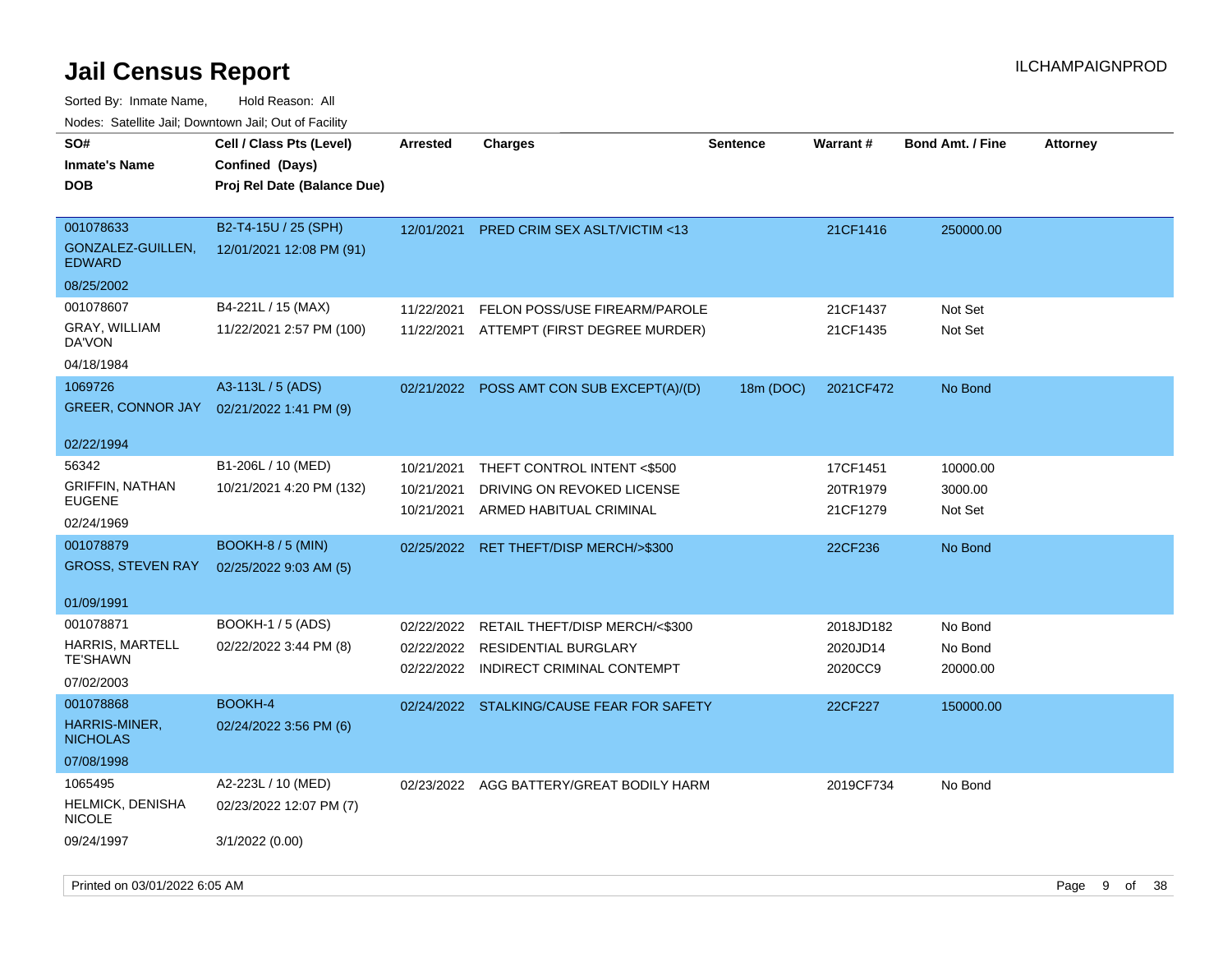| SO#                                                | Cell / Class Pts (Level)    | <b>Arrested</b> | <b>Charges</b>                          | <b>Sentence</b> | Warrant#   | <b>Bond Amt. / Fine</b> | <b>Attorney</b> |
|----------------------------------------------------|-----------------------------|-----------------|-----------------------------------------|-----------------|------------|-------------------------|-----------------|
| <b>Inmate's Name</b>                               | Confined (Days)             |                 |                                         |                 |            |                         |                 |
| <b>DOB</b>                                         | Proj Rel Date (Balance Due) |                 |                                         |                 |            |                         |                 |
|                                                    |                             |                 |                                         |                 |            |                         |                 |
| 001078488                                          | B2-T3-09U / 15 (SPH)        | 10/14/2021      | PRED CRIM SEX ASLT/VICTIM <13           | 25y (DOC)       | 2021CF1232 | 500000.00               |                 |
| HERNANDEZ-LOPEZ,<br><b>ERNESTO</b>                 | 10/14/2021 3:15 PM (139)    |                 | 10/14/2021 FUGITIVE FROM JUSTICE        |                 | 21CF1246   | <b>Not Set</b>          |                 |
| 11/28/1975                                         |                             |                 |                                         |                 |            |                         |                 |
| 975293                                             | B2-T4-14L / 10 (SPH)        | 07/21/2021      | VIO ORDER/PRIOR VIO OF ORDER            |                 | 21CF914    | No Bond                 |                 |
| HILL, JACOB MILES                                  | 07/21/2021 8:43 PM (224)    | 07/21/2021      | <b>STALKING</b>                         |                 | 2021CF863  | Not Set                 |                 |
|                                                    |                             | 07/25/2021      | PAROLE REVOCATION                       |                 | CH2104646  | Not Set                 |                 |
| 02/06/1988                                         |                             | 08/18/2021      | HARASS WITNESS/FAMILY MBR/REP           |                 | 21CF992    | Not Set                 |                 |
|                                                    |                             | 09/09/2021      | AGG STALKING/BODILY HARM                |                 | 21CF1073   | Not Set                 |                 |
| 48471                                              | B1-207L / 15 (MAX)          | 08/08/2021      | AGG BATTERY/DISCHARGE FIREARM           |                 | 21CF946    | Not Set                 |                 |
| <b>HILL, RAMESH</b><br><b>JERMAINE</b>             | 08/08/2021 4:45 AM (206)    |                 |                                         |                 |            |                         |                 |
| 12/11/1978                                         |                             |                 |                                         |                 |            |                         |                 |
| 1072876                                            | A1-226U / 5 (MIN)           | 02/10/2022      | METH DELIVERY/5<15 GRAMS                | 4y (DOC)        | 21CF143    | No Bond                 |                 |
| HOUTCHINS, SAVANNA 02/10/2022 5:10 PM (20)<br>BELL |                             |                 |                                         |                 |            |                         |                 |
| 07/10/1996                                         | 2/17/2022 (0.00)            |                 |                                         |                 |            |                         |                 |
| 999198                                             | B4-225L / 15 (MAX)          |                 | 11/30/2021 FELON POSS/USE FIREARM PRIOR |                 | 21CF1377   | 500000.00               |                 |
| <b>HOWARD, BRION LIN</b>                           | 11/30/2021 10:41 AM (92)    |                 |                                         |                 |            |                         |                 |
| 06/10/1992                                         |                             |                 |                                         |                 |            |                         |                 |
| 001078884                                          | A3-211L / 15 (MAX)          |                 | 02/27/2022 ARMED VIOLENCE/CATEGORY I    |                 | 22CF234    | Not Set                 |                 |
| HOWARD, TREVON<br><b>TITRESS</b>                   | 02/27/2022 5:07 AM (3)      |                 |                                         |                 |            |                         |                 |
| 03/20/1999                                         |                             |                 |                                         |                 |            |                         |                 |
| 51028                                              | A3-113U / 10 (ADS)          |                 | 02/23/2022 AGG FLEEING/2+ CON DEVICES   |                 | 19CF1839   | 50000.00                |                 |
| HUFFMAN, MICHAEL<br><b>LEONARD</b>                 | 02/23/2022 3:14 AM (7)      |                 |                                         |                 |            |                         |                 |
| 07/24/1980                                         |                             |                 |                                         |                 |            |                         |                 |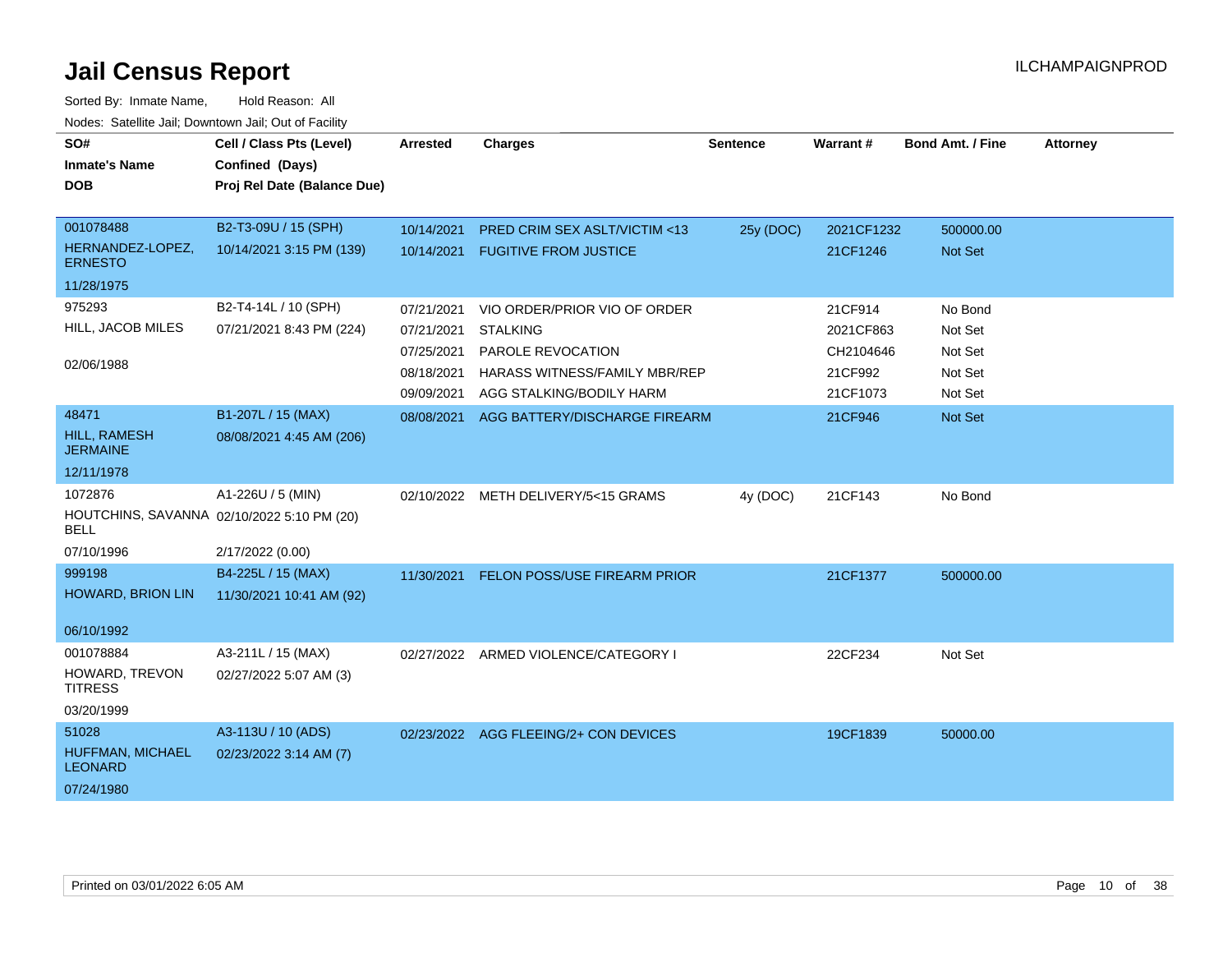Sorted By: Inmate Name, Hold Reason: All Nodes: Satellite Jail; Downtown Jail; Out of Facility

| <b>NOULD:</b> Catoline can, Downtown can, Out of Fability |                                                                            |                          |                                          |                 |                       |                         |                 |
|-----------------------------------------------------------|----------------------------------------------------------------------------|--------------------------|------------------------------------------|-----------------|-----------------------|-------------------------|-----------------|
| SO#<br><b>Inmate's Name</b><br><b>DOB</b>                 | Cell / Class Pts (Level)<br>Confined (Days)<br>Proj Rel Date (Balance Due) | <b>Arrested</b>          | <b>Charges</b>                           | <b>Sentence</b> | Warrant#              | <b>Bond Amt. / Fine</b> | <b>Attorney</b> |
| 38993<br>JACKSON, LAMONT<br><b>JEREMIE</b>                | B4-126L / 15 (MAX)<br>02/13/2021 7:45 AM (382)                             |                          | 02/13/2021 ATTEMPT (FIRST DEGREE MURDER) |                 | 21CF181               | <b>Not Set</b>          |                 |
| 07/31/1973                                                |                                                                            |                          |                                          |                 |                       |                         |                 |
| 001077487                                                 | B3-W8-30L / 10 (MED)                                                       | 12/03/2020               | FELON POSS/USE WEAPON/FIREARM            |                 | 20CF1377              | Not Set                 |                 |
| <b>JACKSON, TERRELL</b><br><b>DANDRE</b>                  | 12/03/2020 10:18 AM (454)                                                  | 11/09/2021               | AGG DISCHARGE FIREARM/OCC VEH            |                 | 21CR0331401           | No Bond                 |                 |
| 08/11/1990                                                |                                                                            |                          |                                          |                 |                       |                         |                 |
| 001077864                                                 | B1-103L / 15 (MAX)                                                         | 04/18/2021               | FELON POSS/USE WEAPON/FIREARM            |                 | 21CF428               | <b>Not Set</b>          |                 |
| D                                                         | JAMERSON, ANTHONY 04/18/2021 7:21 PM (318)                                 |                          |                                          |                 |                       |                         |                 |
| 01/26/1990                                                |                                                                            |                          |                                          |                 |                       |                         |                 |
| 001078703                                                 | A1-224L / 15 (ADS)                                                         | 12/20/2021               | MURDER/INTENT TO KILL/INJURE             |                 | 21CF1574              | Not Set                 |                 |
| JOHNS, SHANIQUH<br><b>THERESA</b>                         | 12/22/2021 6:41 AM (70)                                                    |                          |                                          |                 |                       |                         |                 |
| 04/03/1992                                                |                                                                            |                          |                                          |                 |                       |                         |                 |
| 1073894                                                   | BOOKH-7                                                                    |                          | 02/28/2022 VIOLATE SEX OFFENDER REGIS    |                 | 22CFAWOW              | Not Set                 |                 |
| <b>JOKICH, ANTON VEGO</b>                                 | 02/28/2022 4:50 PM (2)                                                     |                          |                                          |                 |                       |                         |                 |
| 05/30/1969                                                |                                                                            |                          |                                          |                 |                       |                         |                 |
| 001078645                                                 | B4-222U / 10 (MED)                                                         | 12/02/2021               | AGG DISCHARGE FIREARM                    |                 | 21CF1478              | No Bond                 |                 |
| JONES, KELVIN<br><b>KHYRIC</b>                            | 12/02/2021 6:56 PM (90)                                                    |                          |                                          |                 |                       |                         |                 |
| 02/27/2001                                                |                                                                            |                          |                                          |                 |                       |                         |                 |
| 956822                                                    | A4-107U / 15 (MAX)                                                         | 11/25/2021               | AGGRAVATED DOMESTIC BATTERY              |                 | 21CF1442              | <b>Not Set</b>          |                 |
| <b>JONES, MARIO</b><br><b>NATHANIEL</b>                   | 11/25/2021 10:37 AM (97)                                                   | 11/25/2021<br>11/25/2021 | PAROLE REVOCATION<br>UNLAWFUL RESTRAINT  |                 | CH2106361<br>21CF1443 | No Bond<br>Not Set      |                 |
| 10/27/1987                                                |                                                                            |                          |                                          |                 |                       |                         |                 |
| 59668                                                     | B2-T1-04L / 10 (SPH)                                                       | 02/11/2022               | <b>FAIL TO RPT CHNG ADDRESS/EMPL</b>     |                 | 20 CF 1241            | 75000.00                |                 |
| JONES, MARTELL<br><b>DEANGELO</b>                         | 02/11/2022 3:19 PM (19)                                                    |                          | 02/11/2022 AGGRAVATED ARSON/BODILY HARM  |                 | 22 CF 169             | 75000.00                |                 |

07/11/1983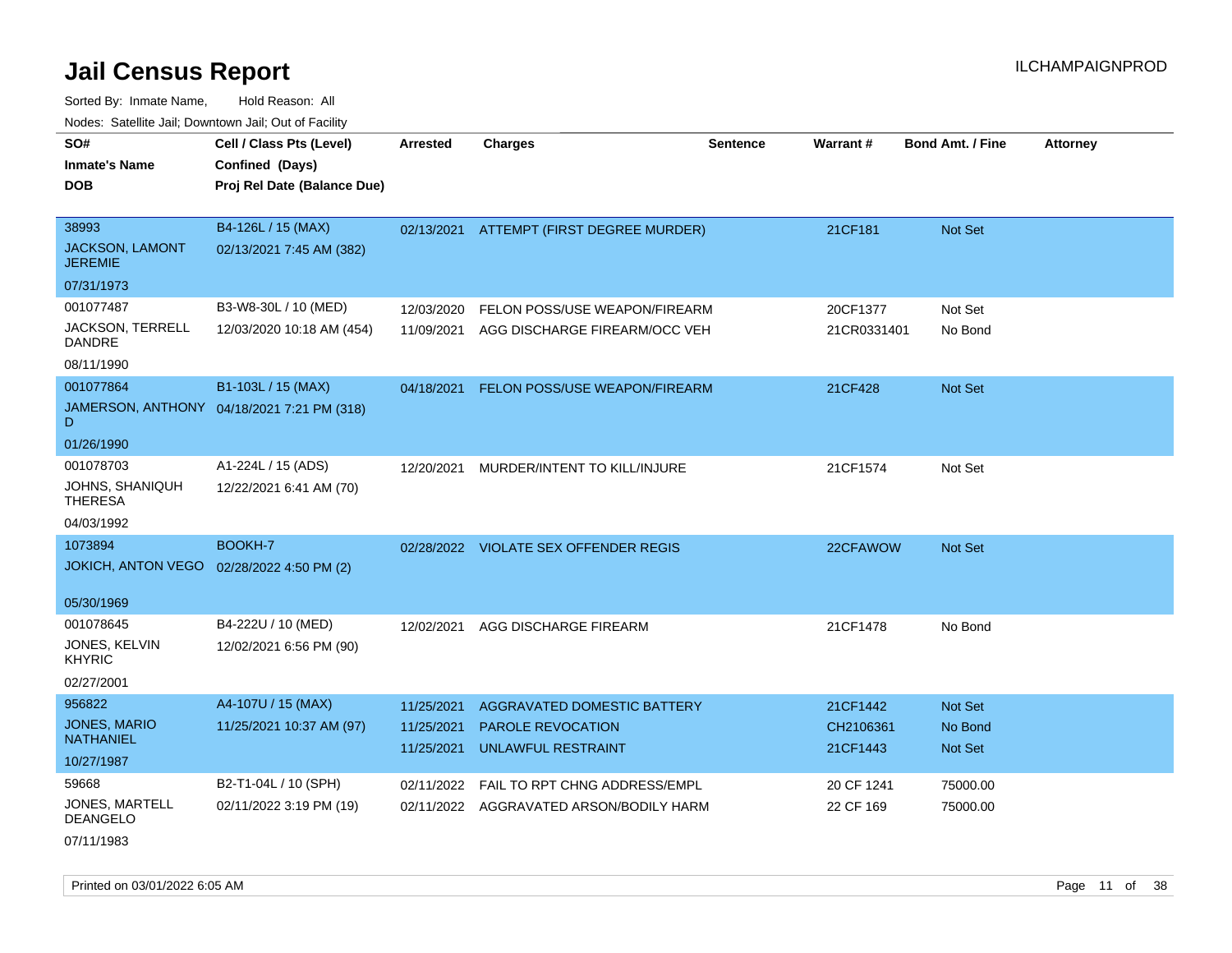Sorted By: Inmate Name, Hold Reason: All Nodes: Satellite Jail; Downtown Jail; Out of Facility

| SO#<br><b>Inmate's Name</b><br><b>DOB</b>                        | Cell / Class Pts (Level)<br>Confined (Days)<br>Proj Rel Date (Balance Due) | <b>Arrested</b>                                 | <b>Charges</b>                                                                                           | <b>Sentence</b> | Warrant#                         | <b>Bond Amt. / Fine</b>                            | <b>Attorney</b> |
|------------------------------------------------------------------|----------------------------------------------------------------------------|-------------------------------------------------|----------------------------------------------------------------------------------------------------------|-----------------|----------------------------------|----------------------------------------------------|-----------------|
| 1008468<br>JONES, MARTEZ<br>LAMONTE<br>06/22/1993                | B4-226U / 10 (MED)<br>12/01/2021 1:28 PM (91)                              | 12/01/2021<br>12/02/2021                        | FELON POSS/USE WEAPON/FIREARM<br>PROBATION VIOLATION                                                     |                 | 21CF1472<br>20CF1151             | Not Set<br>Not Set                                 |                 |
| 506244<br><b>JOSLIN, JASON LEE</b><br>12/22/1985                 | B1-204L / 15 (MAX)<br>07/15/2021 4:38 AM (230)                             | 07/15/2021                                      | ARMED ROBBERY/ARMED W/FIREARM                                                                            |                 | 19y/6m (DOC) 2021CF791           | 250000.00                                          |                 |
| 1017553<br>KAPPES-MOORE,<br><b>RACHEL VICTORIA</b><br>05/26/1993 | BOOKF-2<br>02/28/2022 10:50 PM (2)                                         | 02/28/2022<br>02/28/2022                        | RESIST/OBSTRUCTING A PEACE OFFICEI<br><b>FALSE REPORTS/DCFS</b><br>02/28/2022 FLS ALARM/COMPLAINT TO 911 |                 | 22CFAWOW<br>22CFAWOW<br>22CFAWOW | Not Set<br><b>Not Set</b><br><b>Not Set</b>        |                 |
| 001078818<br>KINSEL, EVERAL<br>MICHAEL WILLIAM<br>10/16/1985     | A4-203U / 10 (MED)<br>02/04/2022 7:37 PM (26)                              |                                                 | 02/04/2022 DOMESTIC BATTERY/OTHER PRIOR                                                                  |                 | 22CF148                          | Not Set                                            |                 |
| 527447<br>KIRKWOOD, TYLER<br><b>JAMES</b><br>10/04/1985          | A3-117L / 10 (ADS)<br>02/22/2022 10:47 AM (8)                              | 02/22/2022<br>02/22/2022<br>02/23/2022 BURGLARY | <b>BURGLARY</b><br>AGG BATTERY/GREAT BODILY HARM                                                         |                 | 22CF224<br>22CF223<br>22CF152    | <b>Not Set</b><br><b>Not Set</b><br><b>Not Set</b> |                 |
| 001078693<br>10/27/1985                                          | B3-W4-16L / 5 (MIN)<br>LARGE, JOSHUA DALE 12/19/2021 4:54 AM (73)          | 12/19/2021<br>12/19/2021                        | <b>RETAIL THEFT</b><br><b>RETAIL THEFT</b>                                                               |                 | 20CF422<br>2021CM216             | 20000.00<br>5000.00                                |                 |
| 1070011<br>LAWS, WILLIAM<br>ZARAK, Third<br>07/06/1999           | B4-124U / 15 (MAX)<br>08/03/2021 3:53 PM (211)                             | 08/03/2021                                      | AGG DISCH FIREARM/1ST AID PERS                                                                           |                 | 21CF929                          | <b>Not Set</b>                                     |                 |
| 001078797<br>LEVIN, DANIEL DAVID                                 | <b>BOOKH-6 / 5 (ADS)</b><br>01/26/2022 3:00 PM (35)                        |                                                 | 01/26/2022 VIO STALKING NO CONTACT ORDER                                                                 |                 | 22CM31                           | Not Set                                            |                 |

08/08/1984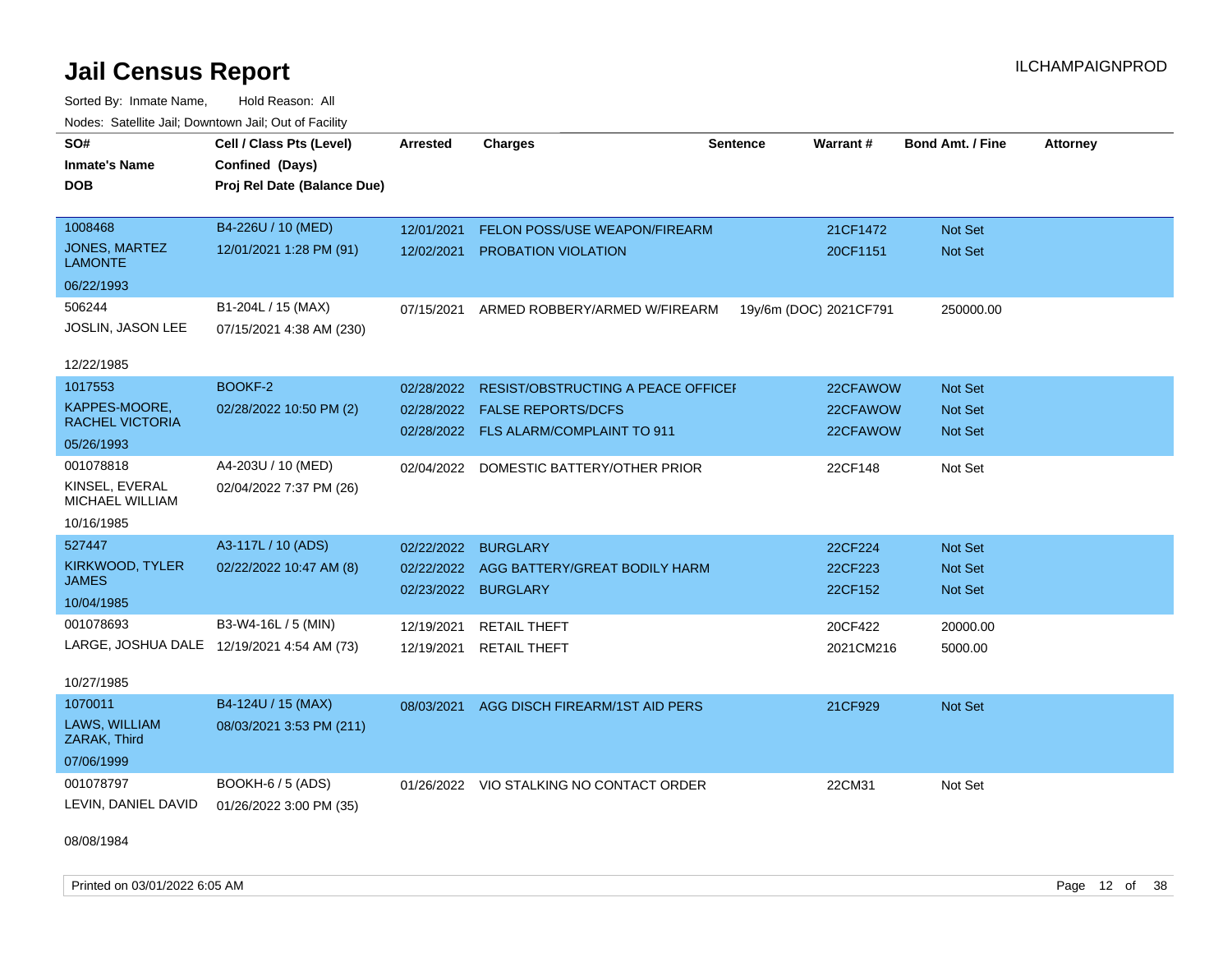| SO#<br><b>Inmate's Name</b><br>DOB           | Cell / Class Pts (Level)<br>Confined (Days)<br>Proj Rel Date (Balance Due) | Arrested   | <b>Charges</b>                            | <b>Sentence</b> | Warrant#                 | <b>Bond Amt. / Fine</b> | <b>Attorney</b> |
|----------------------------------------------|----------------------------------------------------------------------------|------------|-------------------------------------------|-----------------|--------------------------|-------------------------|-----------------|
| 548089                                       | B1-204U / 15 (MAX)                                                         | 12/04/2020 | ATTEMPT (FIRST DEGREE MURDER)             |                 | 20CF1378                 | Not Set                 |                 |
| <b>LEWIS, LAWRENCE</b><br>PAUL, Third        | 12/04/2020 4:42 AM (453)                                                   | 12/04/2020 | AGG DOMESTIC BATTERY/STRANGLE             |                 | 18CF1507                 | 10000.00                |                 |
| 02/08/1993                                   |                                                                            | 12/04/2020 | METH DELIVERY/100<400 GRAMS               |                 | 20CF1481                 | Not Set                 |                 |
| 63639                                        | A4-106U / 5 (ADS)                                                          | 01/31/2022 | FELON POSS/USE WEAPON/FIREARM             | 5y (DOC)        | 22CF110                  | No Bond                 |                 |
| LINDSEY, ANTHONY<br><b>MARTEZ</b>            | 01/28/2022 10:06 PM (33)                                                   |            |                                           |                 |                          |                         |                 |
| 03/18/1985                                   |                                                                            |            |                                           |                 |                          |                         |                 |
| 001078817                                    | B1-207U / 10 (MED)                                                         |            | 02/03/2022 AGG UUW/PERSON/PREV CONVICTION |                 | 22CF143                  | Not Set                 |                 |
| LIPSCOMB, LADAROL<br><b>ANTHONY</b>          | 02/03/2022 11:33 PM (27)                                                   |            |                                           |                 |                          |                         |                 |
| 10/01/2000                                   |                                                                            |            |                                           |                 |                          |                         |                 |
| 1065002<br>LOVELESS, DUSTIN<br>DEE           | B3-W7-26L / 10 (MED)<br>11/16/2021 11:41 AM (106)                          | 11/16/2021 | DOMESTIC BTRY/CONTACT/VIO O/P             |                 | 2y/6m (DOC) 2019CF001781 | 25000.00                |                 |
| 06/17/1982                                   |                                                                            |            |                                           |                 |                          |                         |                 |
| 001078896                                    | BOOKH-3                                                                    | 03/01/2022 | FELON POSS/USE FIREARM PRIOR              |                 | 2022CFAWOW               | <b>Not Set</b>          |                 |
| <b>MANN, DAVID</b><br><b>WILBERT, Junior</b> | 03/01/2022 4:35 AM (1)                                                     |            | 03/01/2022 AGGRAVATED ASSAULT/PUBLIC PROP |                 | 2022CFAWOW               | <b>Not Set</b>          |                 |
| 04/02/1976                                   |                                                                            |            |                                           |                 |                          |                         |                 |
| 1076591                                      | A3-115U / 5 (ADS)                                                          | 02/22/2022 | DELIVERY OF OR POSSESSION OF W/INT        |                 | 20CF961                  | 500000.00               |                 |
| MATTHEWS,<br><b>CHRISTIAN ANTHONY</b>        | 02/22/2022 7:42 PM (8)                                                     | 02/23/2022 | <b>MAIL FRAUD</b>                         |                 | 2:21CR173                | No Bond                 |                 |
| 03/15/1989                                   |                                                                            |            |                                           |                 |                          |                         |                 |
| 1038892                                      | A3-216L / 10 (ADS)                                                         | 02/16/2022 | PRED CRIM SEX ASLT/BODILY HARM            |                 | 22CF199                  | No Bond                 |                 |
| MCCAULEY, TIMOTHY<br><b>WILLIAM</b>          | 02/16/2022 8:49 PM (14)                                                    |            |                                           |                 |                          |                         |                 |
| 03/05/1989                                   |                                                                            |            |                                           |                 |                          |                         |                 |
| 48792                                        | B4-127L / 10 (MED)                                                         | 11/19/2021 | AGG BATTERY/DISCHARGE FIREARM             |                 | 21CF1425                 | Not Set                 |                 |
| MCCLAIN, HURCHEL<br>JOSEPH                   | 11/20/2021 4:11 AM (102)                                                   |            |                                           |                 |                          |                         |                 |
| 05/01/1979                                   |                                                                            |            |                                           |                 |                          |                         |                 |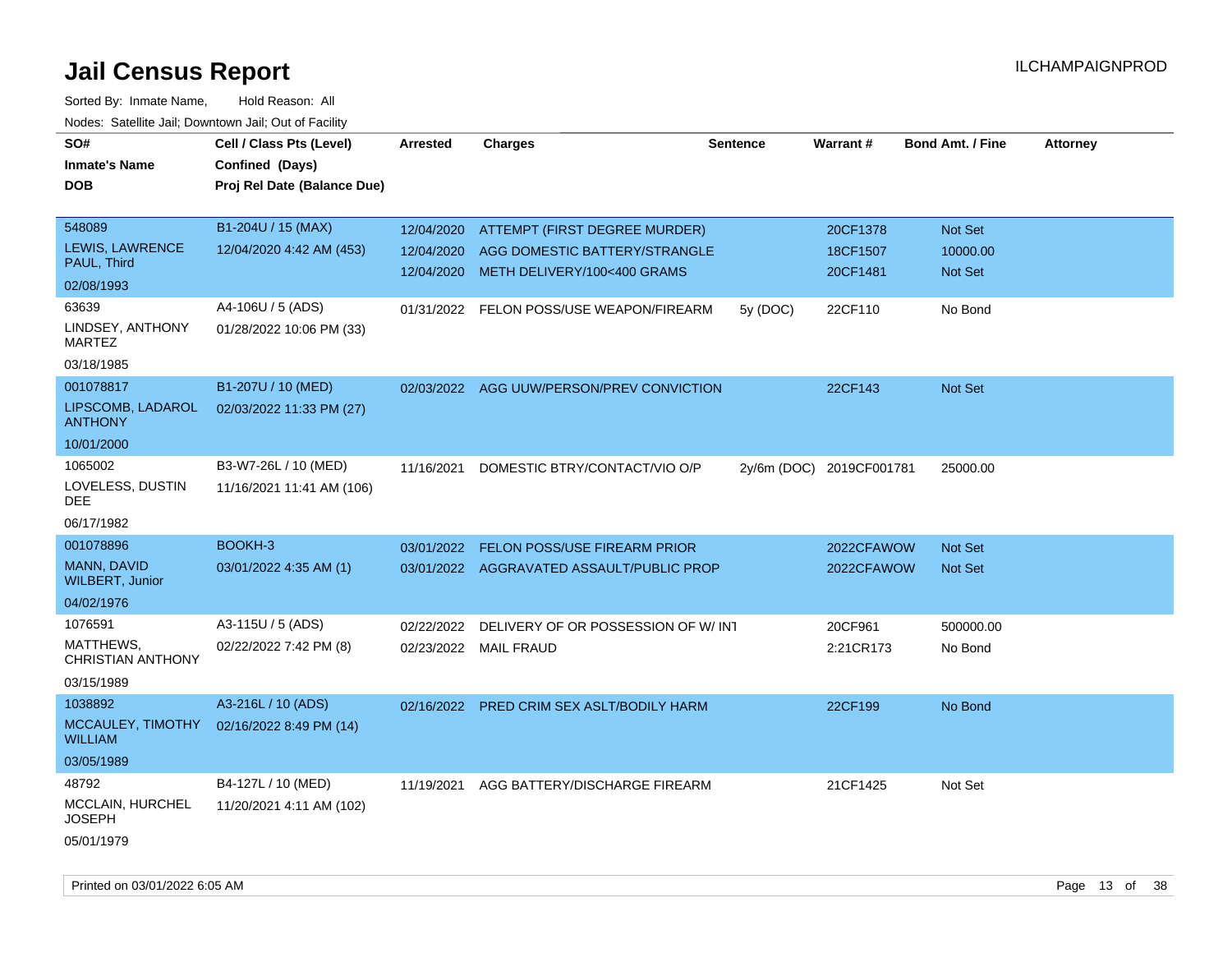Sorted By: Inmate Name, Hold Reason: All Nodes: Satellite Jail; Downtown Jail; Out of Facility

| SO#                                      | Cell / Class Pts (Level)                    | <b>Arrested</b>      | <b>Charges</b>                            | <b>Sentence</b> | Warrant#      | <b>Bond Amt. / Fine</b> | <b>Attorney</b> |
|------------------------------------------|---------------------------------------------|----------------------|-------------------------------------------|-----------------|---------------|-------------------------|-----------------|
| <b>Inmate's Name</b>                     | Confined (Days)                             |                      |                                           |                 |               |                         |                 |
| <b>DOB</b>                               | Proj Rel Date (Balance Due)                 |                      |                                           |                 |               |                         |                 |
|                                          |                                             |                      |                                           |                 |               |                         |                 |
| 1004137                                  | A4-201U / 15 (MAX)                          |                      | 02/14/2022 AGG CRIM SEX ABUSE/VIC 13-17   |                 | 22CF165       | 250000.00               |                 |
|                                          | MCDONALD, DAVON D  02/14/2022 4:21 PM (16)  |                      |                                           |                 |               |                         |                 |
| 11/08/1992                               |                                             |                      |                                           |                 |               |                         |                 |
| 001077938                                | BOOKH-2 / 15 (ADS)                          | 05/10/2021           | AGG KIDNAPING DISCH FIR/HARM              |                 | 21CF532       | Not Set                 |                 |
| MCGAHA,                                  | 05/10/2021 7:02 PM (296)                    | 05/11/2021           | <b>MURDER</b>                             |                 | 2021-CF-215   | No Bond                 |                 |
| CHRISTOPHER D                            |                                             |                      |                                           |                 |               |                         |                 |
| 07/27/1991                               |                                             |                      | 05/27/2021 ESCAPE FROM DEPT OF CORRECTION |                 | 21CF600       | Not Set                 |                 |
| 66710                                    | A4-101L / 15 (ADS)                          |                      | 01/19/2022 ARMED VIOLENCE/CATEGORY I      |                 | <b>22CF88</b> | Not Set                 |                 |
| <b>MEEKS, CASSARIOUS</b><br><b>MONTE</b> | 01/20/2022 11:40 AM (41)                    |                      |                                           |                 |               |                         |                 |
| 06/22/1984                               |                                             |                      |                                           |                 |               |                         |                 |
| 1043071                                  | A2-120L / 10 (MED)                          | 11/08/2021           | CRIM DMG/GOVT PROP/<\$500                 |                 | 21CF1378      | Not Set                 |                 |
| MERRELL-<br>SUTHERLAND, ALICIA           | 11/08/2021 2:22 AM (114)                    |                      |                                           |                 |               |                         |                 |
| 11/26/1972                               |                                             |                      |                                           |                 |               |                         |                 |
| 001077278                                | A3-114U / 15 (MAX)                          | 10/06/2020           | MURDER/INTENT TO KILL/INJURE              |                 | 2020CF146     | 2000000.00              |                 |
| MILLER, D'ANDRE                          | 10/06/2020 12:49 PM (512)                   | 10/06/2020           | AGG FLEEING POLICE/21 MPH OVER            |                 | 2019CF1171    | 50000.00                |                 |
| 09/08/1986                               |                                             |                      |                                           |                 |               |                         |                 |
| 41584                                    | B4-227L / 15 (MAX)                          | 12/01/2021           | ARMED HABITUAL CRIMINAL                   |                 | 21CF1467      | Not Set                 |                 |
|                                          | MILLER, JOSE LOVELL 12/02/2021 1:04 AM (90) |                      |                                           |                 |               |                         |                 |
|                                          |                                             |                      |                                           |                 |               |                         |                 |
| 10/07/1975                               |                                             |                      |                                           |                 |               |                         |                 |
| 001077902                                | A2-121L / 5 (ADS)                           | 11/23/2021           | <b>BATTERY/CAUSE BODILY HARM</b>          |                 | 21CM187       | Not Set                 |                 |
| MOFFETT, CAROLYN<br><b>REENE</b>         | 11/21/2021 10:31 AM (101)                   |                      |                                           |                 |               |                         |                 |
| 10/23/1988                               |                                             |                      |                                           |                 |               |                         |                 |
| 1042168                                  | A3-212U / 5 (MIN)                           | 02/26/2022 AGG DUI/4 |                                           |                 | 22CF238       | Not Set                 |                 |
| MONTALVO, ANTONIO                        | 02/26/2022 6:14 AM (4)                      |                      |                                           |                 |               |                         |                 |
|                                          |                                             |                      |                                           |                 |               |                         |                 |

05/03/1976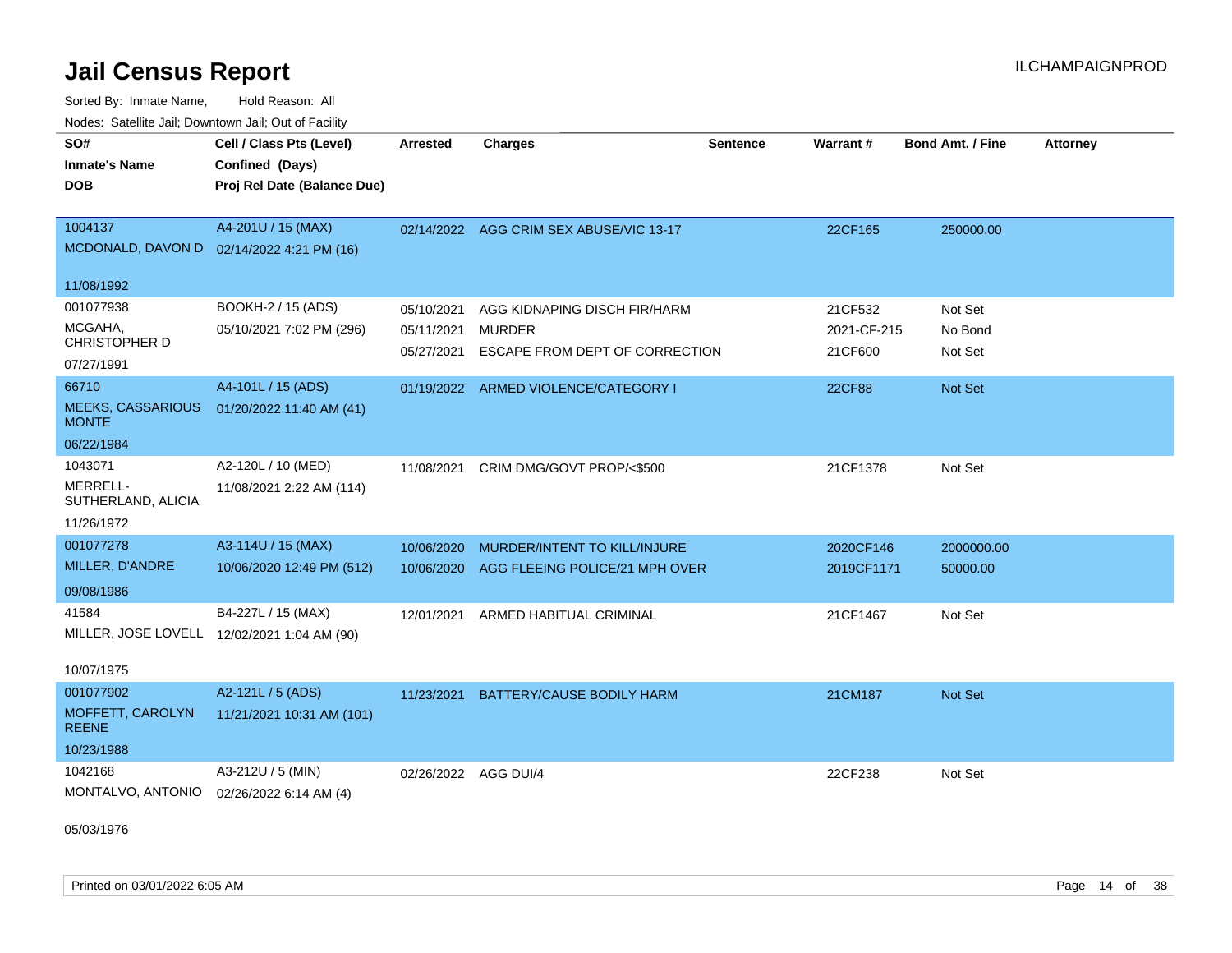| SO#<br><b>Inmate's Name</b><br><b>DOB</b> | Cell / Class Pts (Level)<br>Confined (Days)<br>Proj Rel Date (Balance Due) | <b>Arrested</b>          | <b>Charges</b>                                                       | <b>Sentence</b> | <b>Warrant#</b>          | <b>Bond Amt. / Fine</b> | <b>Attorney</b> |
|-------------------------------------------|----------------------------------------------------------------------------|--------------------------|----------------------------------------------------------------------|-----------------|--------------------------|-------------------------|-----------------|
| 39106<br>Junior                           | B3-W3-10L / 10 (MED)<br>MOORE, ANDREW LEE, 10/12/2021 1:02 AM (141)        | 10/12/2021               | DOMESTIC BATTERY/OTHER PRIOR                                         |                 | 21CF1217                 | Not Set                 |                 |
| 04/12/1973<br>539294                      | 4/10/2022 (0.00)<br>B1-205L / 10 (MED)                                     | 01/11/2022               | AGG DUI/NO VALID DL                                                  |                 | 22CF49                   | Not Set                 |                 |
| MOSLEY, JAMES<br><b>CALVIN</b>            | 01/11/2022 9:43 PM (50)                                                    |                          | 01/11/2022 PAROLE REVOCATION                                         |                 | CH2200227                | No Bond                 |                 |
| 12/11/1985                                |                                                                            |                          |                                                                      |                 |                          |                         |                 |
| 001078517                                 | B1-102L / 15 (MAX)                                                         |                          | 10/19/2021 ATTEMPT (FIRST DEGREE MURDER)                             |                 | 21CF1267                 | Not Set                 |                 |
| <b>NELSON, RORY</b><br><b>DEMOND</b>      | 10/19/2021 3:55 AM (134)                                                   |                          |                                                                      |                 |                          |                         |                 |
| 08/14/1984                                |                                                                            |                          |                                                                      |                 |                          |                         |                 |
| 1073913                                   | A1-124L / 10 (MED)                                                         |                          | 02/12/2022 AGGRAVATED BATTERY                                        |                 | 22CF175                  | Not Set                 |                 |
| OSBORNE, NICHOLE<br>MARIE                 | 02/12/2022 12:50 PM (18)                                                   |                          |                                                                      |                 |                          |                         |                 |
| 06/22/1979                                |                                                                            |                          |                                                                      |                 |                          |                         |                 |
| 001078854                                 | B2-T2-05U / 15 (MAX)                                                       |                          | 02/15/2022 ARMED VIOLENCE/CATEGORY I                                 |                 | 22CF190                  | <b>Not Set</b>          |                 |
| PATNAUDE, MARTY<br><b>WW</b>              | 02/15/2022 5:12 PM (15)                                                    |                          |                                                                      |                 |                          |                         |                 |
| 08/26/2003                                |                                                                            |                          |                                                                      |                 |                          |                         |                 |
| 001078893                                 | BOOKF-2                                                                    | 03/01/2022               | POSS ADULT USE CANN IN MOTOR VEHIC                                   |                 | 2022TRAWOW               | Not Set                 |                 |
| PEARSON, NADINE<br><b>LORRIAN</b>         | 03/01/2022 2:34 AM (1)                                                     | 03/01/2022<br>03/01/2022 | OPERATE UNINSURED MTR VEHICLE<br><b>DISREG TRAFFIC CONTROL LIGHT</b> |                 | 2022TRAWOW<br>2022TRAWOW | Not Set<br>Not Set      |                 |
| 08/12/1982                                |                                                                            | 03/01/2022               | <b>IMPROPER TRAFFIC LANE USAGE</b>                                   |                 | 2022TRAWOW               | Not Set                 |                 |
|                                           |                                                                            | 03/01/2022               | DRVG UNDER INFLU OF ALCOHOL                                          |                 |                          | 1000.00                 |                 |
| 1030954                                   | B4-223U / 15 (MAX)                                                         | 01/14/2022               | ARMED VIOLENCE/CATEGORY I                                            |                 | 22CF76                   | Not Set                 |                 |
| PETTIGREW,<br><b>MALCOME JAMIESON</b>     | 01/15/2022 4:35 AM (46)                                                    |                          | 01/14/2022 MFG/DEL CANNABIS/10-30 GRAMS                              |                 | 2020CF9                  | 15000.00                |                 |
| 02/20/1995                                |                                                                            |                          |                                                                      |                 |                          |                         |                 |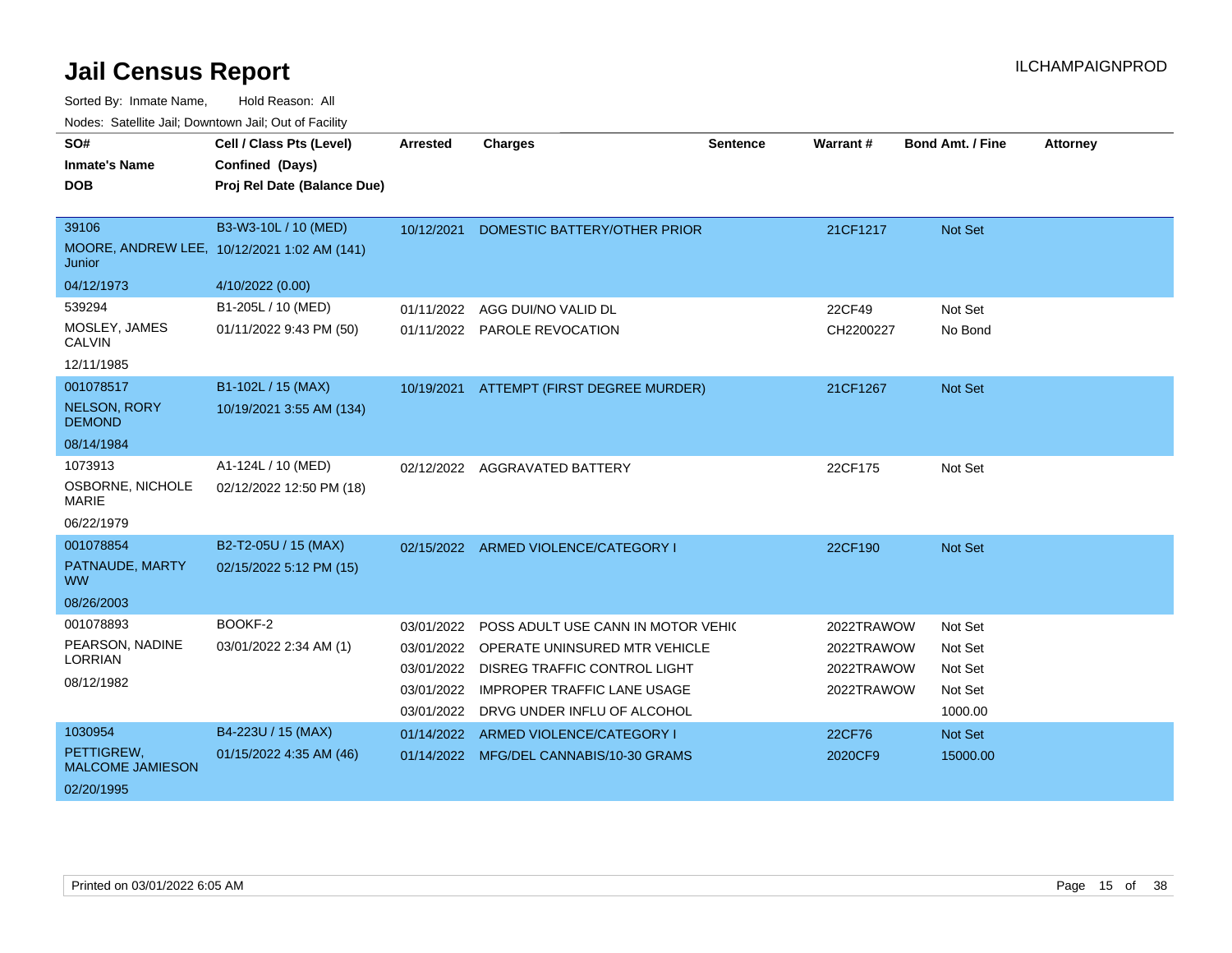| roaco. Catolino cali, Downtown cali, Out of Facility |                                              |                 |                                          |                 |            |                         |                 |
|------------------------------------------------------|----------------------------------------------|-----------------|------------------------------------------|-----------------|------------|-------------------------|-----------------|
| SO#                                                  | Cell / Class Pts (Level)                     | <b>Arrested</b> | <b>Charges</b>                           | <b>Sentence</b> | Warrant#   | <b>Bond Amt. / Fine</b> | <b>Attorney</b> |
| <b>Inmate's Name</b>                                 | Confined (Days)                              |                 |                                          |                 |            |                         |                 |
| DOB                                                  | Proj Rel Date (Balance Due)                  |                 |                                          |                 |            |                         |                 |
|                                                      |                                              |                 |                                          |                 |            |                         |                 |
| 1059394                                              | B3-W1-03U / 5 (ADS)                          |                 | 02/16/2022 AGG DUI/NO VALID DL           |                 | 2020CF1396 | No Bond                 |                 |
| PHILLIPS, ISAAC<br><b>TERRELL</b>                    | 02/16/2022 9:00 AM (14)                      |                 |                                          |                 |            |                         |                 |
| 12/27/1996                                           | 5/15/2022 (0.00)                             |                 |                                          |                 |            |                         |                 |
| 1063325                                              | BOOKH-3                                      |                 | 03/01/2022 VIO BAIL BOND/CLASS 1 OFFENSE |                 |            | Not Set                 |                 |
| PICKENS, JOSEPH<br>PARNELL                           | 03/01/2022 1:19 AM (1)                       |                 |                                          |                 |            |                         |                 |
| 04/27/1978                                           |                                              |                 |                                          |                 |            |                         |                 |
| 001078841                                            | B1-205U / 10 (MED)                           |                 | 02/13/2022 DEFACE FIREARM ID MARKINGS    |                 | 22CF174    | Not Set                 |                 |
|                                                      | PIERRE, JALEN JAMES 02/13/2022 12:47 AM (17) |                 |                                          |                 |            |                         |                 |
|                                                      |                                              |                 |                                          |                 |            |                         |                 |
| 06/07/2002                                           |                                              |                 |                                          |                 |            |                         |                 |
| 1069524                                              | B3-W5-18L / 10 (MED)                         | 08/08/2021      | MFG/DEL CANNABIS/30-500 GRAMS            |                 | 21CF953    | Not Set                 |                 |
| RAY-DAVIS, KAMARI<br>DAYVON                          | 08/09/2021 2:44 AM (205)                     |                 |                                          |                 |            |                         |                 |
| 03/30/2000                                           |                                              |                 |                                          |                 |            |                         |                 |
| 45473                                                | B2-T1-03U / 15 (SPH)                         | 11/23/2021      | CHIL SEX OFFEN/RESIDE DAY CARE           |                 | 21CF1275   | 10000.00                |                 |
| REXROAD, CALVIN<br><b>ALLEN</b>                      | 11/23/2021 6:27 PM (99)                      | 11/23/2021      | <b>VIOLATE SEX OFFENDER REGIS</b>        |                 | 21CF546    | 50000.00                |                 |
| 10/04/1970                                           |                                              |                 |                                          |                 |            |                         |                 |
| 979485                                               | B2-T4-16L / 15 (SPH)                         | 03/12/2021      | PRED CRIM SEX ASLT/VICTIM <13            |                 | 21CF282    | Not Set                 |                 |
| RODRIGUEZ, JOSHUA<br><b>ANTHONY</b>                  | 03/12/2021 1:57 PM (355)                     |                 |                                          |                 |            |                         |                 |
| 04/06/1990                                           |                                              |                 |                                          |                 |            |                         |                 |
| 61330                                                | B4-123L / 15 (MAX)                           | 12/01/2021      | ARMED HABITUAL CRIMINAL                  |                 | 21CF1473   | Not Set                 |                 |
| RUFFIN, JONATHON<br><b>CECIL</b>                     | 12/01/2021 5:34 AM (91)                      | 12/01/2021      | PAROLE REVOCATION                        |                 | CH2107545  | No Bond                 |                 |
| 05/10/1984                                           |                                              |                 |                                          |                 |            |                         |                 |
| 1071161                                              | B4-124L / 15 (MAX)                           | 08/18/2021      | DELIVERY OF OR POSSESSION OF W/INT       |                 | 21CF1008   | No Bond                 |                 |
| SANDERS, MARKELL<br>LAMAR                            | 08/18/2021 6:18 PM (196)                     |                 |                                          |                 |            |                         |                 |
| 02/02/2000                                           |                                              |                 |                                          |                 |            |                         |                 |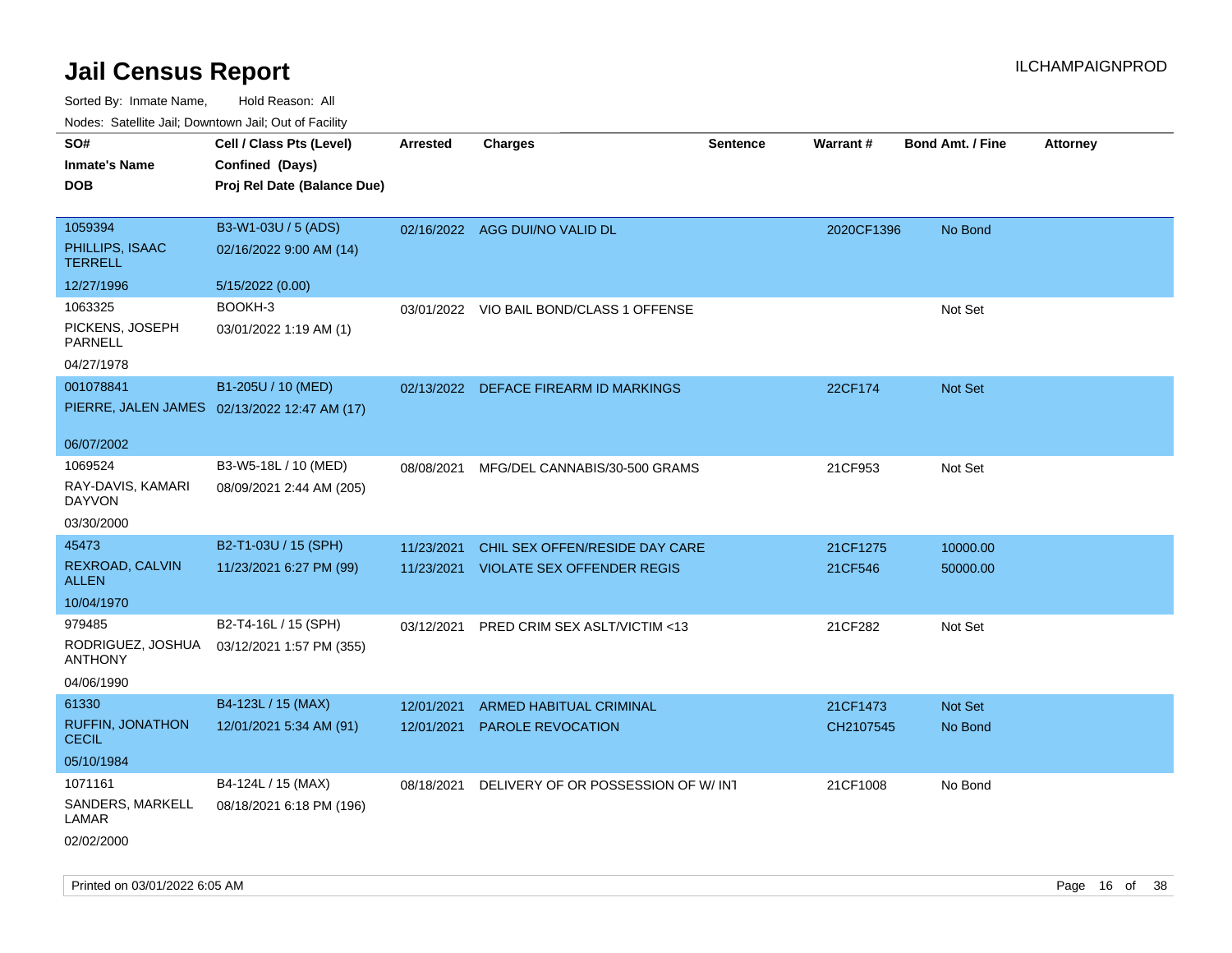| roaco. Catolino dall, Downtown dall, Out of Fability        |                             |            |                                          |                 |            |                         |                 |
|-------------------------------------------------------------|-----------------------------|------------|------------------------------------------|-----------------|------------|-------------------------|-----------------|
| SO#                                                         | Cell / Class Pts (Level)    | Arrested   | <b>Charges</b>                           | <b>Sentence</b> | Warrant#   | <b>Bond Amt. / Fine</b> | <b>Attorney</b> |
| <b>Inmate's Name</b>                                        | Confined (Days)             |            |                                          |                 |            |                         |                 |
| <b>DOB</b>                                                  | Proj Rel Date (Balance Due) |            |                                          |                 |            |                         |                 |
|                                                             |                             |            |                                          |                 |            |                         |                 |
| 1000820                                                     | A4-101U / 15 (ADS)          | 01/24/2022 | FELON POSS/USE WEAPON/FIREARM            |                 | 22CF105    | Not Set                 |                 |
| SCHNEIDER, SONGAN 01/24/2022 8:20 AM (37)<br><b>MICHAEL</b> |                             |            | 01/24/2022 AGGRAVATED DOMESTIC BATTERY   |                 | 21CF1433   | 25000.00                |                 |
| 08/18/1992                                                  |                             |            |                                          |                 |            |                         |                 |
| 001078748                                                   | B3-W4-14L / 10 (MED)        |            | 01/10/2022 AGGRAVATED BATTERY            |                 | 21CF151    | No Bond                 |                 |
| SCHROEDER, JOSHUA 01/10/2022 9:34 AM (51)<br><b>CURTIS</b>  |                             |            |                                          |                 |            |                         |                 |
| 09/04/1980                                                  |                             |            |                                          |                 |            |                         |                 |
| 001078698                                                   | B3-W1-04L / 5 (ADS)         | 12/20/2021 | <b>DIRECT CRIMINAL CONTEMPT</b>          |                 | 2019F44    | No Bond                 |                 |
| SIDES, BRIAN KEITH                                          | 12/20/2021 4:23 PM (72)     |            |                                          |                 |            |                         |                 |
|                                                             |                             |            |                                          |                 |            |                         |                 |
| 12/08/1969                                                  |                             |            |                                          |                 |            |                         |                 |
| 001078441                                                   | BOOKF-3 / 15 (ADS)          | 10/01/2021 | ARMED HABITUAL CRIMINAL                  |                 | 21CF1182   | Not Set                 |                 |
| SINGLETON, CORRIE<br><b>DERRELL</b>                         | 10/01/2021 12:36 PM (152)   | 12/20/2021 | SPEEDING 26-34 MPH OVER LIMIT            |                 | 2021TR2701 | 1000.00                 |                 |
| 05/07/1983                                                  |                             |            |                                          |                 |            |                         |                 |
| 001078765                                                   | B4-223L / 10 (MED)          |            | 01/13/2022 FELON POSS/USE WEAPON/FIREARM |                 | 22CF66     | <b>Not Set</b>          |                 |
| SMITH, COREY ADRIAN 01/13/2022 7:32 PM (48)                 |                             |            |                                          |                 |            |                         |                 |
|                                                             |                             |            |                                          |                 |            |                         |                 |
| 09/01/1987                                                  |                             |            |                                          |                 |            |                         |                 |
| 1038158                                                     | A4-205L / 10 (MED)          |            | 02/04/2022 CRIMINAL SEX ASSAULT/CONSENT  |                 | 22CF146    | Not Set                 |                 |
| SMITH, RASHAD<br>JARECE                                     | 02/04/2022 11:42 PM (26)    |            |                                          |                 |            |                         |                 |
| 09/16/1995                                                  |                             |            |                                          |                 |            |                         |                 |
| 001077770                                                   | A1-226L / 5 (MIN)           |            | 01/06/2022 RESIDENTIAL BURGLARY          |                 | 21CF319    | <b>Not Set</b>          |                 |
| STOFFLE, KELLY ANNE 01/06/2022 3:14 PM (55)                 |                             |            |                                          |                 |            |                         |                 |
|                                                             |                             |            |                                          |                 |            |                         |                 |
| 04/12/1989                                                  |                             |            |                                          |                 |            |                         |                 |
| 38305                                                       | B2-T2-06L / 10 (SPH)        |            | 03/18/2020 CRIMINAL SEXUAL ABUSE         |                 | 20CF-343   | 500000.00               |                 |
| STOVER, JOSH<br><b>ANDREW</b>                               | 03/18/2020 10:24 AM (714)   |            |                                          |                 |            |                         |                 |
| 08/18/1973                                                  |                             |            |                                          |                 |            |                         |                 |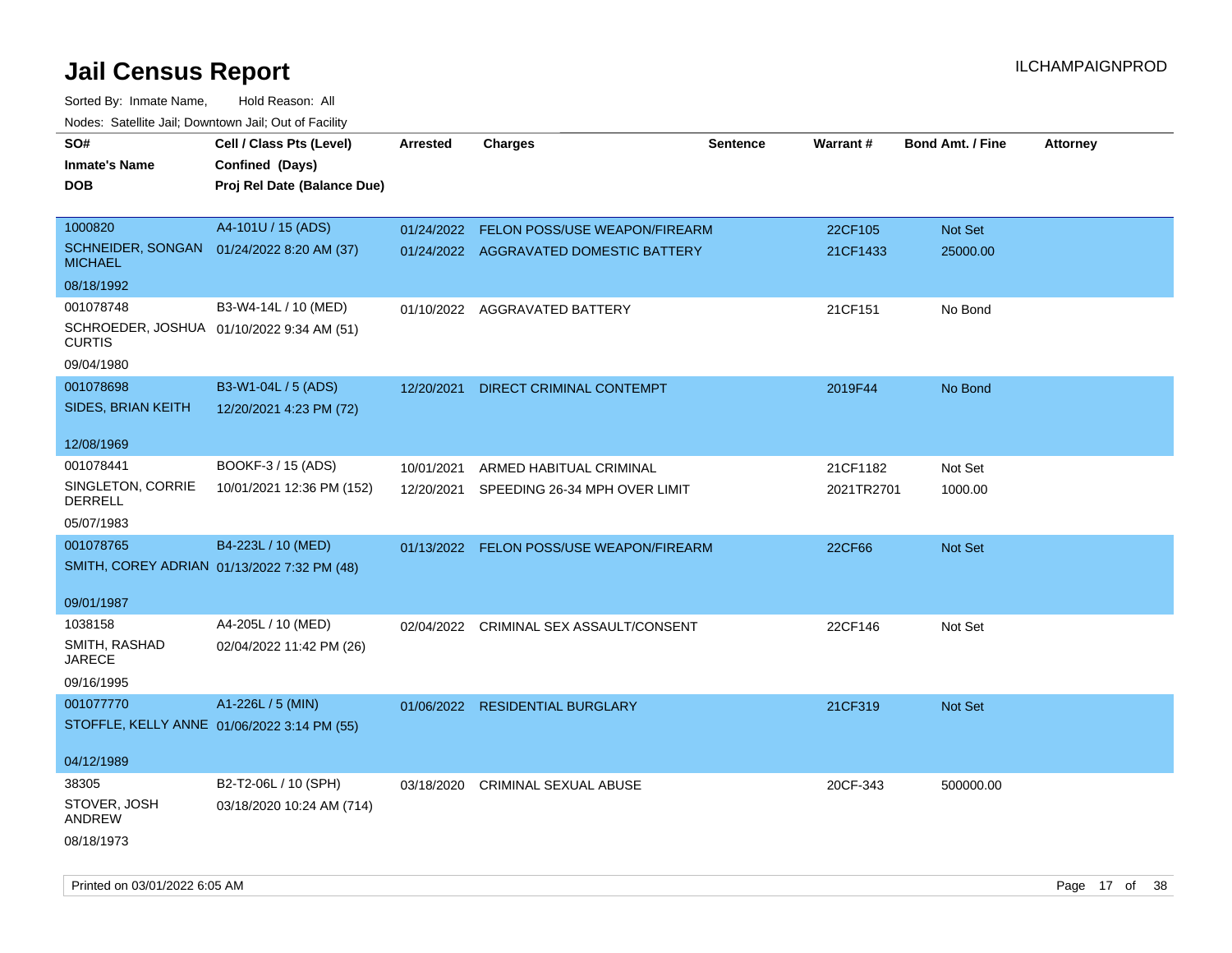| roacs. Catellite Jall, Downtown Jall, Out of Facility |                             |            |                                      |                 |           |                         |                 |
|-------------------------------------------------------|-----------------------------|------------|--------------------------------------|-----------------|-----------|-------------------------|-----------------|
| SO#                                                   | Cell / Class Pts (Level)    | Arrested   | <b>Charges</b>                       | <b>Sentence</b> | Warrant#  | <b>Bond Amt. / Fine</b> | <b>Attorney</b> |
| <b>Inmate's Name</b>                                  | Confined (Days)             |            |                                      |                 |           |                         |                 |
| <b>DOB</b>                                            | Proj Rel Date (Balance Due) |            |                                      |                 |           |                         |                 |
|                                                       |                             |            |                                      |                 |           |                         |                 |
| 001078182                                             | B3-W2-06L / 5 (MIN)         | 12/20/2021 | DRIVING ON REVOKED LICENSE           |                 | 2021CF800 | No Bond                 |                 |
| <b>STRONG, KEVIN</b><br><b>GARDNER</b>                | 12/20/2021 4:34 PM (72)     |            |                                      |                 |           |                         |                 |
| 02/12/1963                                            | 3/19/2022 (0.00)            |            |                                      |                 |           |                         |                 |
| 1062701                                               | B1-107L / 15 (MAX)          |            | 01/20/2022 UNLAWFUL USE OF A WEAPON  | 10y (DOC)       | 2021CF114 | No Bond                 |                 |
| TAYLOR, CODY EARL                                     | 01/20/2022 11:31 AM (41)    |            |                                      |                 |           |                         |                 |
|                                                       |                             |            |                                      |                 |           |                         |                 |
| 10/22/1997                                            |                             |            |                                      |                 |           |                         |                 |
| 1036650                                               | A3-111L / 10 (ADS)          |            | 02/16/2022 ARMED VIOLENCE/CATEGORY I |                 | 21CF845   | 250000.00               |                 |
| <b>TAYLOR, KORRION</b><br><b>VELEZ</b>                | 02/16/2022 4:33 PM (14)     |            |                                      |                 |           |                         |                 |
| 03/18/1997                                            |                             |            |                                      |                 |           |                         |                 |
| 001078471                                             | B4-221U / 10 (MED)          | 10/11/2021 | AGG UUW/VEHICLE/<21                  |                 | 21CF1210  | 100.00                  |                 |
| THATCH, OMARION<br><b>DIAMONTE</b>                    | 10/11/2021 1:26 AM (142)    |            |                                      |                 |           |                         |                 |
| 09/05/2003                                            |                             |            |                                      |                 |           |                         |                 |
| 32058                                                 | B4-123U / 15 (MAX)          |            | 06/14/2021 AGG DISCH FIREARM         |                 | 21CF690   | Not Set                 |                 |
| THOMPSON, STEVEN<br><b>ONEAL</b>                      | 06/14/2021 6:44 AM (261)    |            |                                      |                 |           |                         |                 |
| 03/14/1969                                            |                             |            |                                      |                 |           |                         |                 |
| 001078792                                             | A4-105L / 15 (ADS)          | 01/24/2022 | <b>FUGITIVE FROM JUSTICE</b>         |                 | 22CF99    | Not Set                 |                 |
| TRAMBLE, TOM                                          | 01/24/2022 10:24 AM (37)    |            | 01/24/2022 FUGITIVE FROM JUSTICE     |                 | 22CF100   | Not Set                 |                 |
| <b>MARCUS</b>                                         |                             |            | 01/24/2022 ARMED VIOLENCE/CATEGORY I |                 | 22CF101   | Not Set                 |                 |
| 02/28/1985                                            |                             |            |                                      |                 |           |                         |                 |
| 32910                                                 | B3-W1-02L / 10 (MED)        | 10/04/2021 | DOM BTRY/HARM/1-2 PRECONV            |                 | 21CF1189  | Not Set                 |                 |
| TULL, CHRISTOPHER<br><b>MICHAEL</b>                   | 10/04/2021 10:53 PM (149)   |            |                                      |                 |           |                         |                 |
| 04/02/1971                                            |                             |            |                                      |                 |           |                         |                 |
| 1070737                                               | A1-126L / 15 (MAX)          | 10/14/2021 | AGG KIDNAPG/<13/INTEL DISABL         | (DHS)           | 2020CF418 | 250000.00               |                 |
| <b>WASHINGTON,</b><br><b>JASTINA VIRGINIA</b>         | 10/14/2021 12:02 PM (139)   |            |                                      |                 |           |                         |                 |
| 04/11/2000                                            |                             |            |                                      |                 |           |                         |                 |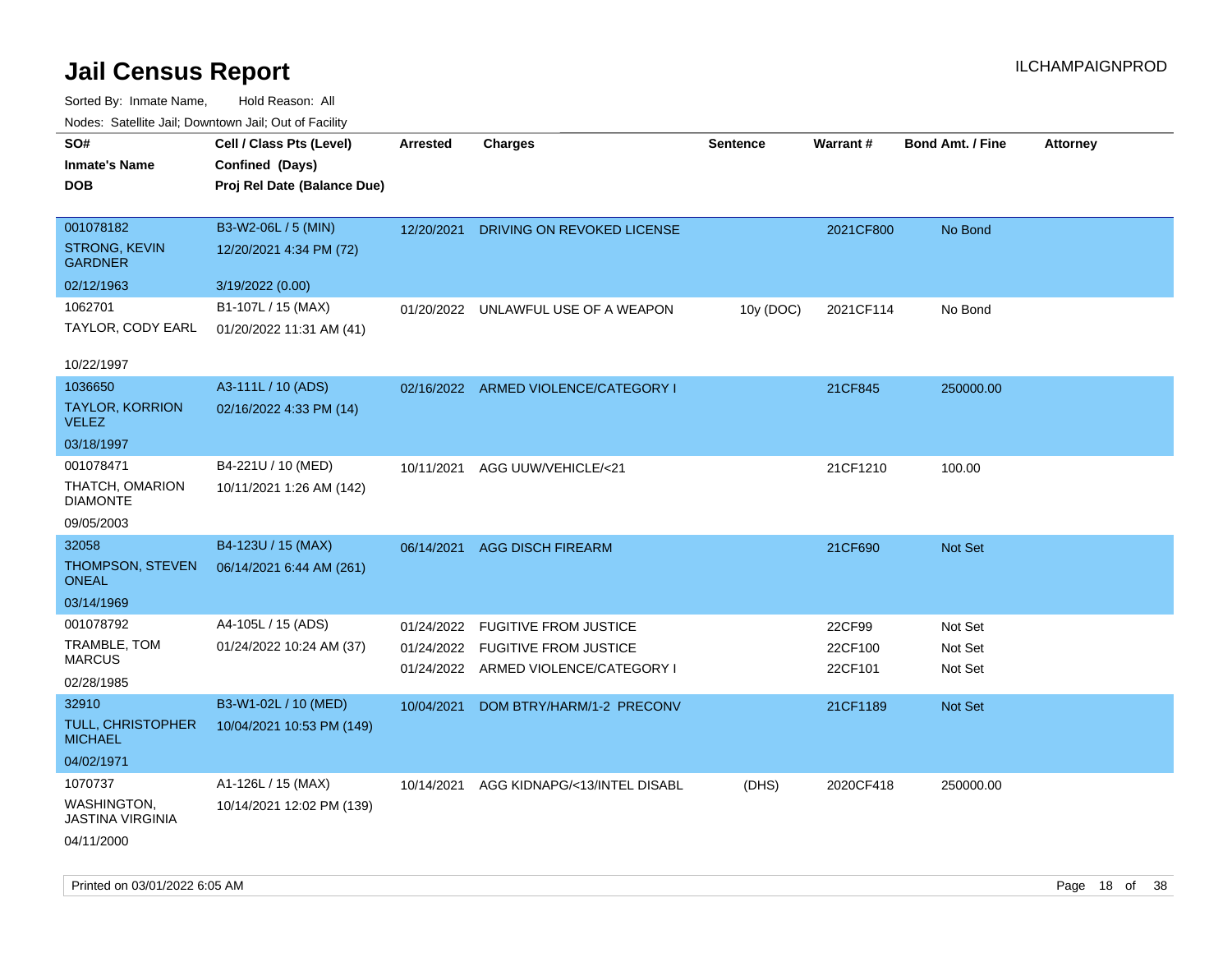Sorted By: Inmate Name, Hold Reason: All

Nodes: Satellite Jail; Downtown Jail; Out of Facility

| SO#                                       | Cell / Class Pts (Level)    | <b>Arrested</b>   | <b>Charges</b>                 | <b>Sentence</b> | Warrant#    | Bond Amt. / Fine | <b>Attorney</b> |
|-------------------------------------------|-----------------------------|-------------------|--------------------------------|-----------------|-------------|------------------|-----------------|
| <b>Inmate's Name</b>                      | Confined (Days)             |                   |                                |                 |             |                  |                 |
| <b>DOB</b>                                | Proj Rel Date (Balance Due) |                   |                                |                 |             |                  |                 |
|                                           |                             |                   |                                |                 |             |                  |                 |
| 977140                                    | B1-203L / 10 (MED)          | 10/24/2021        | <b>ARMED HABITUAL CRIMINAL</b> |                 | 21CF1289    | Not Set          |                 |
| <b>WEBSTER, DERRIAL</b><br><b>DEVON</b>   | 10/24/2021 2:46 AM (129)    |                   |                                |                 |             |                  |                 |
| 01/14/1990                                |                             |                   |                                |                 |             |                  |                 |
| 001078328                                 | B1-105L / 15 (MAX)          | 08/30/2021        | FELON POSS/USE WEAPON/FIREARM  |                 | 21CF1045    | Not Set          |                 |
| WHITE, JUSTIN<br><b>STEVEN</b>            | 08/30/2021 10:48 AM (184)   |                   |                                |                 |             |                  |                 |
| 10/25/1995                                |                             |                   |                                |                 |             |                  |                 |
| 1075313                                   | A4-102L / 15 (ADS)          | 01/29/2022        | POSSESSION OF STOLEN FIREARM   |                 | 22CF132     | Not Set          |                 |
| <b>WILLIAMS, EARDIS</b>                   | 01/29/2022 1:23 AM (32)     | 01/29/2022        | MFG/DEL CANNABIS/30-500 GRAMS  |                 | 20CF51      | 5000.00          |                 |
| ANTONIO, Junior                           |                             | 01/29/2022        | POSSESSION OF STOLEN FIREARM   |                 | 20CF1048    | 500000.00        |                 |
| 01/21/1999                                |                             |                   |                                |                 |             |                  |                 |
| 638552                                    | B2-T2-08L / 5 (SPH)         | 10/07/2021        | CHILD PORNOGRAPHY/PHOTOGRAPH   |                 | 2021CF1207  | No Bond          |                 |
| <b>WILLIAMS, MICHAEL</b><br><b>JAMES</b>  | 10/07/2021 12:20 PM (146)   |                   |                                |                 |             |                  |                 |
| 03/29/1964                                |                             |                   |                                |                 |             |                  |                 |
| 1066370                                   | B1-101L / 15 (MAX)          | 07/28/2021        | ARMED VIOLENCE/CATEGORY III    |                 | 2021 CF 882 | Not Set          |                 |
| <b>WILLIAMS, REONTE</b><br><b>REMIR</b>   | 07/28/2021 5:40 AM (217)    |                   |                                |                 |             |                  |                 |
| 05/14/1999                                |                             |                   |                                |                 |             |                  |                 |
| 1051953                                   | A1-124U / 10 (ADS)          | 02/02/2022        | DOMESTIC BATTERY/OTHER PRIOR   |                 | 22CF144     | Not Set          |                 |
| <b>WINSTON, ALYSSIA</b><br><b>LETEECE</b> | 02/02/2022 4:29 AM (28)     |                   |                                |                 |             |                  |                 |
| 03/17/1996                                |                             |                   |                                |                 |             |                  |                 |
| <b>Total Satellite Jail: 145</b>          |                             | <b>Males: 121</b> | Females: 24<br>Unknown: 0      |                 |             |                  |                 |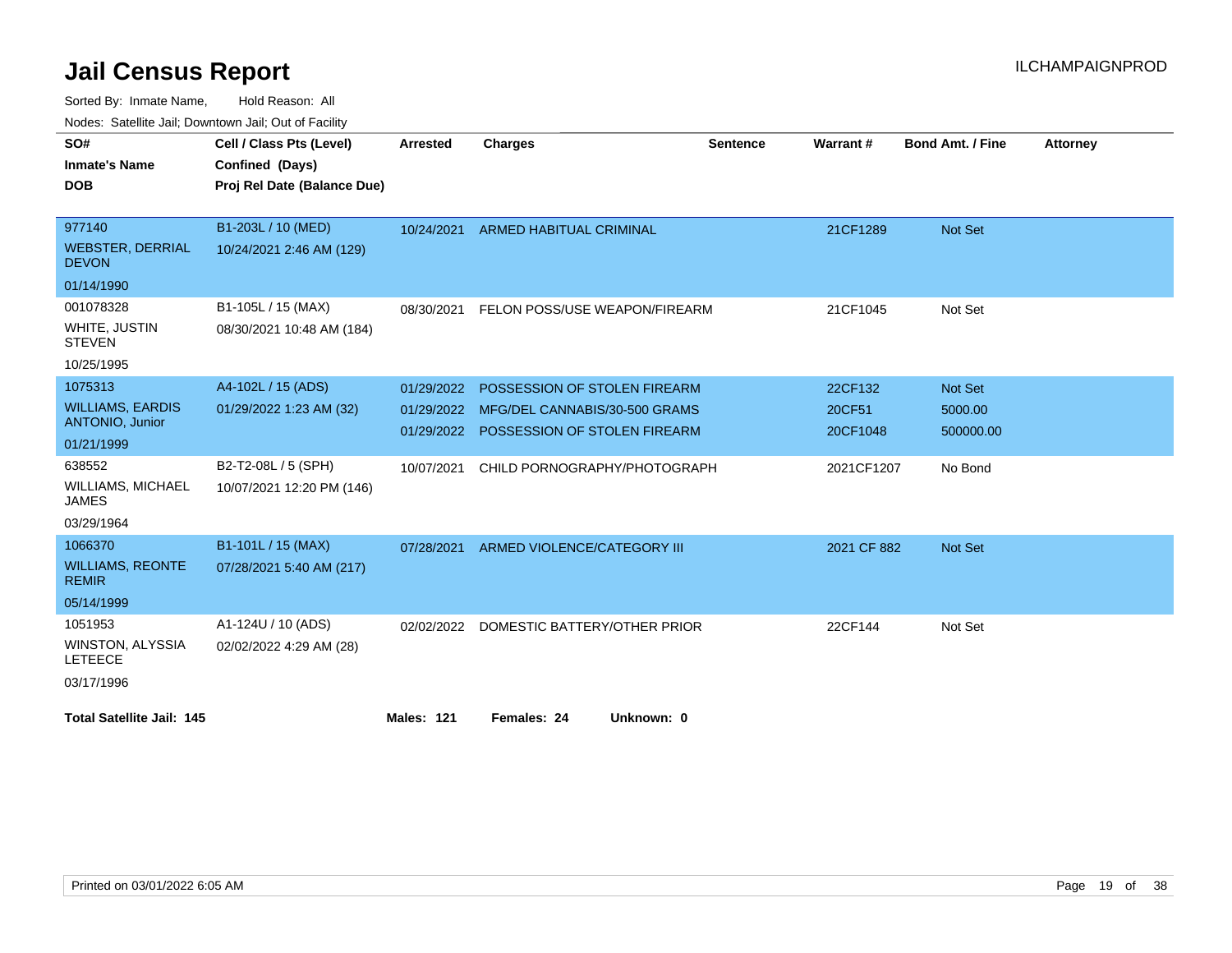| <b>Downtown Jail</b>                      |                                           |            |                                 |                 |                 |                         |                 |
|-------------------------------------------|-------------------------------------------|------------|---------------------------------|-----------------|-----------------|-------------------------|-----------------|
| SO#                                       | Cell / Class Pts (Level)                  | Arrested   | <b>Charges</b>                  | <b>Sentence</b> | <b>Warrant#</b> | <b>Bond Amt. / Fine</b> | <b>Attorney</b> |
| <b>Inmate's Name</b>                      | Confined (Days)                           |            |                                 |                 |                 |                         |                 |
| <b>DOB</b>                                | Proj Rel Date (Balance Due)               |            |                                 |                 |                 |                         |                 |
|                                           |                                           |            |                                 |                 |                 |                         |                 |
| 1073165                                   | G4L / 5 (MIN)                             | 04/30/2021 | <b>BURGLARY</b>                 | 9y (DOC)        | 21CF516         | Not Set                 |                 |
| <b>ACKERMAN, CODY</b>                     | 04/30/2021 4:48 PM (306)                  | 04/30/2021 | FORGERY/ISSUE/DELIVER DOCUMENT  |                 | 19CF143         | 75000.00                |                 |
| <b>JAMES</b>                              |                                           | 05/03/2021 | FORGERY/ISSUE/DELIVER DOCUMENT  |                 | 2018CF689       | 2500.00 / 75.00         |                 |
| 02/01/1989                                |                                           |            |                                 |                 |                 |                         |                 |
| 47897                                     | J5L / 15 (ADS)                            | 01/19/2022 | <b>VIOLATE ORDER PROTECTION</b> |                 | 22CF85          | Not Set                 |                 |
| BRANAMAN,<br><b>CLIFFORD EARL</b>         | 01/19/2022 9:21 PM (42)                   | 01/19/2022 | DRVG REVOKED/2+/PERS INJ/DEATH  |                 | 22CF84          | Not Set                 |                 |
|                                           |                                           | 01/19/2022 | PAROLE REVOCATION               |                 | VA2201139       | No Bond                 |                 |
| 03/09/1975                                |                                           | 02/08/2022 | DRIVE REVOKED/RECK HOMIC/3      |                 | 21CF1280        | Not Set                 |                 |
|                                           |                                           | 02/08/2022 | DRIVING ON REVOKED LICENSE      |                 | 21TR8305        | Not Set                 |                 |
| 990633                                    | G7L / 5 (MIN)                             | 02/15/2022 | POSS AMT CON SUB EXCEPT(A)/(D)  | 5y (DOC)        | 2017CF598       | No Bond                 |                 |
| <b>BRIFFORD, WILLIE</b><br>Junior         | 02/15/2022 8:56 AM (15)                   |            | 02/15/2022 CIVIL FTA WARRANT    |                 | 019F154         | 2500.00                 |                 |
| 09/13/1987                                |                                           |            |                                 |                 |                 |                         |                 |
| 1027929                                   | F6L / 15 (MAX)                            | 12/18/2021 | HOME INVASION/CAUSE INJURY      |                 | 21CF1560        | No Bond                 |                 |
| <b>BROUGHTON, MARK</b><br>ANTHONY, Junior | 12/18/2021 2:55 AM (74)                   |            |                                 |                 |                 |                         |                 |
| 02/15/1990                                |                                           |            |                                 |                 |                 |                         |                 |
| 1067476                                   | F7U / 10 (MED)                            | 11/13/2021 | AGG DOMESTIC BATTERY/STRANGLE   |                 | 20CF575         | 5000.00                 |                 |
| <b>BROWN, JAMES</b><br><b>BRONELL</b>     | 11/13/2021 2:35 AM (109)                  | 11/13/2021 | <b>RESIDENTIAL BURGLARY</b>     |                 | 21CF385         | 25000.00                |                 |
| 01/08/1996                                |                                           |            |                                 |                 |                 |                         |                 |
| 995432<br>BROWN, JAVON<br><b>SHANTEZ</b>  | H5L / 10 (ADS)<br>12/20/2021 2:06 AM (72) | 12/20/2021 | FAIL TO RPT WKLY/NO FIXED ADDR  |                 | 21CF1559        | Not Set                 |                 |
| 10/14/1991                                |                                           |            |                                 |                 |                 |                         |                 |
| 1075941                                   | G2L / 5 (MIN)                             | 10/08/2021 | AGG UNLAWFUL USE OF WEAPON/VEH  | 2v(DOC)         | 20CF360         | No Bond                 |                 |
| <b>BROWN, LIONEL</b><br><b>TERRELL</b>    | 10/08/2021 5:16 PM (145)                  |            |                                 |                 |                 |                         |                 |
| 10/19/1981                                |                                           |            |                                 |                 |                 |                         |                 |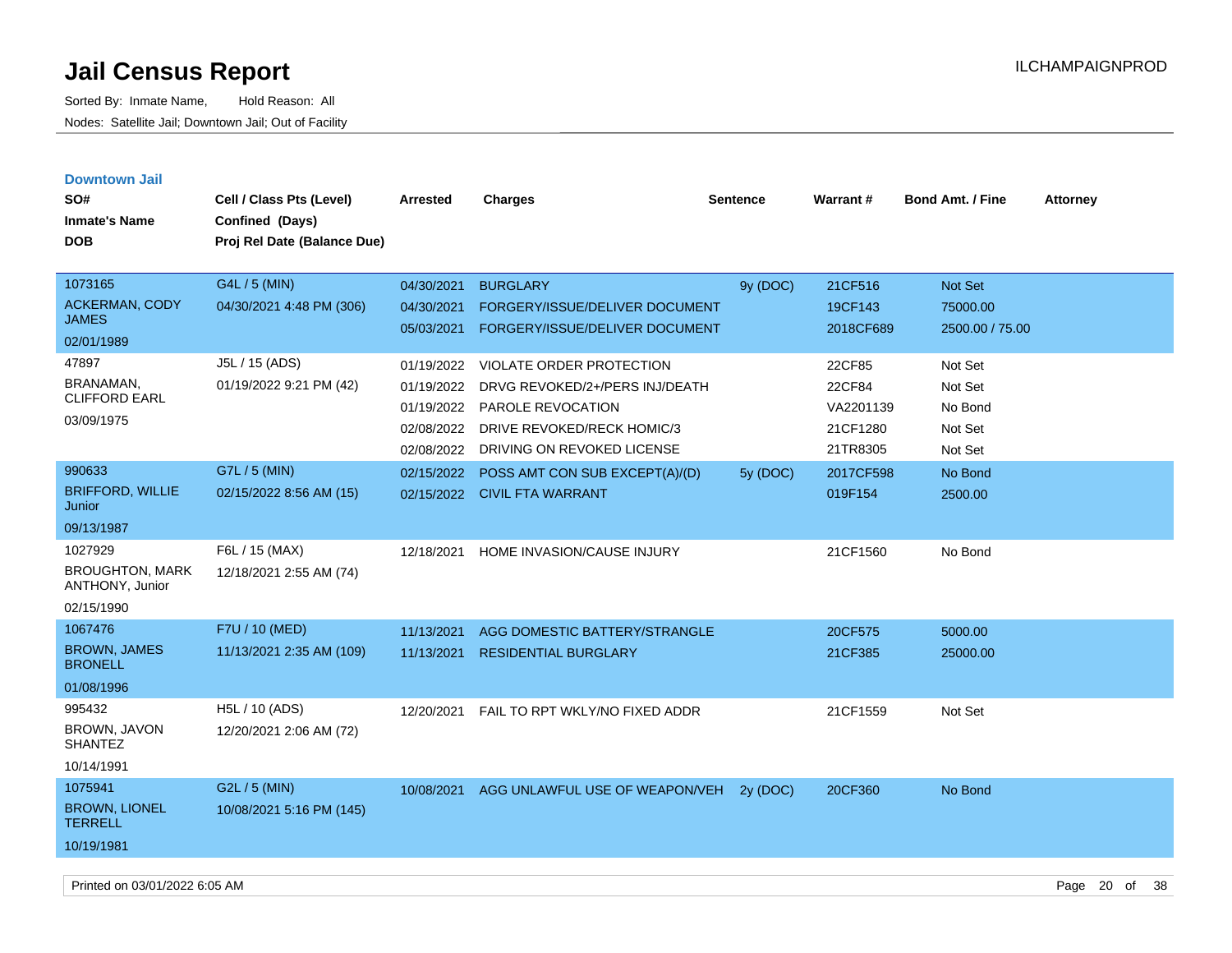Sorted By: Inmate Name, Hold Reason: All

Nodes: Satellite Jail; Downtown Jail; Out of Facility

| SO#<br><b>Inmate's Name</b><br><b>DOB</b>                            | Cell / Class Pts (Level)<br>Confined (Days)<br>Proj Rel Date (Balance Due) | <b>Arrested</b>          | <b>Charges</b>                                             | <b>Sentence</b> | <b>Warrant#</b>          | <b>Bond Amt. / Fine</b> | <b>Attorney</b> |
|----------------------------------------------------------------------|----------------------------------------------------------------------------|--------------------------|------------------------------------------------------------|-----------------|--------------------------|-------------------------|-----------------|
| 001078092<br><b>WILLIAM</b>                                          | H2U / 10 (ADS)<br>CHOUNARD, STANLEY 12/27/2021 10:47 PM (65)               | 12/27/2021               | AGG BATTERY/PUBLIC PLACE                                   |                 | 2021CF1042               | 5000.00                 |                 |
| 06/25/1986<br>56241<br>CLARK, DAMON<br><b>GILLMORE</b><br>12/21/1976 | E1L / 5 (MIN)<br>01/13/2022 4:36 AM (48)                                   |                          | 01/13/2022 VIOLATE ORDER/PRIOR DOM BTRY                    |                 | 22CF59                   | Not Set                 |                 |
| 001078838<br><b>CLAYTON, KAREEM</b><br><b>JAMAL</b><br>02/03/1974    | K <sub>2</sub> / 15 (ADS)<br>02/12/2022 8:55 AM (18)                       |                          | 02/12/2022 PRED CRIM SEX ASLT/BODILY HARM                  |                 | 21CF30                   | 150000.00               |                 |
| 1075361<br><b>COWART, TORREY</b><br>BENJAMEN, Junior<br>11/22/1987   | J6L / 5 (ADS)<br>04/16/2021 9:17 PM (320)                                  | 04/16/2021               | <b>BURGLARY</b>                                            |                 | 21CF414                  | Not Set                 |                 |
| 1067370<br><b>DAVIS, AUSTIN</b><br><b>CHRISTOPHER</b><br>08/11/1997  | E6L / 15 (ADS)<br>11/06/2021 12:23 AM (116)                                | 11/05/2021               | FIREARM/FOID INVALID/NOT ELIG                              |                 | 21CF1370                 | <b>Not Set</b>          |                 |
| 001077214<br>DAVIS-MURDOCK,<br>ERION VASSHAD<br>06/22/1998           | 15 / 15 (ADS)<br>12/21/2021 10:13 AM (71)                                  | 12/20/2021<br>12/22/2021 | <b>MURDER</b><br>PAROLE REVOCATION                         |                 | 21CF1572<br>CH2107977    | Not Set<br>Not Set      |                 |
| 001078223<br>DIEGO-MATEO,<br><b>JOAQUIN</b><br>01/23/2002            | G6L / 5 (MIN)<br>11/09/2021 10:52 PM (113)                                 | 11/09/2021               | AGG DUI/NO VALID DL                                        |                 | 21CF1382                 | Not Set                 |                 |
| 571307<br>DOMINGO-<br>CASTANEDA,<br>09/29/1989                       | J3L / 15 (ADS)<br>09/14/2020 11:19 PM (534)                                | 09/14/2020<br>09/14/2020 | CRIM SEXUAL ABUSE/CONSENT<br>PRED CRIM SEX ASLT/VICTIM <13 |                 | 2020CF1026<br>2020CF1025 | Not Set<br>Not Set      |                 |

Printed on 03/01/2022 6:05 AM **Page 21 of 38**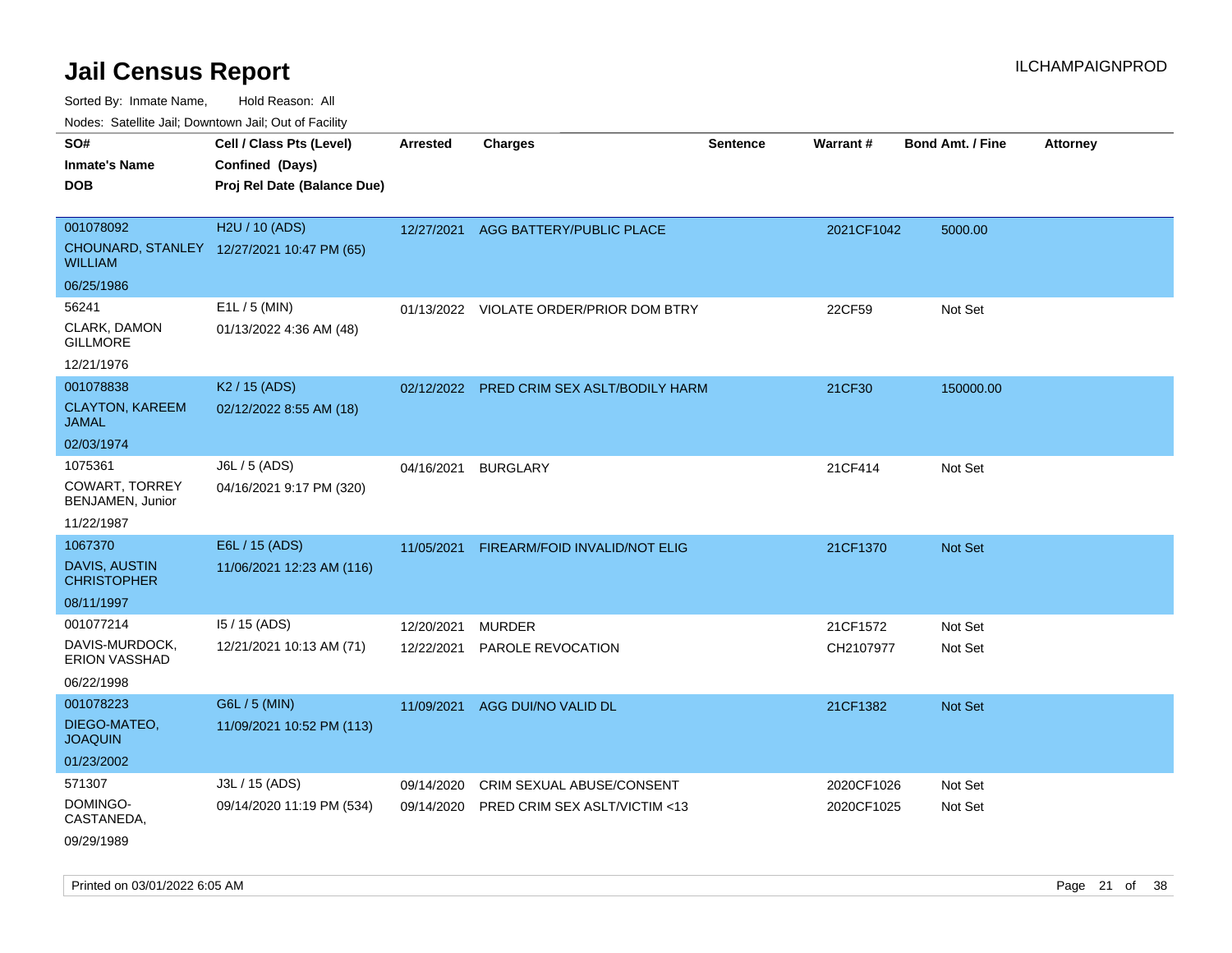| roaco. Catolino cali, Domntonn cali, Out of Facility |                             |                 |                                          |                 |            |                         |                 |
|------------------------------------------------------|-----------------------------|-----------------|------------------------------------------|-----------------|------------|-------------------------|-----------------|
| SO#                                                  | Cell / Class Pts (Level)    | <b>Arrested</b> | <b>Charges</b>                           | <b>Sentence</b> | Warrant#   | <b>Bond Amt. / Fine</b> | <b>Attorney</b> |
| <b>Inmate's Name</b>                                 | Confined (Days)             |                 |                                          |                 |            |                         |                 |
| <b>DOB</b>                                           | Proj Rel Date (Balance Due) |                 |                                          |                 |            |                         |                 |
|                                                      |                             |                 |                                          |                 |            |                         |                 |
| 527379                                               | D6 / 15 (ADS)               | 10/25/2021      | ARMED HABITUAL CRIMINAL                  |                 | 21CF1297   | Not Set                 |                 |
| DRAKE, MARCELL<br><b>DEON</b>                        | 10/25/2021 5:05 PM (128)    |                 | 10/27/2021 AGG DOMESTIC BATTERY/STRANGLE |                 | 21CF1245   | Not Set                 |                 |
| 04/20/1987                                           |                             |                 |                                          |                 |            |                         |                 |
| 959292                                               | K1 / 15 (ADS)               | 04/01/2021      | ATTEMPT (FIRST DEGREE MURDER)            |                 | 2020CF565  | 2000000.00              |                 |
| DUNCAN, COREYON<br><b>ANTHONY</b>                    | 04/01/2021 8:46 PM (335)    | 12/17/2021      | <b>MURDER</b>                            |                 | 21CF1542   | Not Set                 |                 |
| 01/17/1989                                           |                             |                 |                                          |                 |            |                         |                 |
| 1053207                                              | K3 / 15 (SPH)               |                 | 06/06/2019 MURDER/INTENT TO KILL/INJURE  |                 | 2019-CF849 | 2000000.00              |                 |
| FAUST, JAQUAVEON<br><b>LAVELL</b>                    | 06/06/2019 2:24 PM (1,000)  |                 |                                          |                 |            |                         |                 |
| 07/25/1996                                           |                             |                 |                                          |                 |            |                         |                 |
| 524764                                               | G3L / 5 (MIN)               | 09/18/2021      | METH DELIVERY/15<100 GRAMS               |                 | 21CF627    | 50000.00                |                 |
| <b>FISCUS, ROBERT</b><br><b>LOWELL</b>               | 09/18/2021 10:50 AM (165)   |                 |                                          |                 |            |                         |                 |
| 02/17/1986                                           |                             |                 |                                          |                 |            |                         |                 |
| 1063104                                              | G1U / 5 (MIN)               | 01/10/2022      | <b>VIOLATE ORDER PROTECTION</b>          |                 | 21CF1258   | 25000.00                |                 |
| <b>FUSON, KEITH</b><br><b>EDWARD</b>                 | 01/10/2022 9:14 PM (51)     |                 | 01/10/2022 VIOLATE ORDER PROTECTION      |                 | 21CF1259   | 25000.00                |                 |
| 05/07/1987                                           |                             |                 |                                          |                 |            |                         |                 |
| 1003785                                              | C9L / 5 (MIN)               |                 | 01/31/2022 THEFT CON INTENT <\$500 PRIOR | 4y (DOC)        | 19CF1558   | No Bond                 |                 |
| <b>GENTRY, SIDNEY</b><br>RAYNARD                     | 01/31/2022 8:44 AM (30)     |                 |                                          |                 |            |                         |                 |
| 05/27/1971                                           |                             |                 |                                          |                 |            |                         |                 |
| 32913                                                | I1 / 15 (ADS)               | 12/03/2021      | PRED CRIM SEX ASLT/VICTIM <13            |                 | 21CF1481   | Not Set                 |                 |
| GROB, WARREN A,<br>Junior                            | 12/03/2021 4:24 PM (89)     |                 |                                          |                 |            |                         |                 |
| 12/07/1950                                           |                             |                 |                                          |                 |            |                         |                 |
| 1073611                                              | G3U / 5 (MIN)               | 02/09/2021      | DELIVERY OF OR POSSESSION OF W/INT       |                 | 21CF160    | Not Set                 |                 |
| HAYES, CAMERON<br><b>TAYLOR MALEEK</b>               | 02/09/2021 3:10 PM (386)    | 02/09/2021      | MFG 15>100 GR ECSTASY/ANALOG             |                 | 21CF121    | 500000.00               |                 |
| 08/10/1998                                           |                             |                 |                                          |                 |            |                         |                 |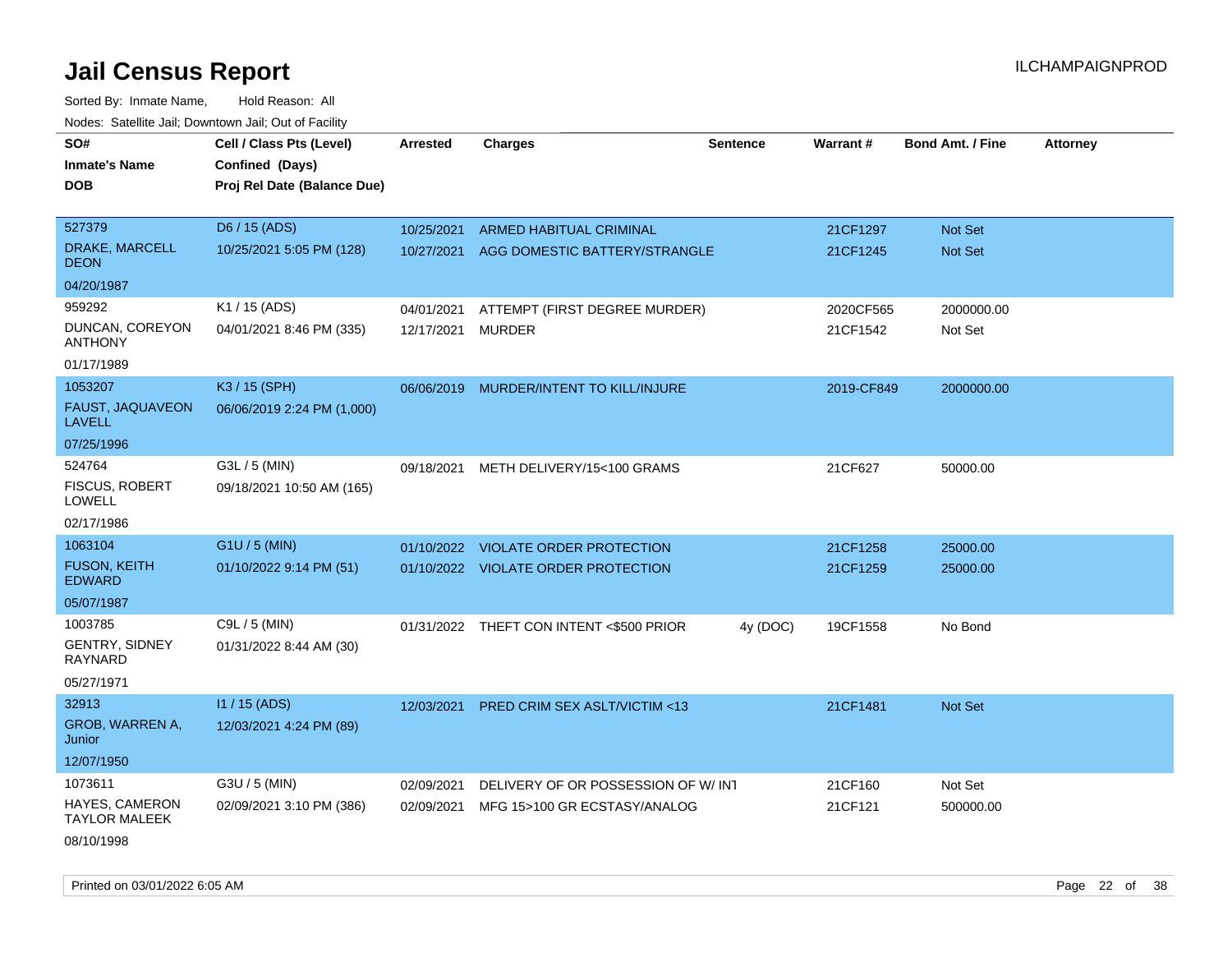| SO#                                       | Cell / Class Pts (Level)    | <b>Arrested</b>     | <b>Charges</b>                                | <b>Sentence</b> | Warrant#  | <b>Bond Amt. / Fine</b> | <b>Attorney</b> |
|-------------------------------------------|-----------------------------|---------------------|-----------------------------------------------|-----------------|-----------|-------------------------|-----------------|
| <b>Inmate's Name</b>                      | Confined (Days)             |                     |                                               |                 |           |                         |                 |
| <b>DOB</b>                                | Proj Rel Date (Balance Due) |                     |                                               |                 |           |                         |                 |
|                                           |                             |                     |                                               |                 |           |                         |                 |
| 544770                                    | D3 / 10 (MED)               | 08/14/2021          | AGG DOMESTIC BATTERY/STRANGLE                 |                 | 2021CF514 | 25000.00                |                 |
| HAYES, DEVON<br><b>JERMAINE</b>           | 08/14/2021 2:56 AM (200)    |                     | 08/14/2021 AGGRAVATED DOMESTIC BATTERY        |                 | 21CF977   | No Bond                 |                 |
| 11/07/1987                                |                             |                     |                                               |                 |           |                         |                 |
| 953555                                    | C4U / 15 (MAX)              | 03/10/2021          | <b>CRIM TRESPASS TO RESIDENCE</b>             |                 | 21CF272   | Not Set                 |                 |
| HUNT, TAVARIS EARL                        | 03/10/2021 4:58 AM (357)    | 04/14/2021          | AGG FLEEING POLICE/21 MPH OVER                | 3y (DOC)        | 2020CF94  | 10000.00                |                 |
|                                           |                             |                     |                                               |                 |           |                         |                 |
| 12/29/1987                                |                             |                     |                                               |                 |           |                         |                 |
| 518711                                    | G5L / 5 (MIN)               | 01/30/2022 THEFT    |                                               |                 | 22CF133   | Not Set                 |                 |
| <b>INGERSON, LUCUS</b><br><b>JAMES</b>    | 01/30/2022 4:57 PM (31)     |                     |                                               |                 |           |                         |                 |
| 09/16/1979                                |                             |                     |                                               |                 |           |                         |                 |
| 63110                                     | C7L / 10 (ADS)              |                     | 02/16/2022 CRIM DAMAGE TO PROPERTY <\$500     | 2y (DOC)        | 21CF1548  | No Bond                 |                 |
| JAMES, DOMINIQUE<br><b>JULIUS</b>         | 02/16/2022 5:24 PM (14)     |                     |                                               |                 |           |                         |                 |
| 03/04/1983                                |                             |                     |                                               |                 |           |                         |                 |
| 53058                                     | G4U / 5 (MIN)               | 01/31/2022          | DELIVERY OF OR POSSESSION OF W/IN15y/6m (DOC) |                 |           | Not Set                 |                 |
| <b>JOHNSON, DEMARIO</b><br><b>LACONTE</b> | 01/31/2022 11:12 AM (30)    |                     |                                               |                 |           |                         |                 |
| 06/14/1981                                |                             |                     |                                               |                 |           |                         |                 |
| 001078766                                 | I3 / 5 (ADS)                | 02/08/2022          | AGGRAVATED BATTERY                            |                 | 22CF160   | Not Set                 |                 |
| JOHNSON, IYONZI                           | 02/08/2022 11:56 AM (22)    | 02/08/2022 BURGLARY |                                               |                 | 22CF63    | 3000.00                 |                 |
| 07/16/1994                                |                             |                     |                                               |                 |           |                         |                 |
| 1068501                                   | G7U / 5 (MIN)               |                     | 02/07/2022 VIO ORDER/NOTICE/PRIOR VIO O/P     |                 | 22CF156   | No Bond                 |                 |
| <b>KING, JULIUS</b><br><b>EMANUEL</b>     | 02/07/2022 7:06 PM (23)     |                     |                                               |                 |           |                         |                 |
| 04/08/1985                                |                             |                     |                                               |                 |           |                         |                 |
| 24308                                     | D <sub>2</sub> / 15 (MAX)   | 06/03/2021 ROBBERY  |                                               |                 | 21CF625   | No Bond                 |                 |
| KWIATKOWSKI,<br>ROBERT JOHN               | 06/03/2021 10:40 PM (272)   |                     |                                               |                 |           |                         |                 |
| 08/08/1963                                |                             |                     |                                               |                 |           |                         |                 |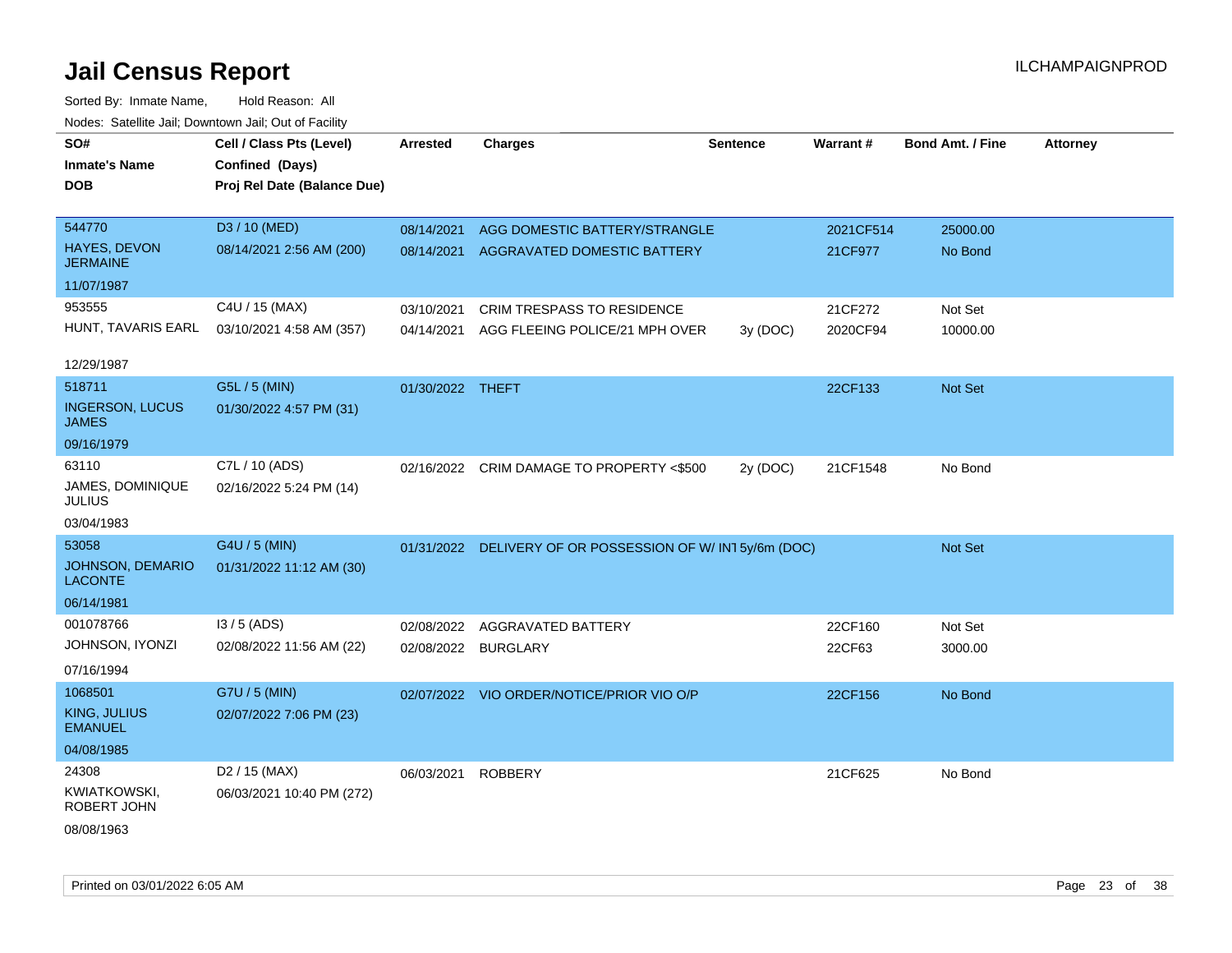| rougs. Calcing Jan, Downtown Jan, Out of Facility |                                             |                 |                                       |                 |              |                         |                 |
|---------------------------------------------------|---------------------------------------------|-----------------|---------------------------------------|-----------------|--------------|-------------------------|-----------------|
| SO#<br><b>Inmate's Name</b>                       | Cell / Class Pts (Level)<br>Confined (Days) | <b>Arrested</b> | <b>Charges</b>                        | <b>Sentence</b> | Warrant#     | <b>Bond Amt. / Fine</b> | <b>Attorney</b> |
| <b>DOB</b>                                        | Proj Rel Date (Balance Due)                 |                 |                                       |                 |              |                         |                 |
| 1041648                                           | C8L / 15 (MAX)                              | 01/11/2022      | ARMED HABITUAL CRIMINAL               |                 | 22CF41       | <b>Not Set</b>          |                 |
| LANE, DEMETRIUS<br>LAQUAN                         | 01/11/2022 5:27 AM (50)                     |                 | 01/11/2022 PAROLE REVOCATION          |                 | CH2200221    | <b>Not Set</b>          |                 |
| 07/04/1996                                        |                                             |                 |                                       |                 |              |                         |                 |
| 29681                                             | J2L / 15 (ADS)                              | 07/14/2020      | PREDATORY CRIMINAL SEX ASSLT/CHILD    |                 | 20CF-781     | 250000.00               |                 |
| LENOIR, JOHN<br><b>CHRISTOPHER</b>                | 07/14/2020 12:51 PM (596)                   |                 |                                       |                 |              |                         |                 |
| 04/20/1966                                        |                                             |                 |                                       |                 |              |                         |                 |
| 001077524                                         | D1 / 10 (SPH)                               | 12/14/2020      | <b>RESIDENTIAL ARSON</b>              | 6y (DOC)        | 2020-CF-1388 | 150000.00               |                 |
| LEWIS, TREVOR<br><b>DANIEL</b>                    | 12/14/2020 5:16 PM (443)                    |                 |                                       |                 |              |                         |                 |
| 06/03/2002                                        |                                             |                 |                                       |                 |              |                         |                 |
| 001078320                                         | C6L / 10 (ADS)                              |                 | 02/14/2022 CRIMINAL TRESPASS BUILDING |                 | 22CM42       | Not Set                 |                 |
| MARSH, PAUL<br>OLUFUNMILAYO                       | 02/14/2022 6:56 PM (16)                     |                 |                                       |                 |              |                         |                 |
| 07/13/1994                                        |                                             |                 |                                       |                 |              |                         |                 |
| 45113                                             | E2L / 15 (MAX)                              | 11/20/2021      | <b>ARMED HABITUAL CRIMINAL</b>        |                 | 21CF1424     | No Bond                 |                 |
| MARTIN, JEREMIAH<br><b>FRANCIS</b>                | 11/20/2021 1:18 AM (102)                    |                 |                                       |                 |              |                         |                 |
| 01/18/1977                                        |                                             |                 |                                       |                 |              |                         |                 |
| 1063030                                           | H4L / 15 (ADS)                              | 12/20/2021      | <b>MURDER</b>                         |                 | 21CF1571     | Not Set                 |                 |
|                                                   | MASON, RYAN ONEIAL 12/21/2021 9:30 AM (71)  | 12/22/2021      | PAROLE REVOCATION                     |                 | CH2107979    | Not Set                 |                 |
| 02/22/1991                                        |                                             |                 |                                       |                 |              |                         |                 |
| 1066623                                           | G6U / 5 (MIN)                               | 11/17/2021      | MFG/DEL 15<100 GR COCA/ANALOG         |                 | 17CF1093     | 75000.00                |                 |
| MATA-OROZCO,<br><b>OLEGARIO</b>                   | 11/17/2021 5:08 PM (105)                    |                 |                                       |                 |              |                         |                 |
| 03/06/1995                                        |                                             |                 |                                       |                 |              |                         |                 |
| 001078249                                         | B3 / 10 (MED)                               | 08/07/2021      | FELON POSS/USE WEAPON/FIREARM         | 4y (DOC)        | 21CF947      | Not Set                 |                 |
| MCCLENDON, CALVIN<br>М                            | 08/07/2021 8:56 AM (207)                    |                 |                                       |                 |              |                         |                 |
| 04/29/1990                                        |                                             |                 |                                       |                 |              |                         |                 |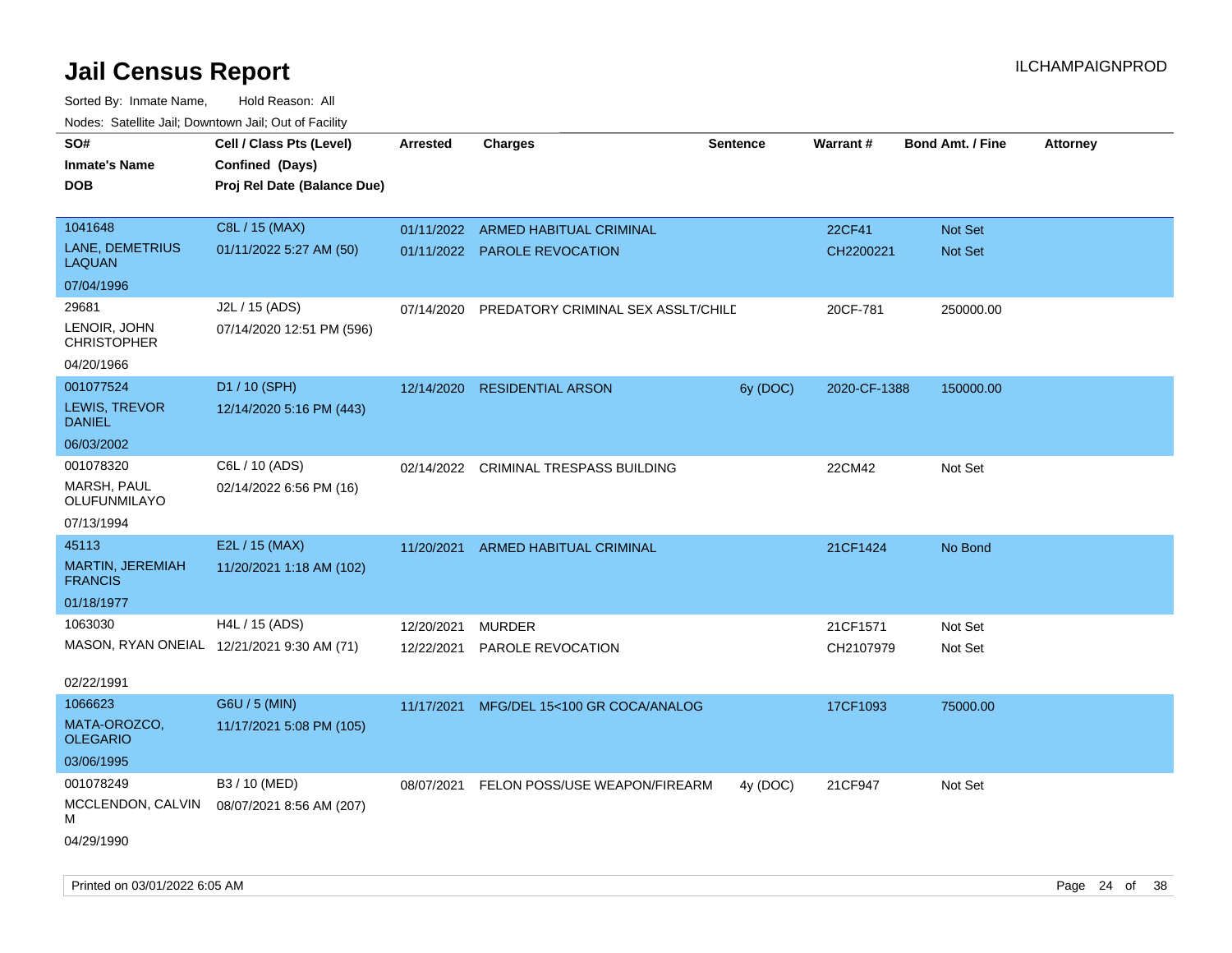Sorted By: Inmate Name, Hold Reason: All

Nodes: Satellite Jail; Downtown Jail; Out of Facility

| SO#                                 | Cell / Class Pts (Level)    | <b>Arrested</b>      | <b>Charges</b>                | <b>Sentence</b> | <b>Warrant#</b> | <b>Bond Amt. / Fine</b> | <b>Attorney</b> |
|-------------------------------------|-----------------------------|----------------------|-------------------------------|-----------------|-----------------|-------------------------|-----------------|
| <b>Inmate's Name</b>                | Confined (Days)             |                      |                               |                 |                 |                         |                 |
| <b>DOB</b>                          | Proj Rel Date (Balance Due) |                      |                               |                 |                 |                         |                 |
|                                     |                             |                      |                               |                 |                 |                         |                 |
| 40235                               | G9L / 5 (MIN)               | 10/04/2021 AGG DUI/4 |                               |                 | 2021CF1145      | 35000.00                |                 |
| MERRIWEATHER,<br><b>MARCUS TODD</b> | 10/04/2021 4:41 PM (149)    |                      |                               |                 |                 |                         |                 |
| 11/28/1967                          |                             |                      |                               |                 |                 |                         |                 |
| 1040273                             | E5U / 15 (ADS)              | 09/30/2021           | PRED CRIM SEX ASLT/VICTIM <13 |                 | 21CF329         | 500000.00               |                 |
| METCALFE, LANELL<br><b>JARON</b>    | 09/30/2021 11:32 PM (153)   |                      |                               |                 |                 |                         |                 |
| 09/22/1988                          |                             |                      |                               |                 |                 |                         |                 |
| 1075635                             | B2 / 10 (ADS)               | 05/11/2021           | MFG/DEL CANNABIS/30-500 GRAMS |                 | 20CF1402        | 100000.00               |                 |
| MILES, DEVLON VON,                  | 05/11/2021 10:39 PM (295)   | 05/11/2021           | AGG DISCHARGE FIREARM/OCC VEH |                 | 21CF538         | <b>Not Set</b>          |                 |
| Junior                              |                             | 02/23/2022 MURDER    |                               |                 | 22CF219         | <b>Not Set</b>          |                 |
| 11/04/2000                          |                             |                      |                               |                 |                 |                         |                 |
| 1007239                             | J1L / 10 (ADS)              | 12/29/2021           | <b>DOMESTIC BATTERY</b>       | 3y (DOC)        | 21CF1607        | Not Set                 |                 |
| MOORE, ANDREW<br><b>VIRGIL</b>      | 12/29/2021 8:40 PM (63)     |                      |                               |                 |                 |                         |                 |
| 08/20/1972                          |                             |                      |                               |                 |                 |                         |                 |
| 1069209                             | H <sub>1</sub> L / 10 (ADS) | 04/07/2021           | AGG BATTERY/GREAT BODILY HARM |                 | 21CF376         | <b>Not Set</b>          |                 |
| MOORE, DEVONTE<br><b>JAMAL</b>      | 04/07/2021 6:25 PM (329)    |                      |                               |                 |                 |                         |                 |
| 09/24/1995                          |                             |                      |                               |                 |                 |                         |                 |
| 61251                               | E4L / 15 (ADS)              | 12/27/2021           | PRED CRIM SEX ASLT/VICTIM <13 |                 | 21CF651         | No Bond                 |                 |
| PETMECKY, JOHN<br><b>ROBERT</b>     | 12/27/2021 1:52 PM (65)     |                      |                               |                 |                 |                         |                 |
| 03/09/1983                          |                             |                      |                               |                 |                 |                         |                 |
| 001078357                           | A2L / 15 (SPH)              | 09/17/2021           | ARMED ROBBERY/ARMED W/FIREARM |                 | 21CF1128        | <b>Not Set</b>          |                 |
| PETTIGREW, CAREY                    | 09/17/2021 9:56 AM (166)    | 09/17/2021           | ARMED ROBBERY/ARMED W/FIREARM |                 | 21CF1129        | Not Set                 |                 |
| <b>CORNITRIAS DEOBLO</b>            |                             | 09/17/2021           | ARMED ROBBERY/ARMED W/FIREARM |                 | 21CF1230        | <b>Not Set</b>          |                 |
| 08/31/1986                          |                             |                      |                               |                 |                 |                         |                 |
| 1022441                             | C3L / 10 (ADS)              | 10/27/2021           | AGG BATTERY/PEACE OFFICER     |                 | 2021 CF 12      | No Bond                 |                 |
| PICKENS, DONTRELL<br><b>DEMAR</b>   | 10/27/2021 1:39 PM (126)    | 10/27/2021           | AGG BATTERY/PEACE OFFICER     |                 | 2020 CF 1488    | No Bond                 |                 |
|                                     |                             |                      |                               |                 |                 |                         |                 |

12/10/1993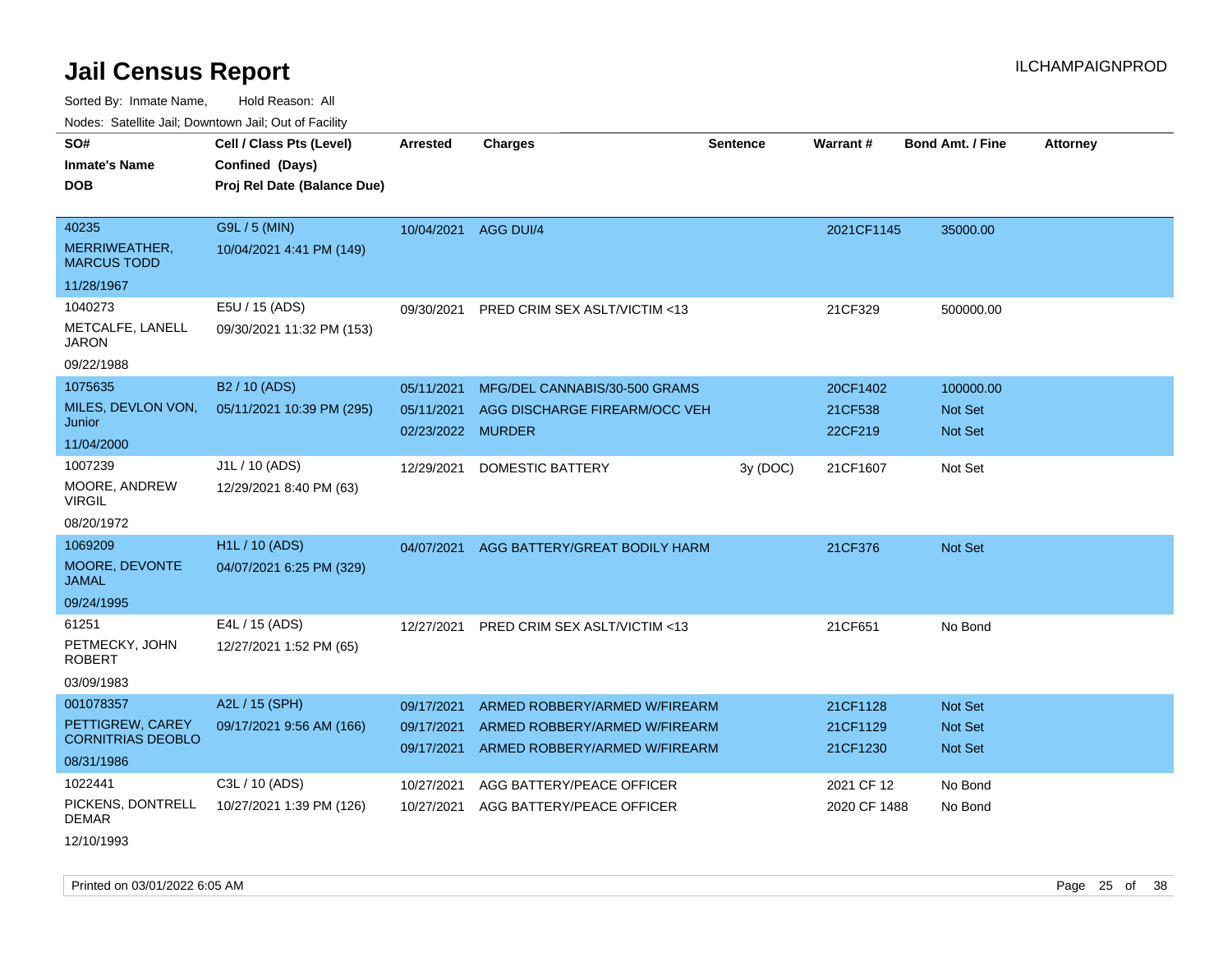| rougs. Calcinic Jan, Downtown Jan, Out of Facility |                                                                            |                     |                                                           |                 |            |                         |                 |
|----------------------------------------------------|----------------------------------------------------------------------------|---------------------|-----------------------------------------------------------|-----------------|------------|-------------------------|-----------------|
| SO#<br><b>Inmate's Name</b><br><b>DOB</b>          | Cell / Class Pts (Level)<br>Confined (Days)<br>Proj Rel Date (Balance Due) | <b>Arrested</b>     | <b>Charges</b>                                            | <b>Sentence</b> | Warrant#   | <b>Bond Amt. / Fine</b> | <b>Attorney</b> |
|                                                    |                                                                            |                     |                                                           |                 |            |                         |                 |
| 001077783                                          | H6L / 10 (ADS)                                                             |                     | 01/05/2022 AGGRAVATED BATTERY                             |                 | 21CF325    | Not Set                 |                 |
| RIVERA, DARYL<br><b>ANTONIO</b>                    | 01/05/2022 4:20 PM (56)                                                    |                     |                                                           |                 |            |                         |                 |
| 11/14/1981                                         |                                                                            |                     |                                                           |                 |            |                         |                 |
| 1072114                                            | A1U / 15 (SPH)                                                             | 01/17/2021          | ATTEMPT (FIRST DEGREE MURDER)                             |                 | 2021CF65   | Not Set                 |                 |
| LEVON                                              | ROBINSON, DONNELL 01/17/2021 2:40 PM (409)                                 | 01/17/2021          | ARMED ROBBERY/NO FIREARM<br>02/17/2021 AGGRAVATED BATTERY | 4y (DOC)        | 2020CF824  | 75000.00<br>250000.00   |                 |
| 10/23/2000                                         |                                                                            |                     |                                                           |                 |            |                         |                 |
| 1068592                                            | J7L / 15 (ADS)                                                             | 11/12/2021          | <b>BURGLARY</b>                                           | 2y (DOC)        | 21CF1393   | Not Set                 |                 |
| ROSS, TEVONTAE<br><b>TERRANCE</b>                  | 11/12/2021 8:41 AM (110)                                                   |                     |                                                           |                 |            |                         |                 |
| 12/15/1998                                         |                                                                            |                     |                                                           |                 |            |                         |                 |
| 47195                                              | G8L / 5 (MIN)                                                              | 12/27/2021          | <b>RESIDENTIAL BURGLARY</b>                               |                 | 2020CF1222 | 10000.00                |                 |
| SIMMONS, JAMES<br>ROBERT                           | 12/27/2021 8:42 AM (65)                                                    | 12/28/2021          | <b>RESIDENTIAL BURGLARY</b>                               |                 | 2021CF1596 | Not Set                 |                 |
| 03/13/1975                                         |                                                                            |                     |                                                           |                 |            |                         |                 |
| 1064798                                            | B1 / 15 (ADS)                                                              | 01/17/2022          | MURDER                                                    |                 | 2021CF695  | 1500000.00              |                 |
| STENNIS, BRUCE<br><b>DEONTAY</b>                   | 01/17/2022 1:29 PM (44)                                                    |                     | 01/17/2022 MFG/DEL 1<15 GR COCAINE/ANLG                   |                 | 21CF520    | 50000.00                |                 |
| 08/12/1998                                         |                                                                            |                     |                                                           |                 |            |                         |                 |
| 1068839                                            | F4L / 15 (MAX)                                                             | 08/07/2020 HOMICIDE |                                                           | 28y (DOC)       | 2020-CF851 | 1000000.00              |                 |
| TAYLOR, LONDON<br>JAVON                            | 08/07/2020 10:30 AM (572)                                                  |                     |                                                           |                 |            |                         |                 |
| 08/16/1999                                         |                                                                            |                     |                                                           |                 |            |                         |                 |
| 1056971                                            | D4 / 10 (ADS)                                                              | 08/07/2021          | FELON POSS/USE WEAPON/FIREARM                             |                 | 21CF948    | No Bond                 |                 |
| <b>TRAVIS, DENZEL</b><br><b>DANTRELL</b>           | 08/07/2021 7:36 AM (207)                                                   | 08/08/2021          | AGG BATTERY/PUBLIC PLACE                                  |                 | 2020CF647  | 25000.00                |                 |
| 03/21/1993                                         |                                                                            |                     |                                                           |                 |            |                         |                 |
| 001078250                                          | F2L / 10 (MED)                                                             | 08/07/2021          | FELON POSS WEAPON/BODY ARMOR                              |                 | 21CF950    | Not Set                 |                 |
| TRAVIS, JORDAN<br>TESHAUN                          | 08/07/2021 10:27 AM (207)                                                  |                     |                                                           |                 |            |                         |                 |
| 03/03/1996                                         |                                                                            |                     |                                                           |                 |            |                         |                 |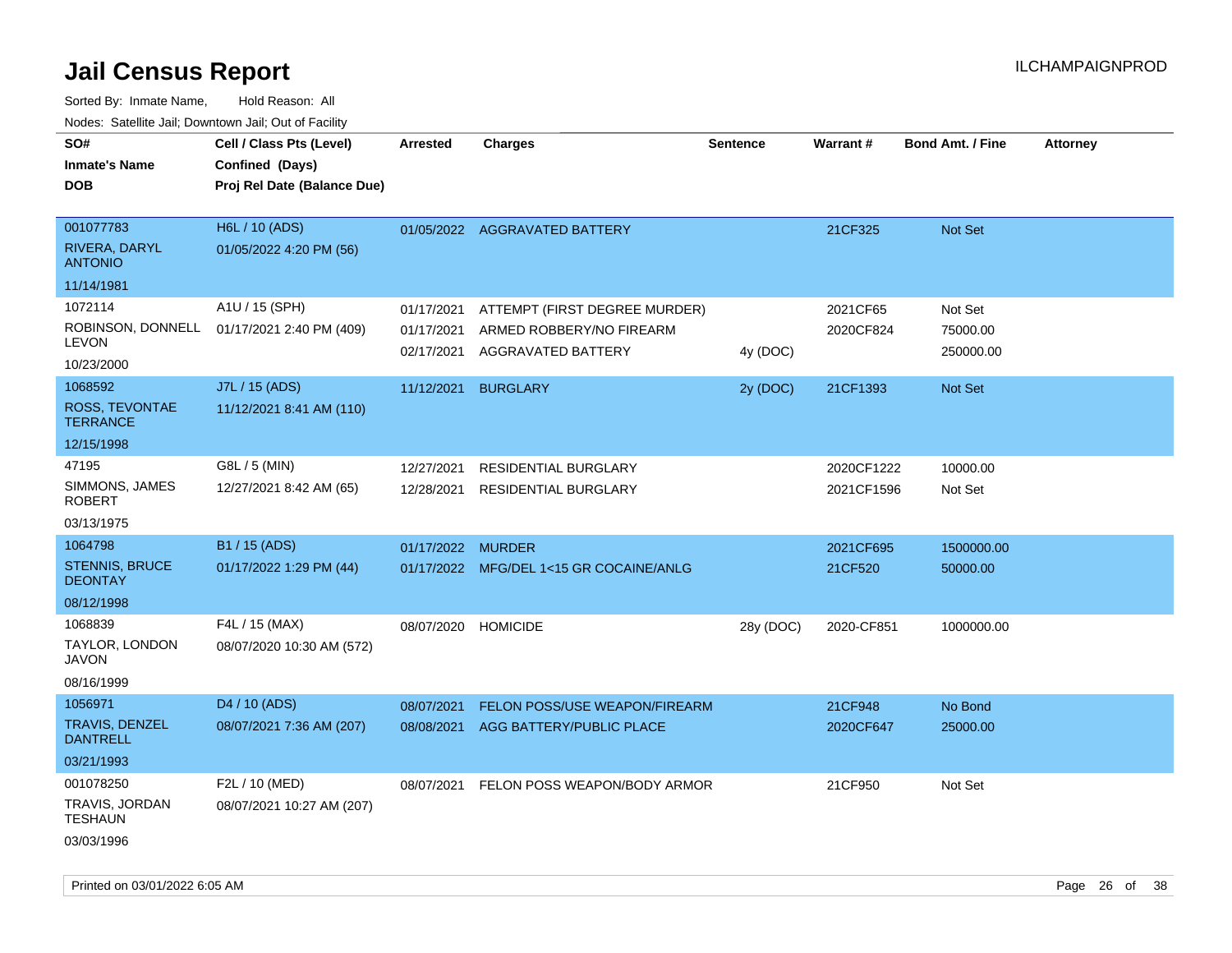| SO#<br><b>Inmate's Name</b><br><b>DOB</b>    | Cell / Class Pts (Level)<br>Confined (Days)<br>Proj Rel Date (Balance Due) | Arrested   | <b>Charges</b>                      | <b>Sentence</b> | <b>Warrant#</b> | <b>Bond Amt. / Fine</b> | <b>Attorney</b> |
|----------------------------------------------|----------------------------------------------------------------------------|------------|-------------------------------------|-----------------|-----------------|-------------------------|-----------------|
| 56994                                        | A1L / 15 (SPH)                                                             | 12/09/2021 | STALKING/CAUSE FEAR FOR SAFETY      |                 | 21CF1514        | <b>Not Set</b>          |                 |
| <b>TURNER, ROBERT</b><br><b>EARL, Senior</b> | 12/09/2021 9:23 PM (83)                                                    | 12/13/2021 | <b>PAROLE REVOCATION</b>            |                 | CH2107735       | Not Set                 |                 |
| 09/07/1982                                   |                                                                            |            |                                     |                 |                 |                         |                 |
| 30108                                        | J4L / 15 (ADS)                                                             | 07/30/2021 | <b>MURDER</b>                       |                 | 21CF902         | 2000000.00              |                 |
| VANDYKE, DARYL<br><b>ANTHONY</b>             | 07/30/2021 8:29 PM (215)                                                   |            |                                     |                 |                 |                         |                 |
| 10/04/1965                                   |                                                                            |            |                                     |                 |                 |                         |                 |
| 968681                                       | D5 / 15 (ADS)                                                              | 08/27/2021 | AGG CRIM SX AB/VIC 13<18/TRUST      |                 | 2020CF499       | 250000.00               |                 |
| <b>WADE, DEMETRIUS</b><br><b>DARYL</b>       | 08/27/2021 2:25 AM (187)                                                   | 08/27/2021 | INDIRECT CRIMINAL CONTEMPT          | 3y (DOC)        | 2021CC16        | No Bond                 |                 |
| 01/07/1987                                   |                                                                            |            |                                     |                 |                 |                         |                 |
| 1070971                                      | H3L / 5 (ADS)                                                              | 12/07/2021 | IDENTITY THEFT/<\$300               |                 | 20CF922         | Not Set                 |                 |
| <b>WEIR, CLINTON</b><br><b>HOWARD</b>        | 12/08/2021 3:45 AM (84)                                                    | 12/07/2021 | <b>RECKLESS DRIVING</b>             |                 | 19TR2348        | Not Set                 |                 |
| 03/15/1983                                   |                                                                            |            |                                     |                 |                 |                         |                 |
| 54212                                        | E3U / 10 (ADS)                                                             | 12/21/2021 | ARMED VIOLENCE/CATEGORY I           |                 | 21CF1576        | <b>Not Set</b>          |                 |
| <b>WHITLOCK, GEORGE</b>                      | 12/21/2021 1:20 PM (71)                                                    | 12/21/2021 | RECEIVE/POSS/SELL STOLEN VEH        |                 | 2021CF669       | 10000.00                |                 |
| <b>ABRAM</b><br>11/10/1978                   |                                                                            |            | 12/21/2021 VIOLATE ORDER PROTECTION |                 | 2021CM391       | 1000.00                 |                 |
| 1058072                                      | A2U / 15 (SPH)                                                             | 02/25/2021 | ARMED HABITUAL CRIMINAL             |                 |                 | Not Set                 |                 |
| WILLIAMS, KENNETH<br><b>BERNARD</b>          | 02/25/2021 3:24 PM (370)                                                   |            |                                     |                 |                 |                         |                 |
| 10/04/1985                                   |                                                                            |            |                                     |                 |                 |                         |                 |
| 9326                                         | $12/5$ (ADS)                                                               |            | 06/14/2021 BURGLARY                 |                 | 2020-CF-625     | <b>Not Set</b>          |                 |
| YOUNG, ANTHONY<br><b>PAUL</b>                | 06/14/2021 12:07 PM (261)                                                  |            |                                     |                 |                 |                         |                 |
| 03/13/1954                                   |                                                                            |            |                                     |                 |                 |                         |                 |
| <b>Total Downtown Jail: 62</b>               |                                                                            | Males: 62  | Females: 0<br>Unknown: 0            |                 |                 |                         |                 |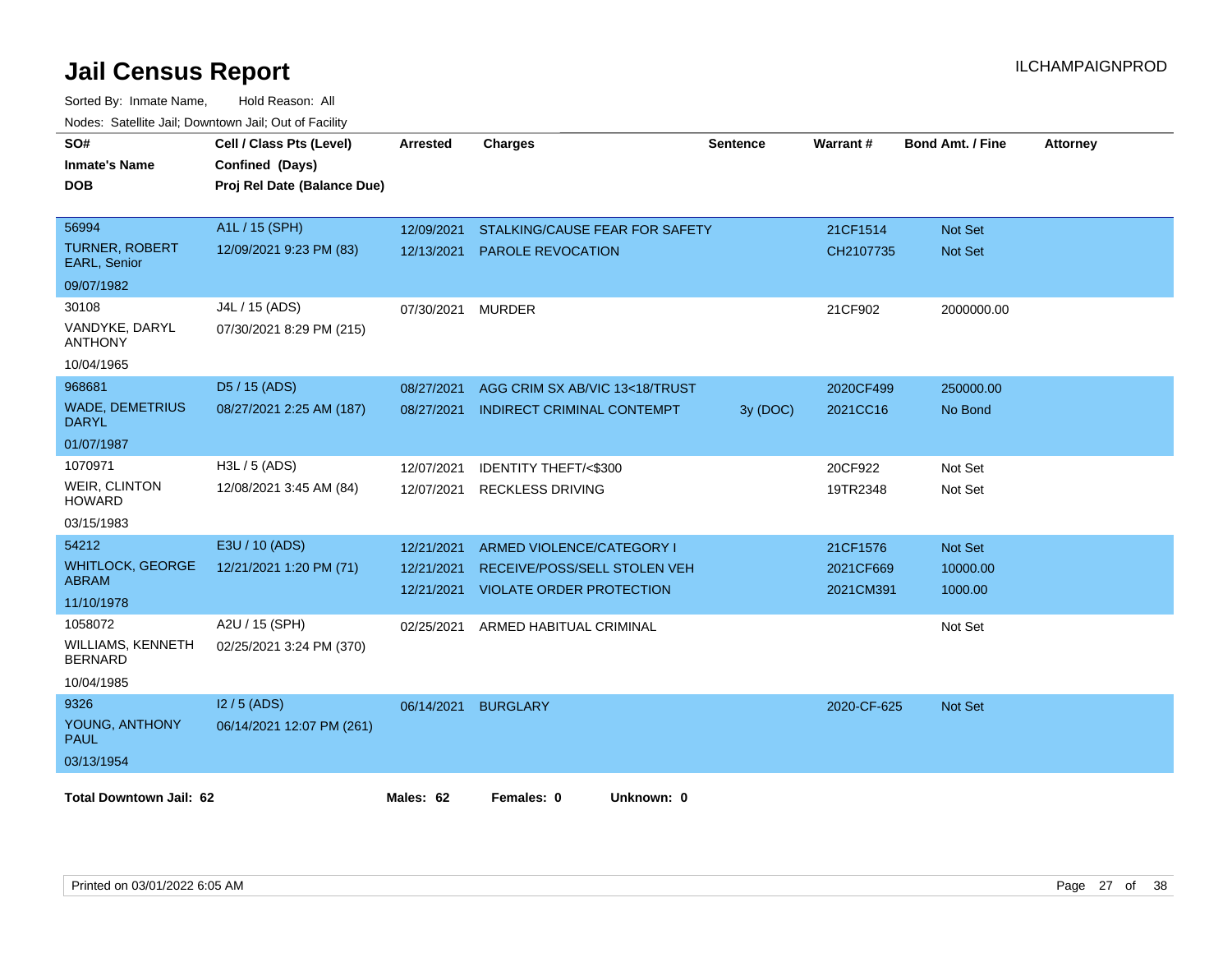**Out of Facility**

Sorted By: Inmate Name, Hold Reason: All Nodes: Satellite Jail; Downtown Jail; Out of Facility

| SO#                             | Cell / Class Pts (Level)                     | Arrested   | Charges                           | <b>Sentence</b> | Warrant#  | <b>Bond Amt. / Fine</b> | <b>Attorney</b> |
|---------------------------------|----------------------------------------------|------------|-----------------------------------|-----------------|-----------|-------------------------|-----------------|
| <b>Inmate's Name</b>            | Confined (Days)                              |            |                                   |                 |           |                         |                 |
| <b>DOB</b>                      | Proj Rel Date (Balance Due)                  |            |                                   |                 |           |                         |                 |
|                                 |                                              |            |                                   |                 |           |                         |                 |
| 61095                           | <b>KAN / 10 (ADS)</b>                        | 05/02/2021 | <b>HOME INVASION/CAUSE INJURY</b> |                 | 2021CF323 | 100000.00               |                 |
| AMOS, DERRICK<br><b>JAMES</b>   | 05/02/2021 9:02 PM (304)                     |            |                                   |                 |           |                         |                 |
| 06/12/1985                      |                                              |            |                                   |                 |           |                         |                 |
| 001078621                       | KAN / 10 (MED)                               | 12/23/2021 | <b>RESIDENTIAL BURGLARY</b>       |                 | 21CF1582  | Not Set                 |                 |
|                                 | BAILEY, DANIEL SCOTT 12/23/2021 9:44 AM (69) | 01/14/2022 | PROBATION VIOLATION               |                 | 21CF1445  | Not Set                 |                 |
| 05/09/1999                      |                                              |            |                                   |                 |           |                         |                 |
| 19971                           | <b>EHD</b>                                   | 11/09/2021 | DRIVING RVK/SUSP DUI/SSS 4-9      |                 | 2021CF968 | Not Set                 |                 |
| <b>LYNN</b>                     | BARNESKE, RAYMOND 11/09/2021 9:32 AM (113)   |            |                                   |                 |           |                         |                 |
| 08/17/1961                      | 5/6/2022(0.00)                               |            |                                   |                 |           |                         |                 |
| 516062                          | KAN / 15 (MAX)                               | 02/22/2021 | PHONE HARASSMENT/2+               |                 | 20CF194   | 5000.00                 |                 |
| BENNETT, JOHN<br><b>MICHAEL</b> | 02/22/2021 10:47 AM (373)                    | 02/22/2021 | AGG DISCH FIR/VEH/PC OFF/FRMAN    |                 | 21CF210   | No Bond                 |                 |
| 0.10011000                      |                                              |            |                                   |                 |           |                         |                 |

04/30/1986

| 04/30/1986                              |                           |            |                               |            |            |
|-----------------------------------------|---------------------------|------------|-------------------------------|------------|------------|
| 38273                                   | EHD                       | 02/23/2022 | AGG DUI/NO VALID DL           | 2020CF1371 | Not Set    |
| BRADLEY,<br><b>CHRISTOPHER</b>          | 02/23/2022 9:14 AM (7)    |            |                               |            |            |
| 02/24/1974                              | 4/7/2022 (0.00)           |            |                               |            |            |
| 1074315                                 | KAN / 15 (MAX)            | 07/27/2021 | AGG DISCHARGE FIREARM/VEH/SCH | 21CF927    | Not Set    |
| <b>BRIGGS, PATRICK</b><br><b>MONTAY</b> | 08/03/2021 4:56 PM (211)  |            |                               |            |            |
| 08/05/2001                              |                           |            |                               |            |            |
| 001078065                               | <b>KAN</b> / 10 (ADS)     | 06/17/2021 | AGG BATTERY/DISCHARGE FIREARM | 21CF704    | 1000000.00 |
| <b>BROWN, CHARMAN</b><br><b>LAKEEF</b>  | 06/17/2021 12:32 PM (258) |            |                               |            |            |
| 11/30/2002                              |                           |            |                               |            |            |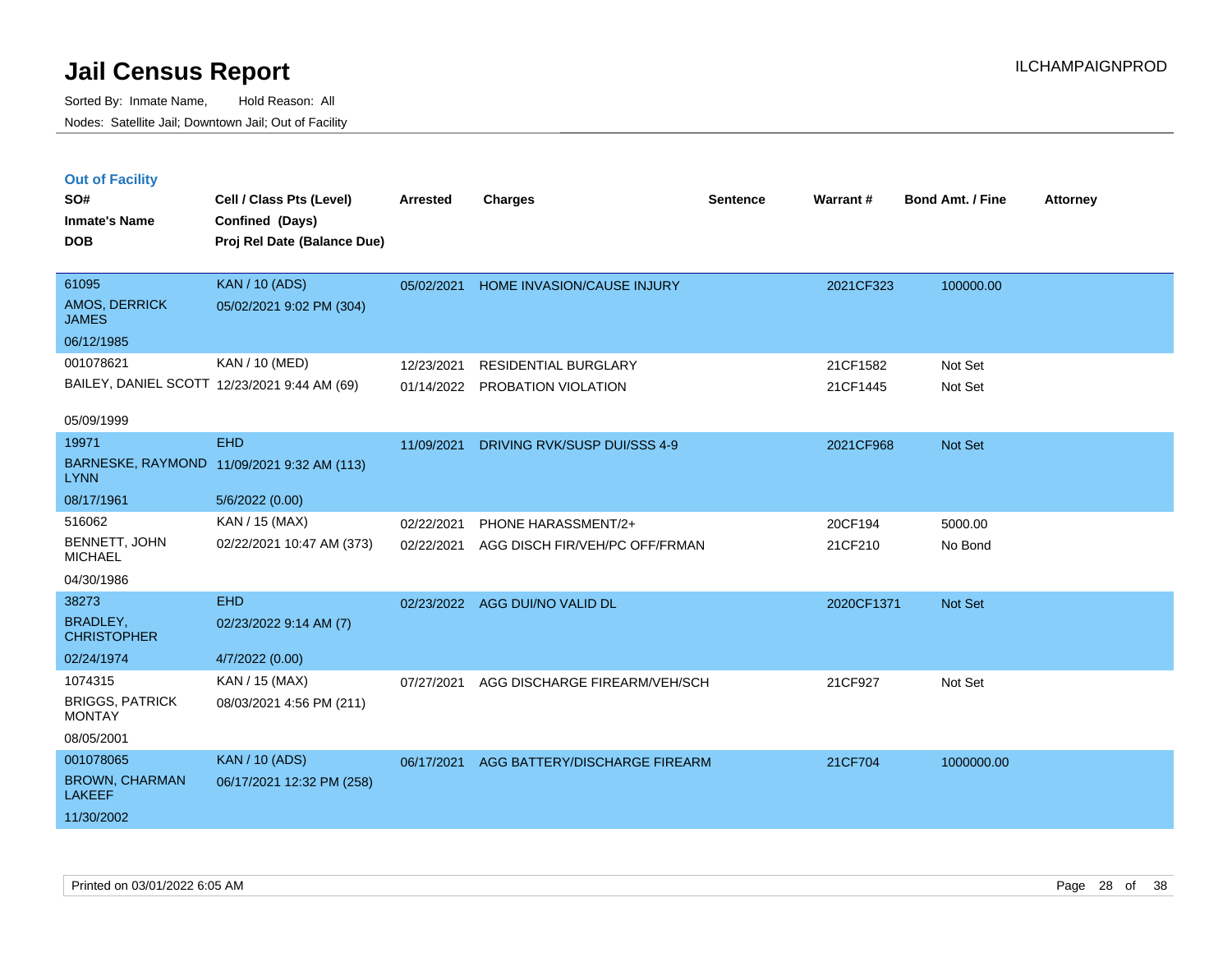Sorted By: Inmate Name, Hold Reason: All Nodes: Satellite Jail; Downtown Jail; Out of Facility

| Todoo. Catolino can, Bowritown can, Oat or I domt<br>SO#<br><b>Inmate's Name</b><br><b>DOB</b> | Cell / Class Pts (Level)<br>Confined (Days)<br>Proj Rel Date (Balance Due) | Arrested   | <b>Charges</b>                           | <b>Sentence</b> | <b>Warrant#</b> | <b>Bond Amt. / Fine</b> | <b>Attorney</b> |
|------------------------------------------------------------------------------------------------|----------------------------------------------------------------------------|------------|------------------------------------------|-----------------|-----------------|-------------------------|-----------------|
| 1038554                                                                                        | <b>KAN / 15 (MAX)</b>                                                      | 08/18/2021 | DELIVERY OF OR POSSESSION OF W/ INT      |                 | 21CF1009        | No Bond                 |                 |
| <b>BROWN, CORRION</b><br><b>DEVONTAE</b>                                                       | 08/18/2021 5:40 PM (196)                                                   | 08/18/2021 | ARMED HABITUAL CRIMINAL                  |                 | 21CF1162        | <b>Not Set</b>          |                 |
| 04/19/1995                                                                                     |                                                                            |            |                                          |                 |                 |                         |                 |
| 1038579                                                                                        | KAN / 15 (MAX)                                                             | 08/18/2021 | FELON POSS/USE WEAPON/FIREARM            |                 | 21CF1010        | Not Set                 |                 |
| <b>BROWN, MARKEL</b><br><b>RIKKI</b>                                                           | 08/18/2021 2:05 PM (196)                                                   |            |                                          |                 |                 |                         |                 |
| 01/06/1995                                                                                     |                                                                            |            |                                          |                 |                 |                         |                 |
| 1003006                                                                                        | <b>KAN / 15 (MAX)</b>                                                      | 08/19/2021 | FELON POSS/USE MACHINE GUN               |                 | 21CF1011        | No Bond                 |                 |
| <b>BROWN, ROCKEITH</b><br><b>JAVONTE</b>                                                       | 08/19/2021 12:55 AM (195)                                                  |            |                                          |                 |                 |                         |                 |
| 07/23/1991                                                                                     |                                                                            |            |                                          |                 |                 |                         |                 |
| 1068812                                                                                        | KAN / 15 (MAX)                                                             | 12/21/2021 | FELON POSS/USE FIREARM PRIOR             |                 | 21CF1568        | Not Set                 |                 |
| BRYANT, DANNY<br><b>EUGENE</b>                                                                 | 12/21/2021 1:50 PM (71)                                                    | 12/21/2021 | AGG DISCHARGE FIREARM/OCC VEH            |                 | 21CF741         | Not Set                 |                 |
| 11/22/1989                                                                                     |                                                                            |            |                                          |                 |                 |                         |                 |
| 995894                                                                                         | <b>KAN / 10 (ADS)</b>                                                      | 12/28/2021 | FELON POSSESS WEAPON/2ND+                | 5y (DOC)        | 2020CF709       | No Bond                 |                 |
|                                                                                                | BUTLER, JAMES LYNN 12/28/2021 11:05 AM (64)                                |            |                                          |                 |                 |                         |                 |
| 12/04/1991                                                                                     |                                                                            |            |                                          |                 |                 |                         |                 |
| 987334                                                                                         | KAN / 15 (MAX)                                                             |            | 03/10/2021 ATTEMPT (FIRST DEGREE MURDER) |                 | 19CF689         | Not Set                 |                 |
| CAIN, ISAIAH<br><b>DEPRIEST</b>                                                                | 03/10/2021 2:22 PM (357)                                                   |            |                                          |                 |                 |                         |                 |
| 12/23/1990                                                                                     |                                                                            |            |                                          |                 |                 |                         |                 |
| 992962                                                                                         | <b>KAN</b> / 15 (ADS)                                                      | 05/25/2021 | MURDER/INTENT TO KILL/INJURE             |                 | 2018CF1045      | 1000000.00              |                 |
| CAMPBELL, KEITH<br><b>KNAQEEB</b>                                                              | 05/25/2021 1:19 PM (281)                                                   |            |                                          |                 |                 |                         |                 |
| 07/22/1991                                                                                     |                                                                            |            |                                          |                 |                 |                         |                 |
| 001078576                                                                                      | KAN / 15 (MAX)                                                             | 11/09/2021 | UNLAWFUL USE OF A WEAPON                 |                 | 21CF1383        | Not Set                 |                 |
| CARTER, DEMONDRE<br><b>DAVON</b>                                                               | 11/09/2021 6:01 PM (113)                                                   |            |                                          |                 |                 |                         |                 |
| 05/27/2001                                                                                     |                                                                            |            |                                          |                 |                 |                         |                 |

Printed on 03/01/2022 6:05 AM Page 29 of 38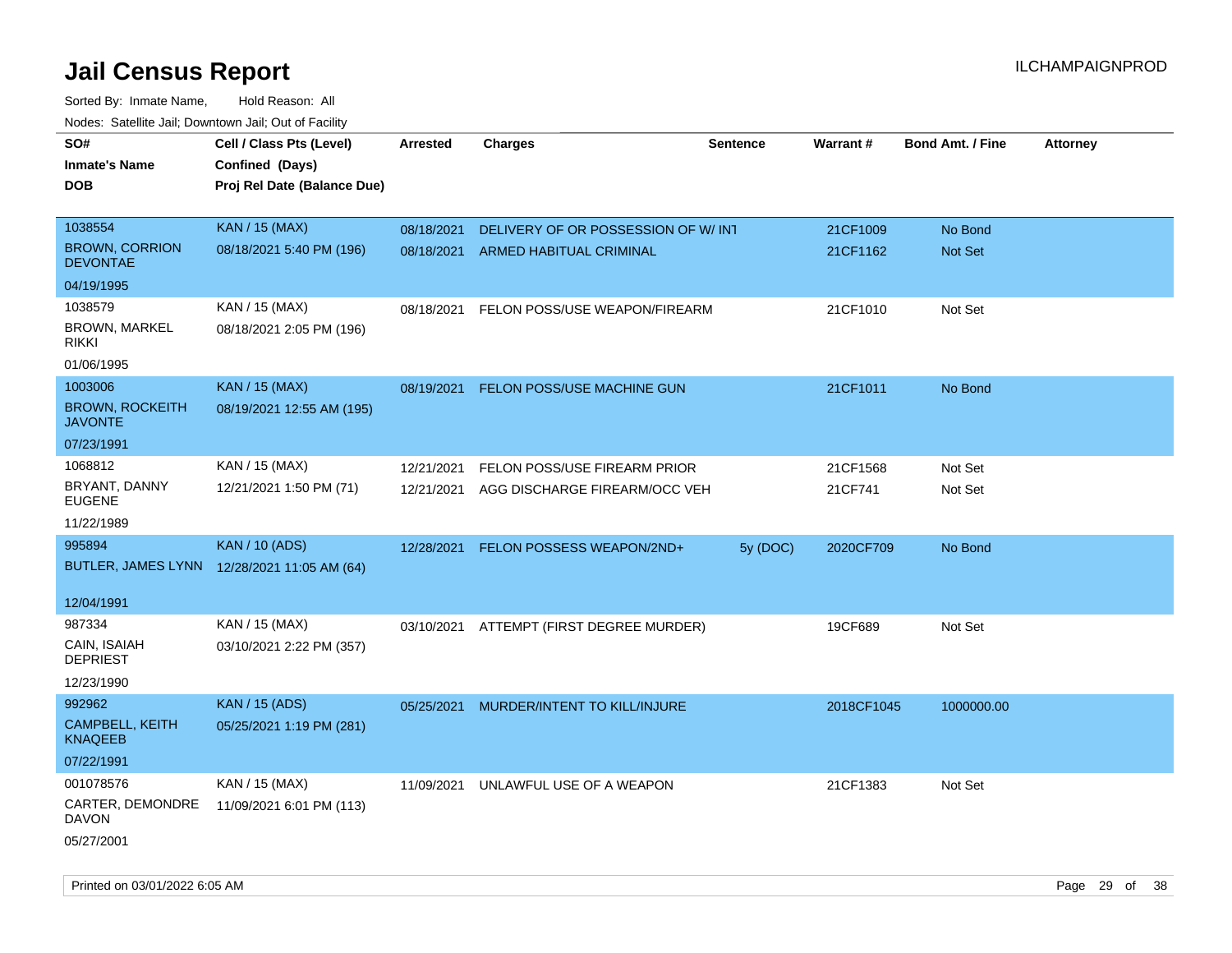| SO#<br>Inmate's Name<br>DOB               | Cell / Class Pts (Level)<br>Confined (Days)<br>Proj Rel Date (Balance Due) | <b>Arrested</b> | <b>Charges</b>                          | <b>Sentence</b> | Warrant#    | <b>Bond Amt. / Fine</b> | <b>Attorney</b> |
|-------------------------------------------|----------------------------------------------------------------------------|-----------------|-----------------------------------------|-----------------|-------------|-------------------------|-----------------|
|                                           |                                                                            |                 |                                         |                 |             |                         |                 |
|                                           |                                                                            |                 |                                         |                 |             |                         |                 |
|                                           |                                                                            |                 |                                         |                 |             |                         |                 |
|                                           |                                                                            |                 |                                         |                 |             |                         |                 |
| 1064992                                   | <b>KAN / 15 (MAX)</b>                                                      | 09/20/2021      | ARMED VIOLENCE/CATEGORY I               |                 | 21CF1137    | <b>Not Set</b>          |                 |
| <b>CARTER, KEJUAN</b><br>JAVONTE          | 09/20/2021 11:42 PM (163)                                                  |                 |                                         |                 |             |                         |                 |
| 06/27/1998                                |                                                                            |                 |                                         |                 |             |                         |                 |
| 001078729                                 | KAN / 15 (ADS)                                                             |                 | 01/02/2022 MURDER/INTENT TO KILL/INJURE |                 | 20CF396     | 1000000.00              |                 |
| CARTER, TROY<br>DEMON                     | 01/02/2022 10:29 AM (59)                                                   |                 |                                         |                 |             |                         |                 |
| 01/02/2004                                |                                                                            |                 |                                         |                 |             |                         |                 |
| 001078461                                 | <b>KAN / 10 (MED)</b>                                                      | 10/07/2021      | AGG UNLAWFUL USE WEAPON/PERSON          |                 | 2021CF1209  | No Bond                 |                 |
| COLE, ERIC JOSE                           | 10/08/2021 12:25 AM (145)                                                  | 10/07/2021      | AGG DOMESTIC BATTERY/STRANGLE           |                 | 2021CF1208  | <b>Not Set</b>          |                 |
| 01/24/2002                                |                                                                            | 10/08/2021      | <b>HARASS WITNESS/FAMILY MBR/REP</b>    |                 | 21CF1218    | <b>Not Set</b>          |                 |
| 1048488                                   | KAN / 10 (ADS)                                                             | 12/30/2021      | ARMED VIOLENCE/CATEGORY I               |                 | 2022CF4     | Not Set                 |                 |
| COLSON, WAYNE<br>ARTHUR, Third            | 12/30/2021 8:27 AM (62)                                                    |                 |                                         |                 |             |                         |                 |
| 10/14/1995                                |                                                                            |                 |                                         |                 |             |                         |                 |
| 57733                                     | <b>KAN / 15 (SPH)</b>                                                      | 02/25/2020      | <b>HOMICIDE</b>                         |                 | 2020-CF250  | 2000000.00              |                 |
| <b>CRAIG, ANTOINE</b><br><b>DARRELL</b>   | 02/25/2020 4:08 PM (736)                                                   | 02/25/2020      | FELON POSS/USE WEAPON/FIREARM           |                 | 19CF-1827   | 80000.00                |                 |
| 10/09/1982                                |                                                                            |                 |                                         |                 |             |                         |                 |
| 001077939                                 | KAN / 10 (MED)                                                             | 05/10/2021      | FIREARM/FOID INVALID/NOT ELIG           |                 | 21CF526     | No Bond                 |                 |
| <b>CROSS, PATRICK</b><br><b>DONTRELLE</b> | 05/10/2021 7:31 PM (296)                                                   | 06/02/2021      | POSS STOLEN VEHICLE > \$25,000          |                 | 21CF612     | Not Set                 |                 |
| 11/07/2001                                |                                                                            |                 |                                         |                 |             |                         |                 |
| 1061304                                   | <b>KAN / 15 (MAX)</b>                                                      | 10/11/2021      | ARMED HABITUAL CRIMINAL                 |                 | 21CF1226    | No Bond                 |                 |
| DORRIS, KEMION                            | 10/11/2021 7:30 PM (142)                                                   | 10/11/2021      | ARMED HABITUAL CRIMINAL                 |                 | 21CF1227    | No Bond                 |                 |
| <b>DAETOCE</b>                            |                                                                            | 10/11/2021      | <b>HOME INVASION/FIREARM</b>            |                 | 21CF1228    | No Bond                 |                 |
| 11/19/1997                                |                                                                            |                 |                                         |                 |             |                         |                 |
| 1059194                                   | EHD                                                                        | 02/08/2022      | DRIVING ON SUSPENDED LICENSE            |                 | 2019TR10596 | Not Set                 |                 |
| ELAM, NICKOLAS<br>VONTRELL                | 02/08/2022 10:13 AM (22)                                                   |                 |                                         |                 |             |                         |                 |
| 10/23/1990                                | 3/9/2022 (0.00)                                                            |                 |                                         |                 |             |                         |                 |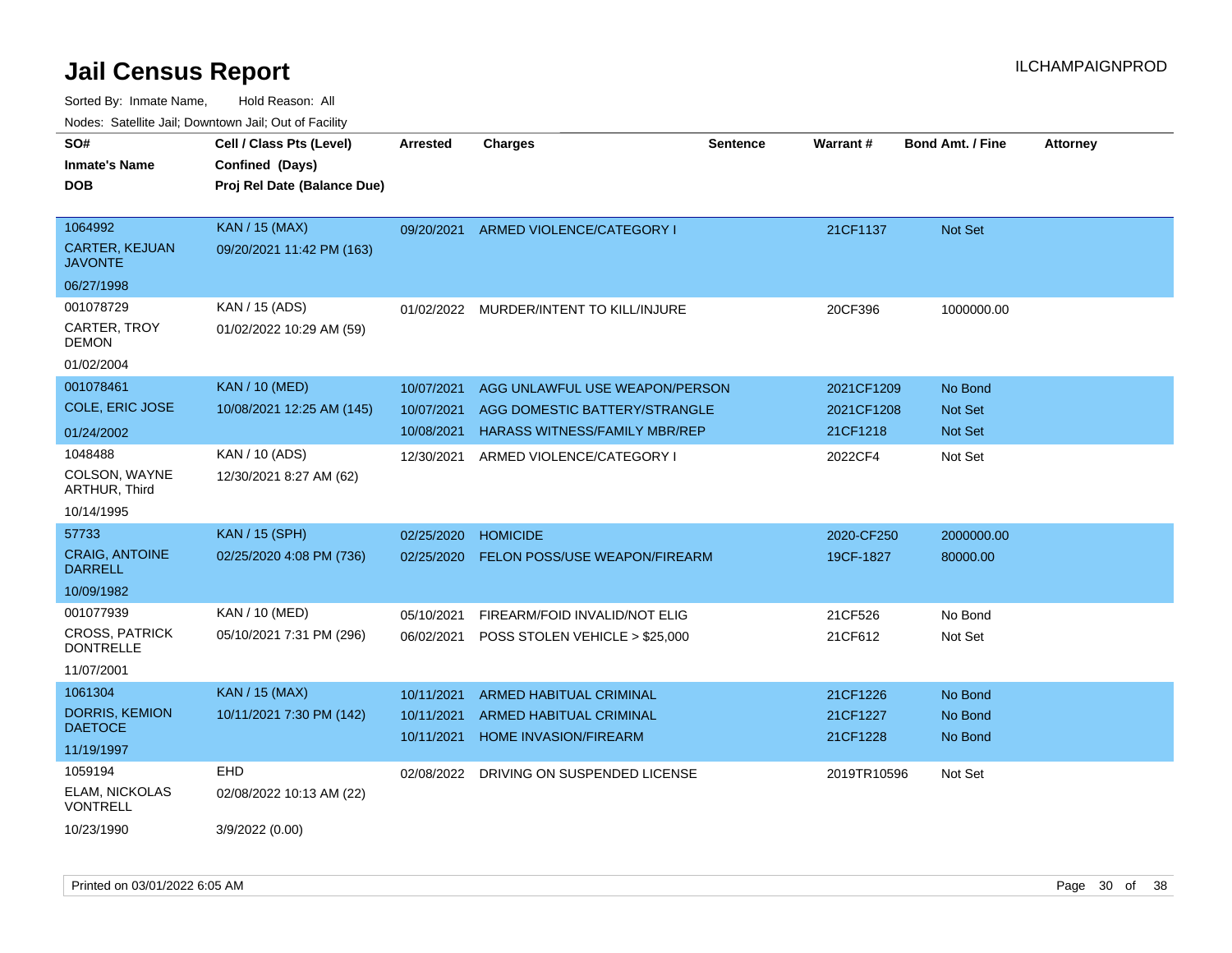| SO#                                     | Cell / Class Pts (Level)                      | Arrested             | <b>Charges</b>                      | <b>Sentence</b> | Warrant#   | <b>Bond Amt. / Fine</b> | <b>Attorney</b> |
|-----------------------------------------|-----------------------------------------------|----------------------|-------------------------------------|-----------------|------------|-------------------------|-----------------|
| <b>Inmate's Name</b>                    | Confined (Days)                               |                      |                                     |                 |            |                         |                 |
| <b>DOB</b>                              | Proj Rel Date (Balance Due)                   |                      |                                     |                 |            |                         |                 |
|                                         |                                               |                      |                                     |                 |            |                         |                 |
| 001077363                               | KAN / 25 (SPH)                                | 10/30/2020           | HOME INVASION/FIREARM               | 10y (DOC)       | 20CF1202   | 500000.00               |                 |
| <b>GARY, DAKOTA</b><br><b>TREVON</b>    | 10/30/2020 10:41 AM (488)                     |                      |                                     |                 |            |                         |                 |
| 12/31/2001                              |                                               |                      |                                     |                 |            |                         |                 |
| 1013012                                 | KAN / 15 (MAX)                                | 07/08/2021           | ATTEMPT (FIRST DEGREE MURDER)       |                 | 2021CF790  | 1000000.00              |                 |
|                                         | GARY, XAVIER LAMAR  07/08/2021 9:24 AM (237)  | 07/08/2021           | FELON POSS/USE FIREARM PRIOR        |                 | 2020CF650  | 25000.00                |                 |
|                                         |                                               | 07/08/2021           | FELON POSS/USE FIREARM PRIOR        |                 | 21CF798    | Not Set                 |                 |
| 12/14/1991                              |                                               |                      |                                     |                 |            |                         |                 |
| 952666                                  | <b>EHD</b>                                    | 01/25/2022           | DRIVING ON REVOKED LICENSE          |                 | 2021TR175  | Not Set                 |                 |
| Junior                                  | GILL, MICHAEL LAMAR, 01/25/2022 10:05 AM (36) |                      |                                     |                 |            |                         |                 |
| 12/07/1986                              | 3/10/2022 (0.00)                              |                      |                                     |                 |            |                         |                 |
| 1065946                                 | KAN / 10 (MED)                                | 09/04/2021           | AGG BATTERY/DISCHARGE FIREARM       |                 | 21CF1057   | 750000.00               |                 |
| GODBOLT, DESMOND<br><b>DEVONTAE</b>     | 09/04/2021 1:17 AM (179)                      | 09/04/2021           | RESIST/OBSTRUCTING A PEACE OFFICEF  |                 | 21CM407    | Not Set                 |                 |
| 11/15/1997                              |                                               |                      |                                     |                 |            |                         |                 |
| 1070118                                 | <b>KAN / 15 (MAX)</b>                         | 08/31/2021           | AGGRAVATED DOMESTIC BATTERY         |                 | 21CF1049   | No Bond                 |                 |
| <b>GRAHAM, CORTEZ</b><br><b>LAMON</b>   | 08/31/2021 9:32 PM (183)                      | 09/02/2021           | PROBATION VIOLATION                 |                 | 21CF55     | Not Set                 |                 |
| 03/31/1976                              |                                               |                      |                                     |                 |            |                         |                 |
| 1076506                                 | KAN / 15 (MAX)                                | 09/17/2021           | AGG UUW/PERSON/CM THREAT VIOL       |                 | 21CF1131   | Not Set                 |                 |
|                                         | GRAY, JAMARH EMERE 09/17/2021 10:41 AM (166)  | 09/20/2021           | DOMESTIC BATTERY                    |                 | 21CM430    | Not Set                 |                 |
|                                         |                                               |                      |                                     |                 |            |                         |                 |
| 06/21/2003                              |                                               |                      |                                     |                 |            |                         |                 |
| 1055117                                 | <b>EHD</b>                                    |                      | 02/15/2022 AGG BATTERY/PUBLIC PLACE |                 | 2021CM47   | <b>Not Set</b>          |                 |
| <b>GREAM, JOHN</b><br><b>ROBERT LEE</b> | 02/15/2022 10:44 AM (15)                      |                      |                                     |                 |            |                         |                 |
| 08/23/1996                              | 6/13/2022 (0.00)                              |                      |                                     |                 |            |                         |                 |
| 1037683                                 | <b>EHD</b>                                    | 02/23/2022           | AGG DUI/LIC SUSP OR REVOKED         |                 | 2020CF350  | Not Set                 |                 |
| HARRISON, HAROLD<br>RAY                 | 02/23/2022 10:01 AM (7)                       | 02/23/2022 AGG DUI/3 |                                     |                 | 2020CF1351 | Not Set                 |                 |
| 11/30/1963                              | 5/22/2022 (0.00)                              |                      |                                     |                 |            |                         |                 |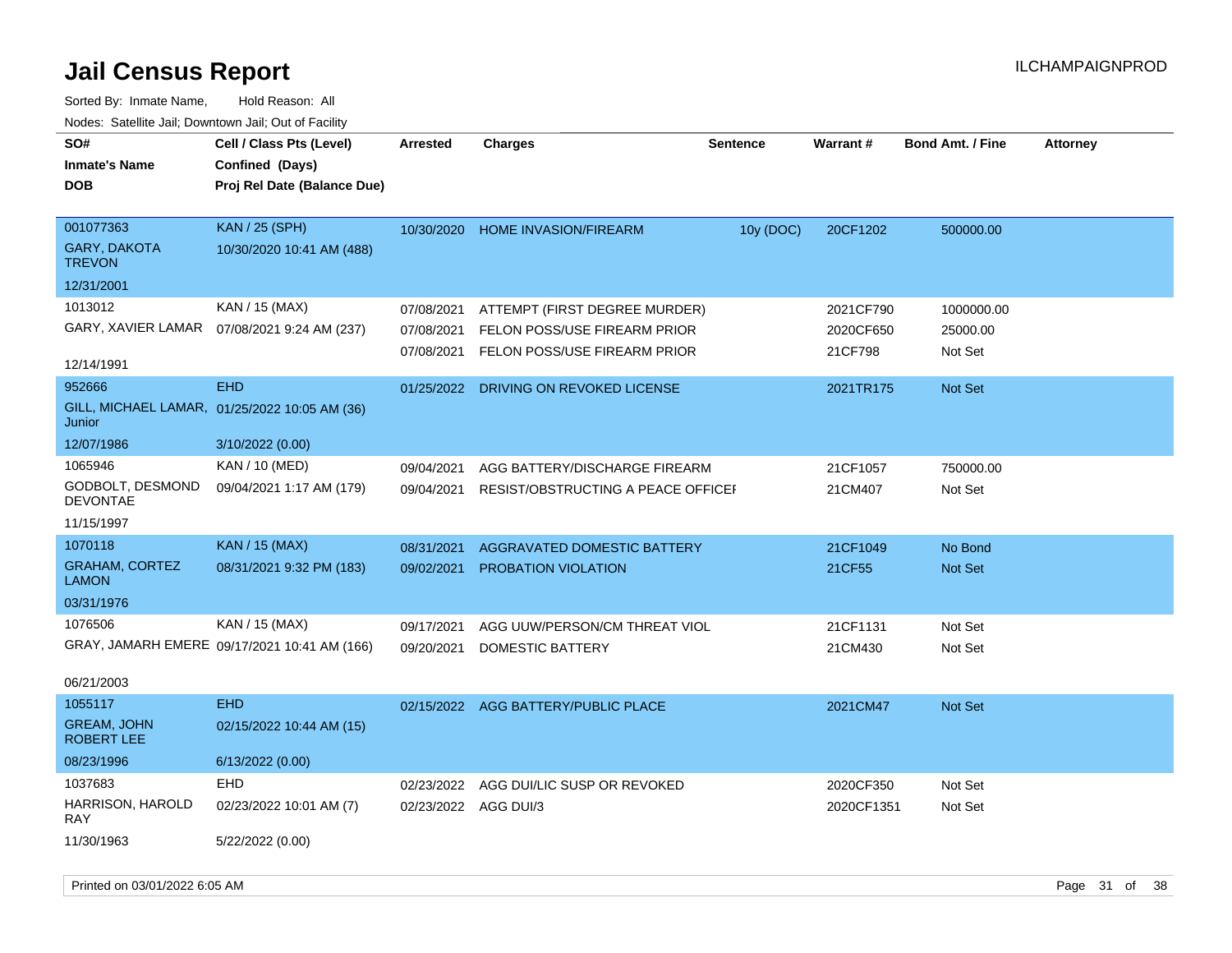| SO#<br><b>Inmate's Name</b><br><b>DOB</b>                   | Cell / Class Pts (Level)<br>Confined (Days)<br>Proj Rel Date (Balance Due) | <b>Arrested</b>                                      | <b>Charges</b>                                                                                                                | <b>Sentence</b>      | <b>Warrant#</b>                          | <b>Bond Amt. / Fine</b>                            | <b>Attorney</b> |
|-------------------------------------------------------------|----------------------------------------------------------------------------|------------------------------------------------------|-------------------------------------------------------------------------------------------------------------------------------|----------------------|------------------------------------------|----------------------------------------------------|-----------------|
| 1045186<br>HOLBROOK, JOHNNIE<br><b>MATHIS</b><br>07/19/1996 | <b>KAN / 15 (MAX)</b><br>08/16/2021 11:07 AM (198)                         | 08/16/2021<br>08/16/2021<br>08/16/2021<br>08/16/2021 | ARMED VIOLENCE/CATEGORY I<br>FELON POSS/USE WEAPON/FIREARM<br>AGG FLEEING POLICE/21 MPH OVER<br>FELON POSS/USE WEAPON/FIREARM |                      | 21CF934<br>19CF968<br>21CF988<br>21CF989 | 1000000.00<br>Not Set<br><b>Not Set</b><br>Not Set |                 |
| 972300<br>HOLT, MICHAEL<br><b>TERRELL</b><br>12/25/1989     | KAN / 10 (MED)<br>12/22/2021 8:36 AM (70)                                  | 12/22/2021<br>12/22/2021                             | <b>RESIDENTIAL BURGLARY</b><br>AGG CRIM SEX ABUSE/VICTIM <9                                                                   |                      | 18CF1691<br>19CF1277                     | 25000.00<br>250000.00                              |                 |
| 001078146<br>HUNT, TEIGAN<br><b>JAZAIREO</b><br>05/14/2003  | <b>KAN / 15 (MAX)</b><br>07/09/2021 12:41 PM (236)                         | 07/09/2021<br>07/09/2021                             | AGG BATTERY/DISCHARGE FIREARM<br>ARMED ROBBERY/ARMED W/FIREARM                                                                |                      | 21CF795<br>21CF806                       | 1000000.00<br>Not Set                              |                 |
| 989743<br>JACKSON, STEVE<br><b>ALLEN</b><br>06/04/1991      | KAN / 15 (ADS)<br>04/13/2021 2:45 AM (323)                                 | 04/13/2021                                           | AGGRAVATED DOMESTIC BATTERY                                                                                                   |                      | 21CF399                                  | Not Set                                            |                 |
| 001078788<br>08/07/1987                                     | KAN / 5 (ADS)<br>JOHNSON, BRENTON Z 01/21/2022 8:33 PM (40)                |                                                      | 01/21/2022 AGGRAVATED BATTERY                                                                                                 |                      | 22CF93                                   | <b>Not Set</b>                                     |                 |
| 001078401<br>KNIGHT, ERIC Junior<br>07/11/1991              | KAN / 10 (ADS)<br>09/19/2021 7:32 PM (164)                                 | 09/19/2021                                           | UNLAWFUL VEHICULAR INVASION                                                                                                   | 3y/6m (DOC) 21CF1134 |                                          | Not Set                                            |                 |
| 1064445<br>LARUE, TERENCE<br><b>TRAMEL</b><br>12/23/1998    | <b>KAN / 15 (MAX)</b><br>04/23/2021 11:18 AM (313)                         | 04/23/2021<br>04/23/2021<br>04/23/2021               | AGG DISCHARGE FIREARM/OCC VEH<br>POSSESS 15<100 GRAMS COCAINE<br>FELON POSS/USE FIREARM/PAROLE                                |                      | 2021CF295<br>19CF1052<br>21CF899         | 500000.00<br>10000.00<br>Not Set                   |                 |
| 001078237<br>LAWS, TERON<br><b>RAMONTE</b><br>04/03/2001    | KAN / 15 (ADS)<br>08/03/2021 6:29 PM (211)                                 | 08/03/2021                                           | AGG DISCHARGE FIREARM/OCC VEH                                                                                                 |                      | 21CF928                                  | No Bond                                            |                 |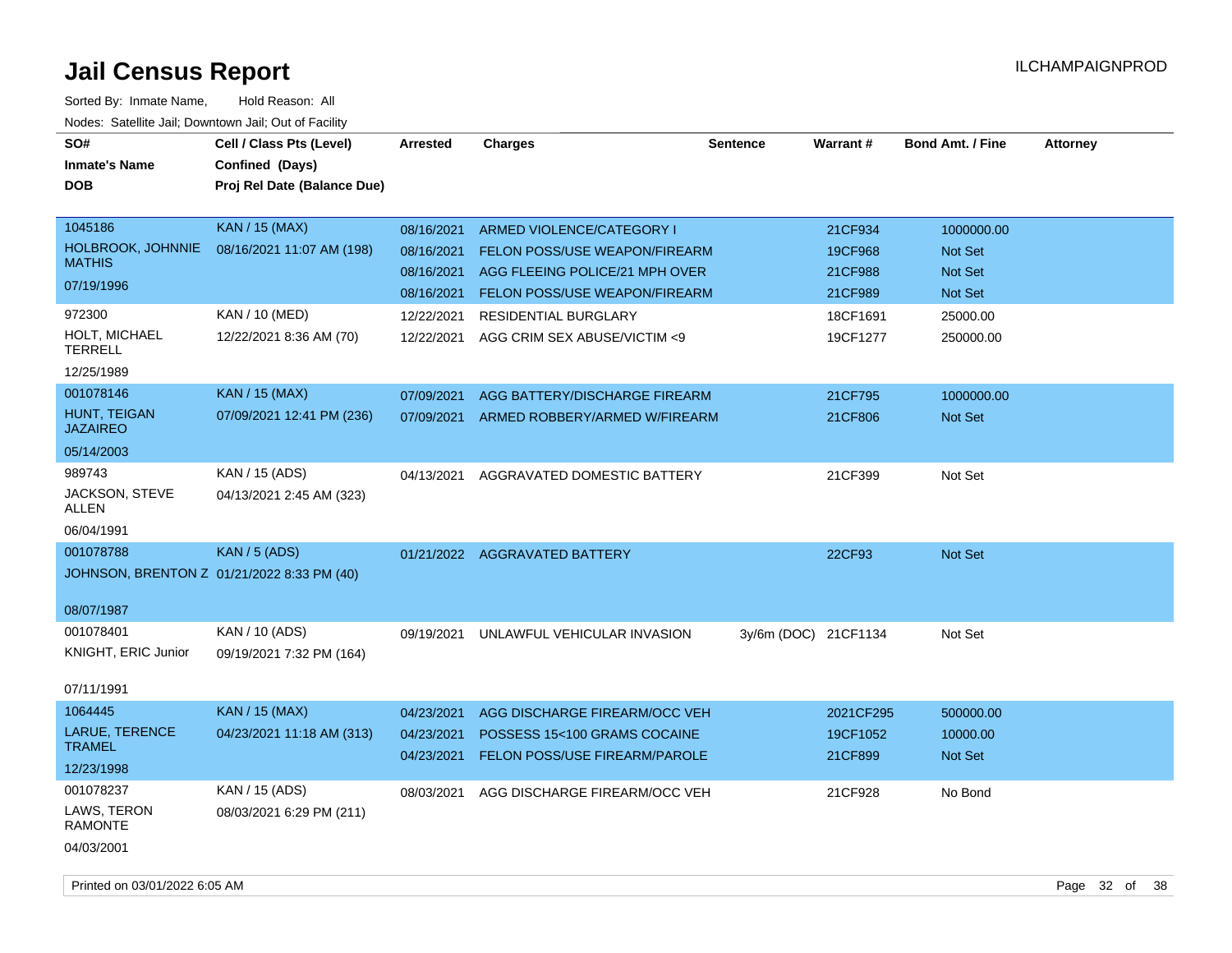Sorted By: Inmate Name, Hold Reason: All Nodes: Satellite Jail; Downtown Jail; Out of Facility

| rouco. Calcinic Jan, Downtown Jan, Out of Facility |                                                                            |                      |                                          |                 |                 |                         |                 |
|----------------------------------------------------|----------------------------------------------------------------------------|----------------------|------------------------------------------|-----------------|-----------------|-------------------------|-----------------|
| SO#<br>Inmate's Name<br>DOB                        | Cell / Class Pts (Level)<br>Confined (Days)<br>Proj Rel Date (Balance Due) | <b>Arrested</b>      | <b>Charges</b>                           | <b>Sentence</b> | <b>Warrant#</b> | <b>Bond Amt. / Fine</b> | <b>Attorney</b> |
|                                                    |                                                                            |                      |                                          |                 |                 |                         |                 |
| 001078470<br>LEE, AMAHRION<br><b>JA'MERE</b>       | <b>KAN / 15 (MAX)</b><br>10/10/2021 1:23 PM (143)                          |                      | 10/10/2021 MURDER/INTENT TO KILL/INJURE  |                 | 21CF1221        | <b>Not Set</b>          |                 |
| 11/05/2002                                         |                                                                            |                      |                                          |                 |                 |                         |                 |
| 56792                                              | KAN / 10 (MED)                                                             | 02/02/2021           | ARMED HABITUAL CRIMINAL                  |                 | 2021CF141       | 500000.00               |                 |
| LILLARD, LAWRENCE<br>TYRONE                        | 02/02/2021 2:11 PM (393)                                                   | 02/22/2021           | DRIVING ON REVOKED LICENSE               |                 | 21TR426         | 5000.00                 |                 |
| 10/20/1982                                         |                                                                            |                      |                                          |                 |                 |                         |                 |
| 40877                                              | <b>EHD</b>                                                                 | 02/01/2022 AGG DUI/3 |                                          |                 | 2020CF986       | <b>Not Set</b>          |                 |
| MABRY-HALL,<br><b>REBECCA SUE</b>                  | 02/01/2022 9:32 AM (29)                                                    |                      |                                          |                 |                 |                         |                 |
| 03/21/1971                                         | 5/1/2022 (0.00)                                                            |                      |                                          |                 |                 |                         |                 |
| 001078575                                          | KAN / 10 (MED)                                                             | 11/09/2021           | <b>GUNRUNNING</b>                        |                 | 21CF1330        | 750000.00               |                 |
| MCLAURIN, KEYON A                                  | 11/09/2021 12:41 PM (113)                                                  |                      |                                          |                 |                 |                         |                 |
|                                                    |                                                                            |                      |                                          |                 |                 |                         |                 |
| 11/19/2002                                         |                                                                            |                      |                                          |                 |                 |                         |                 |
| 1011046<br><b>MILES, DARRION</b>                   | <b>KAN</b> / 15 (ADS)                                                      |                      | 04/10/2021 ATTEMPT (FIRST DEGREE MURDER) |                 | 21CF392         | <b>Not Set</b>          |                 |
| ANTONIO KEVONTA                                    | 04/11/2021 12:46 AM (325)                                                  |                      |                                          |                 |                 |                         |                 |
| 03/18/1990                                         |                                                                            |                      |                                          |                 |                 |                         |                 |
| 001078712                                          | KAN / 10 (MED)                                                             | 12/23/2021           | AGG DISCH FIREARM/1ST AID PERS           |                 | 21CF1581        | Not Set                 |                 |
| MONTGOMERY,<br><b>RASHARD MYKI</b>                 | 12/23/2021 4:27 PM (69)                                                    |                      |                                          |                 |                 |                         |                 |
| 11/05/2001                                         |                                                                            |                      |                                          |                 |                 |                         |                 |
| 1026477                                            | <b>KAN / 15 (ADS)</b>                                                      | 09/21/2021           | AGG DISCHARGE FIREARM/OCC VEH            |                 | 21CF1138        | <b>Not Set</b>          |                 |
| NEWBILL, DEVONTRE<br>LAMONT                        | 09/21/2021 2:27 AM (162)                                                   | 09/22/2021           | PROBATION VIOLATION                      |                 | 20CF577         | <b>Not Set</b>          |                 |
| 11/22/1993                                         |                                                                            |                      |                                          |                 |                 |                         |                 |
| 1072907                                            | <b>KAN</b>                                                                 | 07/14/2021           | CRIMINAL DAMAGE <\$500/SCHOOL            |                 | 2021CF840       | 5000.00                 |                 |
|                                                    | NIKOLAEV, YEVGENIY 07/14/2021 10:10 PM (231)                               | 07/14/2021           | ATTEMPT (FIRST DEGREE MURDER)            |                 | 2021-CF-832     | 2000000.00              |                 |

10/06/1983

Printed on 03/01/2022 6:05 AM **Page 33** of 38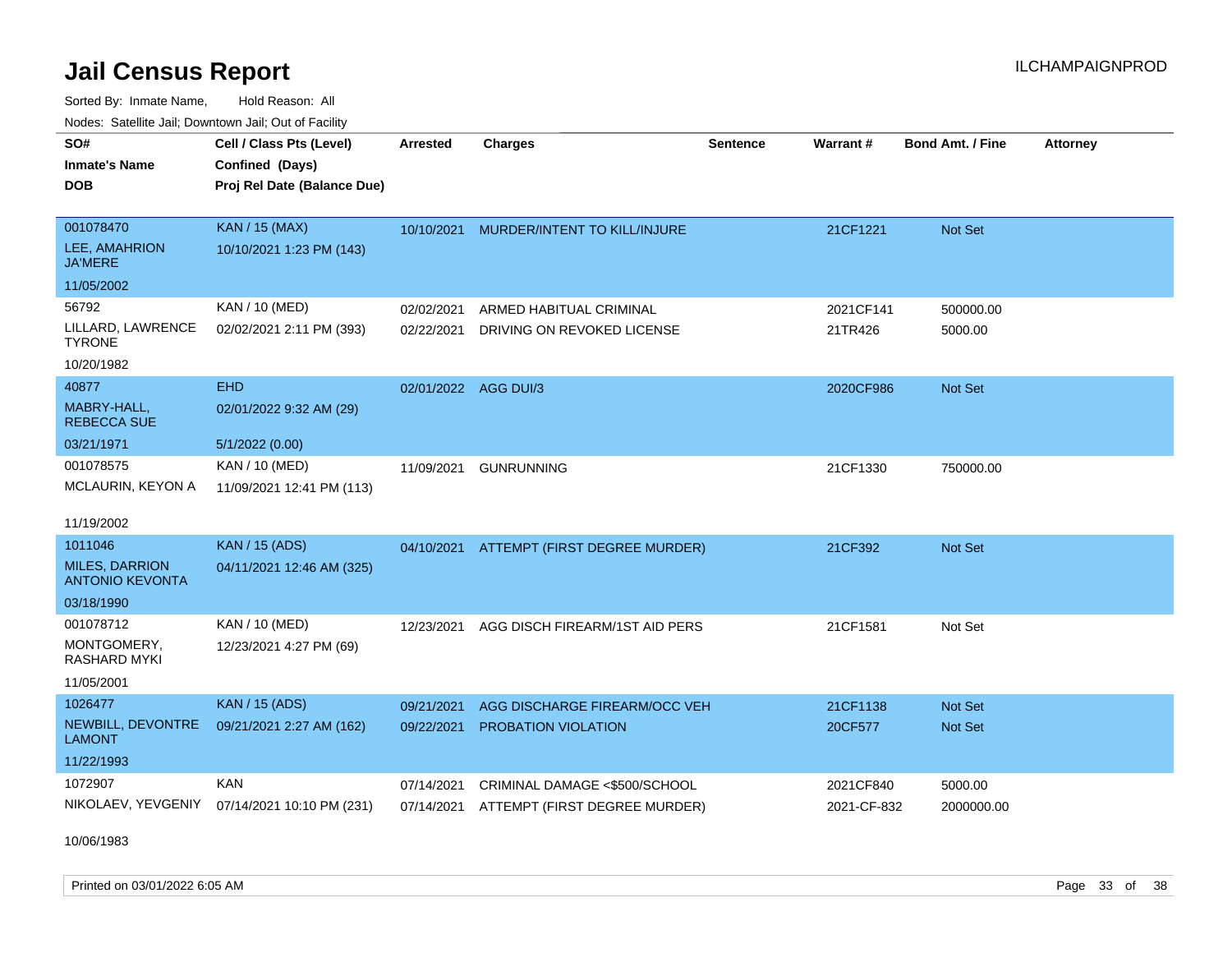| roaco. Calcinio dan, Domnomi dan, Cal or Fability |                                               |            |                                          |                 |            |                         |                 |
|---------------------------------------------------|-----------------------------------------------|------------|------------------------------------------|-----------------|------------|-------------------------|-----------------|
| SO#                                               | Cell / Class Pts (Level)                      | Arrested   | <b>Charges</b>                           | <b>Sentence</b> | Warrant#   | <b>Bond Amt. / Fine</b> | <b>Attorney</b> |
| <b>Inmate's Name</b>                              | Confined (Days)                               |            |                                          |                 |            |                         |                 |
| <b>DOB</b>                                        | Proj Rel Date (Balance Due)                   |            |                                          |                 |            |                         |                 |
|                                                   |                                               |            |                                          |                 |            |                         |                 |
| 001078558                                         | <b>KAN / 10 (MED)</b>                         | 11/03/2021 | UNLAWFUL USE OF A WEAPON                 |                 | 21CF1352   | Not Set                 |                 |
| PARRISH, DOMINIC<br><b>WALTER</b>                 | 11/03/2021 1:25 PM (119)                      |            |                                          |                 |            |                         |                 |
| 08/23/2001                                        |                                               |            |                                          |                 |            |                         |                 |
| 001078063                                         | KAN / 15 (MAX)                                | 06/15/2021 | AGG CRIM SEX ASSAULT/WEAPON              |                 | 2021CF678  | 1000000.00              |                 |
|                                                   | PERRY, ROBERT Junior 06/15/2021 4:37 PM (260) | 06/15/2021 | <b>ROBBERY</b>                           |                 | 2021CF159  | 25000.00                |                 |
|                                                   |                                               |            |                                          |                 |            |                         |                 |
| 12/21/1990                                        |                                               |            |                                          |                 |            |                         |                 |
| 1008308                                           | <b>KAN / 10 (ADS)</b>                         | 01/30/2022 | <b>ASSAULT</b>                           |                 | 19CM364    | 4000.00                 |                 |
| PETTIGREW, MARIO<br><b>TRAVINIO</b>               | 01/30/2022 6:15 AM (31)                       |            | 01/30/2022 AGG BTRY/GREAT BOD HARM/60+   |                 | 22CF131    | No Bond                 |                 |
| 08/11/1992                                        |                                               |            |                                          |                 |            |                         |                 |
| 37559                                             | EHD                                           |            | 01/12/2022 DRIVING ON REVOKED LICENSE    |                 | 2021TR2685 | Not Set                 |                 |
| PICKENS, DAVID<br><b>EUGENE</b>                   | 01/12/2022 10:16 AM (49)                      |            |                                          |                 |            |                         |                 |
| 02/01/1973                                        | 3/12/2022 (0.00)                              |            |                                          |                 |            |                         |                 |
| 001078799                                         | <b>KAN / 10 (MED)</b>                         |            | 01/27/2022 FIREARM/FOID INVALID/NOT ELIG |                 | 22CF116    | Not Set                 |                 |
| PURNELL, MARKISE<br><b>MONROE</b>                 | 01/27/2022 9:50 AM (34)                       |            |                                          |                 |            |                         |                 |
| 07/13/2002                                        |                                               |            |                                          |                 |            |                         |                 |
| 001077614                                         | KAN / 15 (MAX)                                | 01/17/2021 | ATTEMPT (FIRST DEGREE MURDER)            |                 | 21CF66     | Not Set                 |                 |
| <b>DEVON</b>                                      | ROBINSON, DONTRELL 01/17/2021 3:08 PM (409)   |            |                                          |                 |            |                         |                 |
| 09/22/2002                                        |                                               |            |                                          |                 |            |                         |                 |
| 1061216                                           | <b>KAN / 10 (MED)</b>                         | 06/22/2021 | <b>HOME INVASION/FIREARM</b>             |                 | 21CF727    | <b>Not Set</b>          |                 |
| <b>RUNGE, ANDRE</b><br><b>MARSEAN</b>             | 06/22/2021 4:42 PM (253)                      |            |                                          |                 |            |                         |                 |
| 12/05/1997                                        |                                               |            |                                          |                 |            |                         |                 |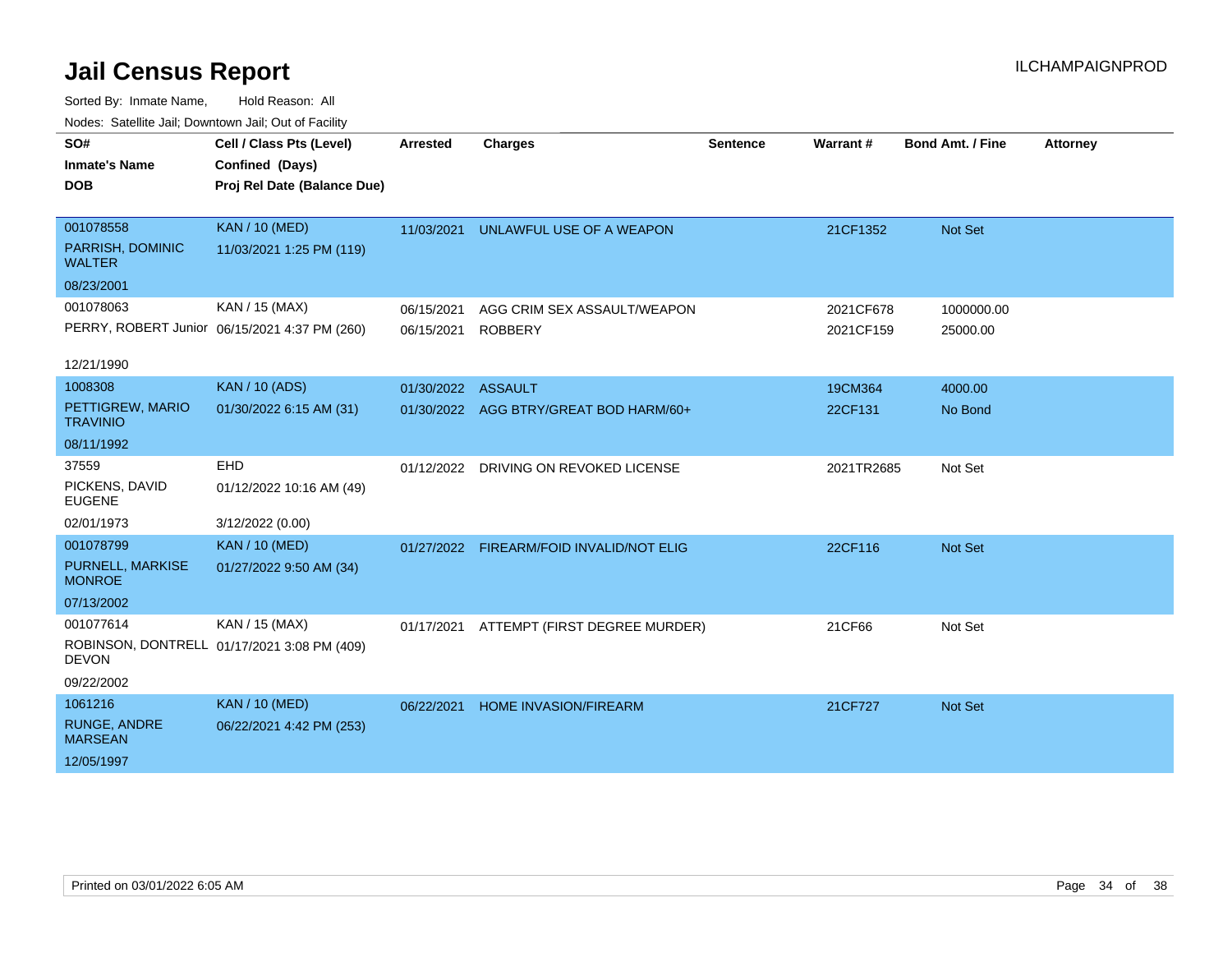| SO#<br><b>Inmate's Name</b><br><b>DOB</b> | Cell / Class Pts (Level)<br>Confined (Days)<br>Proj Rel Date (Balance Due) | <b>Arrested</b> | <b>Charges</b>                            | <b>Sentence</b> | <b>Warrant#</b> | <b>Bond Amt. / Fine</b> | <b>Attorney</b> |
|-------------------------------------------|----------------------------------------------------------------------------|-----------------|-------------------------------------------|-----------------|-----------------|-------------------------|-----------------|
|                                           |                                                                            |                 |                                           |                 |                 |                         |                 |
| 650295                                    | <b>PIA / 50 (MAX)</b>                                                      | 04/22/2020      | <b>CRIMINAL SEXUAL ASSAULT</b>            |                 | 2020-CF407      | 750000.00               |                 |
| SANDAGE, JERALD                           | 04/22/2020 6:30 AM (679)                                                   | 04/22/2020      | <b>CRIMINAL SEXUAL ASSAULT</b>            |                 | 2020-CF408      | 750000.00               |                 |
| <b>EUGENE</b>                             |                                                                            | 04/22/2020      | <b>CRIMINAL SEXUAL ABUSE</b>              |                 | 2020-CF409      | 750000.00               |                 |
| 06/07/1971                                |                                                                            | 04/22/2020      | <b>CRIMINAL SEXUAL ASSAULT</b>            |                 | 2020-CF410      | 750000.00               |                 |
|                                           |                                                                            | 04/22/2020      | OFFICIAL MISCONDUCT                       |                 | 2019-CF1811     | 25000.00                |                 |
| 59178                                     | KAN / 15 (MAX)                                                             | 12/13/2021      | AGG DISCHARGE FIREARM/OCC VEH             |                 | 21CF1274        | 1500000.00              |                 |
| SANDERS, MICHAEL<br><b>JEAN</b>           | 12/13/2021 4:17 PM (79)                                                    |                 |                                           |                 |                 |                         |                 |
| 12/22/1967                                |                                                                            |                 |                                           |                 |                 |                         |                 |
| 001078704                                 | <b>KAN / 15 (MAX)</b>                                                      | 12/21/2021      | MURDER/INTENT TO KILL/INJURE              |                 | 21CF1575        | Not Set                 |                 |
| SHORTER, JAQUAN<br><b>MAURICE</b>         | 12/23/2021 1:23 AM (69)                                                    |                 |                                           |                 |                 |                         |                 |
| 10/08/1998                                |                                                                            |                 |                                           |                 |                 |                         |                 |
| 1062194                                   | KAN / 15 (MAX)                                                             | 02/27/2020      | MURDER/OTHER FORCIBLE FELONY              |                 | 20CF-247        | 1000000.00              |                 |
| SIMMONS, MICHAEL<br>JAMAL                 | 02/27/2020 1:11 PM (734)                                                   | 09/23/2020      | AGG BATTERY/DISCHARGE FIREARM             |                 | 20CF1061        | Not Set                 |                 |
| 11/03/1997                                |                                                                            |                 |                                           |                 |                 |                         |                 |
| 001078115                                 | <b>KAN / 15 (MAX)</b>                                                      | 07/01/2021      | ARMED VIOLENCE/CATEGORY I                 | 5y (DOC)        | 21CF772         | Not Set                 |                 |
| <b>SMITH, JAMES</b><br>NASHAUN, Junior    | 07/01/2021 2:44 PM (244)                                                   |                 |                                           |                 |                 |                         |                 |
| 09/18/2000                                |                                                                            |                 |                                           |                 |                 |                         |                 |
| 001077868                                 | KAN / 15 (MAX)                                                             | 04/21/2021      | ARMED ROBBERY/ARMED W/FIREARM             |                 | 21CF445         | Not Set                 |                 |
| SPEARMENT,<br><b>KENTRELL</b>             | 04/21/2021 9:48 PM (315)                                                   | 08/19/2021      | FLEEING/ATTEMPT ELUDE OFFICER             |                 | 2021TR1053      | 1000.00                 |                 |
| 01/21/2002                                |                                                                            |                 |                                           |                 |                 |                         |                 |
| 11979                                     | <b>EHD</b>                                                                 |                 | 01/11/2022 AGG FLEEING POLICE/21 MPH OVER |                 | 2021CF629       | Not Set                 |                 |
| <b>STARK, JACK LYNN</b>                   | 01/11/2022 10:13 AM (50)                                                   |                 |                                           |                 |                 |                         |                 |
| 12/31/1955                                | 4/9/2022 (0.00)                                                            |                 |                                           |                 |                 |                         |                 |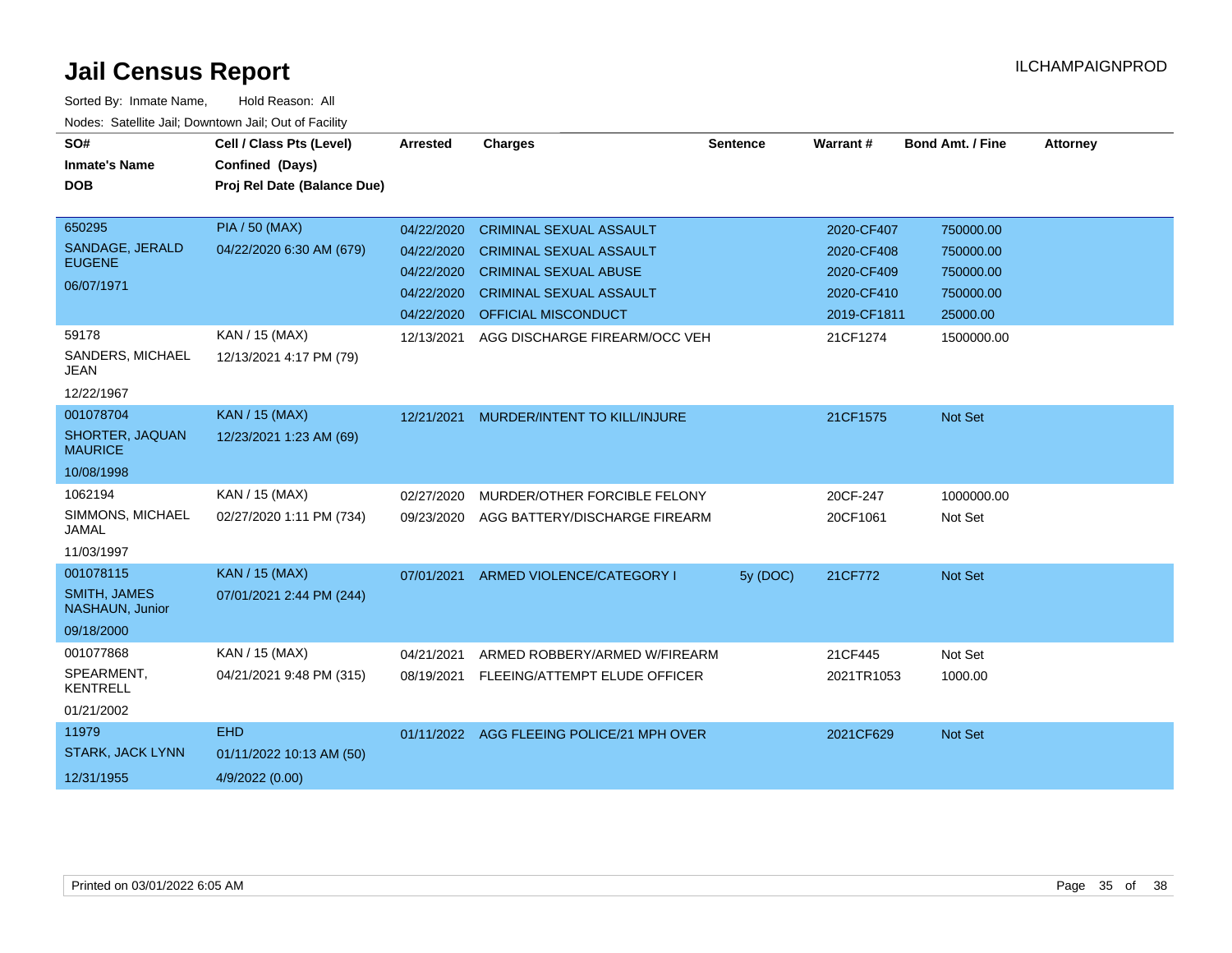| SO#                                      | Cell / Class Pts (Level)                      | <b>Arrested</b> | <b>Charges</b>                 | <b>Sentence</b> | Warrant#   | <b>Bond Amt. / Fine</b> | <b>Attorney</b> |
|------------------------------------------|-----------------------------------------------|-----------------|--------------------------------|-----------------|------------|-------------------------|-----------------|
| <b>Inmate's Name</b>                     | Confined (Days)                               |                 |                                |                 |            |                         |                 |
| <b>DOB</b>                               | Proj Rel Date (Balance Due)                   |                 |                                |                 |            |                         |                 |
|                                          |                                               |                 |                                |                 |            |                         |                 |
| 001077854                                | <b>EHD</b>                                    | 09/15/2021      | DRIVING RVK/SUSP DUI/SSS 4-9   |                 | 2021CF306  | Not Set                 |                 |
| STUKINS, DANNY RAY                       | 09/15/2021 10:17 AM (168)                     |                 |                                |                 |            |                         |                 |
| 07/05/1985                               | 3/13/2022 (0.00)                              |                 |                                |                 |            |                         |                 |
| 65920                                    | KAN / 15 (MAX)                                | 12/21/2021      | ARMED ROBBERY/ARMED W/FIREARM  |                 | 21CF1543   | 100000.00               |                 |
| TAPSCOTT,<br><b>CORNELIUS</b>            | 12/21/2021 10:57 PM (71)                      |                 |                                |                 |            |                         |                 |
| 07/14/1985                               |                                               |                 |                                |                 |            |                         |                 |
| 1046632                                  | <b>KAN / 15 (MAX)</b>                         | 09/14/2021      | ARMED VIOLENCE/CATEGORY II     |                 | 21CF912    | 750000.00               |                 |
|                                          | TATE, JAVON MARQUIS 09/14/2021 12:10 PM (169) |                 |                                |                 |            |                         |                 |
|                                          |                                               |                 |                                |                 |            |                         |                 |
| 08/10/1996                               |                                               |                 |                                |                 |            |                         |                 |
| 1033031                                  | KAN / 15 (MAX)                                | 08/19/2020      | *AGG BATTERY W/FIREARM/PERSON  |                 | 2020-CF923 | 500000.00               |                 |
| TOMS, ANDREW<br><b>CHUCKY</b>            | 08/19/2020 5:59 PM (560)                      |                 |                                |                 |            |                         |                 |
| 09/28/1978                               |                                               |                 |                                |                 |            |                         |                 |
| 1004142                                  | <b>KAN / 15 (MAX)</b>                         | 10/27/2021      | POSSESSION OF METH/15<100GRAMS |                 | 2021CF1298 | 1500000.00              |                 |
| TOY, KAYON LARENZ                        | 10/22/2021 1:01 PM (131)                      |                 |                                |                 |            |                         |                 |
|                                          |                                               |                 |                                |                 |            |                         |                 |
| 09/12/1991                               |                                               |                 |                                |                 |            |                         |                 |
| 001078386                                | KAN / 10 (MED)                                | 09/14/2021      | POSSESSION OF STOLEN FIREARM   |                 | 2021CF1099 | 250000.00               |                 |
| <b>TURNER, AMARIO</b>                    | 09/14/2021 11:42 PM (169)                     |                 |                                |                 |            |                         |                 |
| 09/23/2002                               |                                               |                 |                                |                 |            |                         |                 |
| 1011886                                  | <b>EHD</b>                                    | 01/12/2022      | AGG FLEEING/2+ CON DEVICES     |                 | 2021CF378  | <b>Not Set</b>          |                 |
| <b>TURNER, SHAWNTAY</b><br><b>EUGENE</b> | 01/12/2022 9:25 AM (49)                       |                 |                                |                 |            |                         |                 |
| 01/09/1992                               | 3/11/2022 (0.00)                              |                 |                                |                 |            |                         |                 |
| 961786                                   | KAN / 15 (ADS)                                | 01/24/2022      | ARMED HABITUAL CRIMINAL        |                 | 22CF104    | Not Set                 |                 |
| <b>WARREN, DESIE</b><br>ARNEZ            | 01/24/2022 7:23 AM (37)                       |                 |                                |                 |            |                         |                 |
| 04/28/1988                               |                                               |                 |                                |                 |            |                         |                 |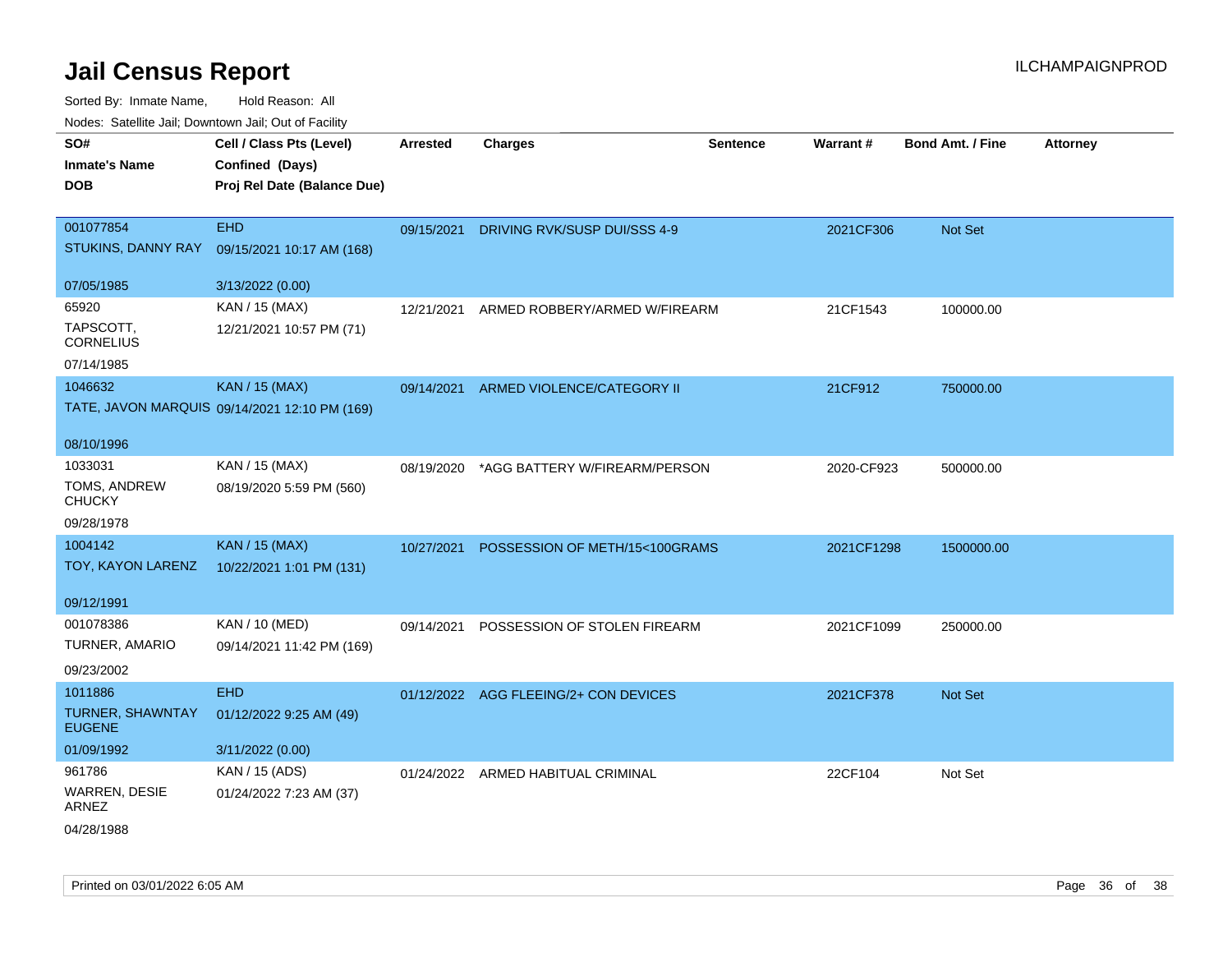| SO#                                        | Cell / Class Pts (Level)    | <b>Arrested</b> | <b>Charges</b>                 | <b>Sentence</b> | Warrant#      | <b>Bond Amt. / Fine</b> | <b>Attorney</b> |
|--------------------------------------------|-----------------------------|-----------------|--------------------------------|-----------------|---------------|-------------------------|-----------------|
| <b>Inmate's Name</b>                       | Confined (Days)             |                 |                                |                 |               |                         |                 |
| <b>DOB</b>                                 | Proj Rel Date (Balance Due) |                 |                                |                 |               |                         |                 |
|                                            |                             |                 |                                |                 |               |                         |                 |
| 1062558                                    | <b>KAN / 10 (MED)</b>       | 10/02/2021      | FELON POSS/USE WEAPON/FIREARM  |                 | 21CF1185      | Not Set                 |                 |
| <b>WELLS, JIAMANTE</b><br><b>AMORE</b>     | 10/02/2021 8:29 PM (151)    |                 |                                |                 |               |                         |                 |
| 09/02/1995                                 |                             |                 |                                |                 |               |                         |                 |
| 1002033                                    | KAN / 15 (MAX)              | 09/08/2021      | DRIVING ON SUSPENDED LICENSE   |                 | 2019-TR-11944 | 5000.00                 |                 |
| <b>WEST, ANTONIO</b>                       | 09/08/2021 11:01 PM (175)   | 09/08/2021      | ARMED ROBBERY/ARMED W/FIREARM  |                 | 2020-CF-1406  | 500000.00               |                 |
| <b>DEONTA</b>                              |                             | 09/08/2021      | AGG UNLAWFUL USE OF WEAPON/VEH |                 | 2021-CF-AWOW  | Not Set                 |                 |
| 04/15/1992                                 |                             | 09/08/2021      | OBSTRCT JUSTICE/LEAVE STATE    |                 | 2021-CF-AWOW  | Not Set                 |                 |
|                                            |                             | 09/08/2021      | ARMED VIOLENCE/CATEGORY I      |                 | 2021-CF-AWOW  | Not Set                 |                 |
| 1022068                                    | <b>KAN / 15 (ADS)</b>       | 10/10/2021      | FELON POSS/USE WEAPON/FIREARM  |                 | 21CF1212      | Not Set                 |                 |
| <b>WILKINS, MICHAEL</b><br><b>CARL</b>     | 10/10/2021 5:07 AM (143)    |                 |                                |                 |               |                         |                 |
| 07/10/1992                                 |                             |                 |                                |                 |               |                         |                 |
| 001078709                                  | KAN / 15 (MAX)              | 12/22/2021      | ARMED VIOLENCE/CATEGORY I      |                 | 21CF1586      | Not Set                 |                 |
| WILLIAMS, DAVID LEE                        | 12/22/2021 11:00 AM (70)    |                 |                                |                 |               |                         |                 |
| 12/18/1989                                 |                             |                 |                                |                 |               |                         |                 |
| 28328                                      | <b>EHD</b>                  |                 | 02/02/2022 AGG DUI/NO VALID DL |                 | 2021CF19      | Not Set                 |                 |
| <b>WILLIAMS, DERRICK</b>                   | 02/02/2022 9:39 AM (28)     |                 |                                |                 |               |                         |                 |
| 05/10/1965                                 |                             |                 |                                |                 |               |                         |                 |
| 539662                                     | 3/2/2022 (0.00)             |                 |                                |                 |               |                         |                 |
| WILLIAMS, JAVONTAE                         | KAN / 10 (MED)              | 08/14/2021      | AGGRAVATED BATTERY             |                 | 21CF979       | No Bond                 |                 |
| <b>DEMAR</b>                               | 08/14/2021 1:28 AM (200)    | 08/14/2021      | AGGRAVATED DOMESTIC BATTERY    |                 | 2020CF1098    | 25000.00                |                 |
| 07/28/1991                                 |                             | 08/14/2021      | DOM BTRY/CONTACT/1-2 PRECONV   |                 | 2021CF770     | 250000.00               |                 |
|                                            |                             | 08/14/2021      | <b>CITY OV ARREST</b>          |                 | 2017OV893     | 1000.00                 |                 |
| 1049234                                    | <b>KAN / 10 (MED)</b>       | 01/22/2022      | AGGRAVATED DOMESTIC BATTERY    |                 | <b>22CF94</b> | Not Set                 |                 |
| <b>WILLIAMS, KHAMRON</b><br><b>MARCELL</b> | 01/22/2022 9:30 AM (39)     |                 |                                |                 |               |                         |                 |
| 08/15/1995                                 |                             |                 |                                |                 |               |                         |                 |